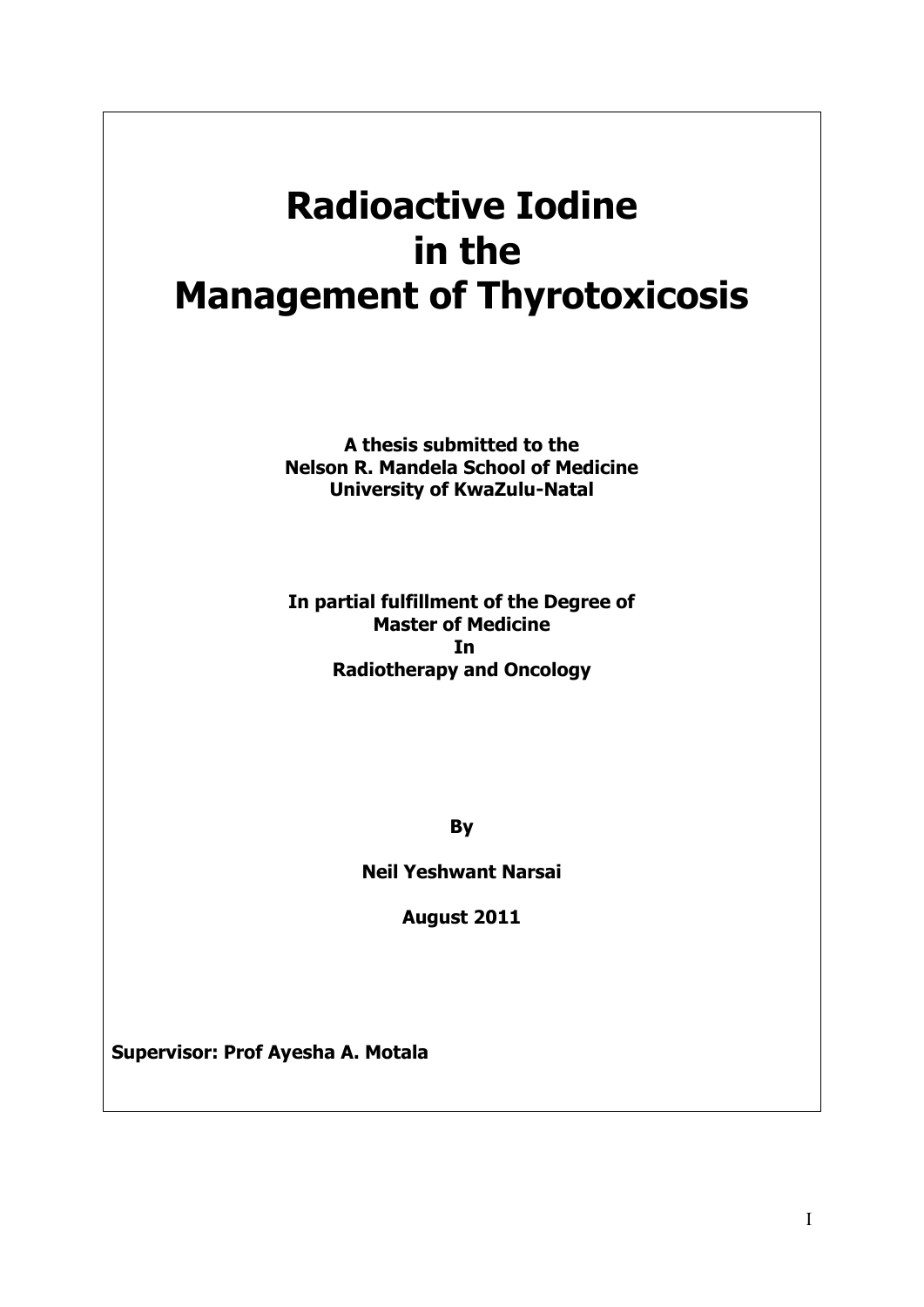## **DECLARATION**

I, Dr Neil Yeshwant Narsai declare that

(i) The research reported in this dissertation, except where otherwise indicated, is my original work.

(ii) This dissertation has not been submitted for any degree or examination at any other university.

(iii) This dissertation does not contain other persons' data, pictures, graphs or other information, unless specifically acknowledged as being sourced from other persons.

(iv) This dissertation does not contain other persons' writing, unless specifically acknowledged as being sourced from other researchers. Where other written sources have been quoted, then:

a) their words have been re-written but the general information attributed to them has been referenced;

b) where their exact words have been used, their writing has been placed inside quotation marks, and referenced.

(v) Where I have reproduced a publication of which I am an author, co-author or editor, I have indicated in detail which part of the publication was actually written by myself alone and have fully referenced such publications.

(vi) This dissertation does not contain text, graphics or tables copied and pasted from the Internet, unless specifically acknowledged, and the source being detailed in the dissertation and in the References sections.

| Signed: | . |
|---------|---|
|         |   |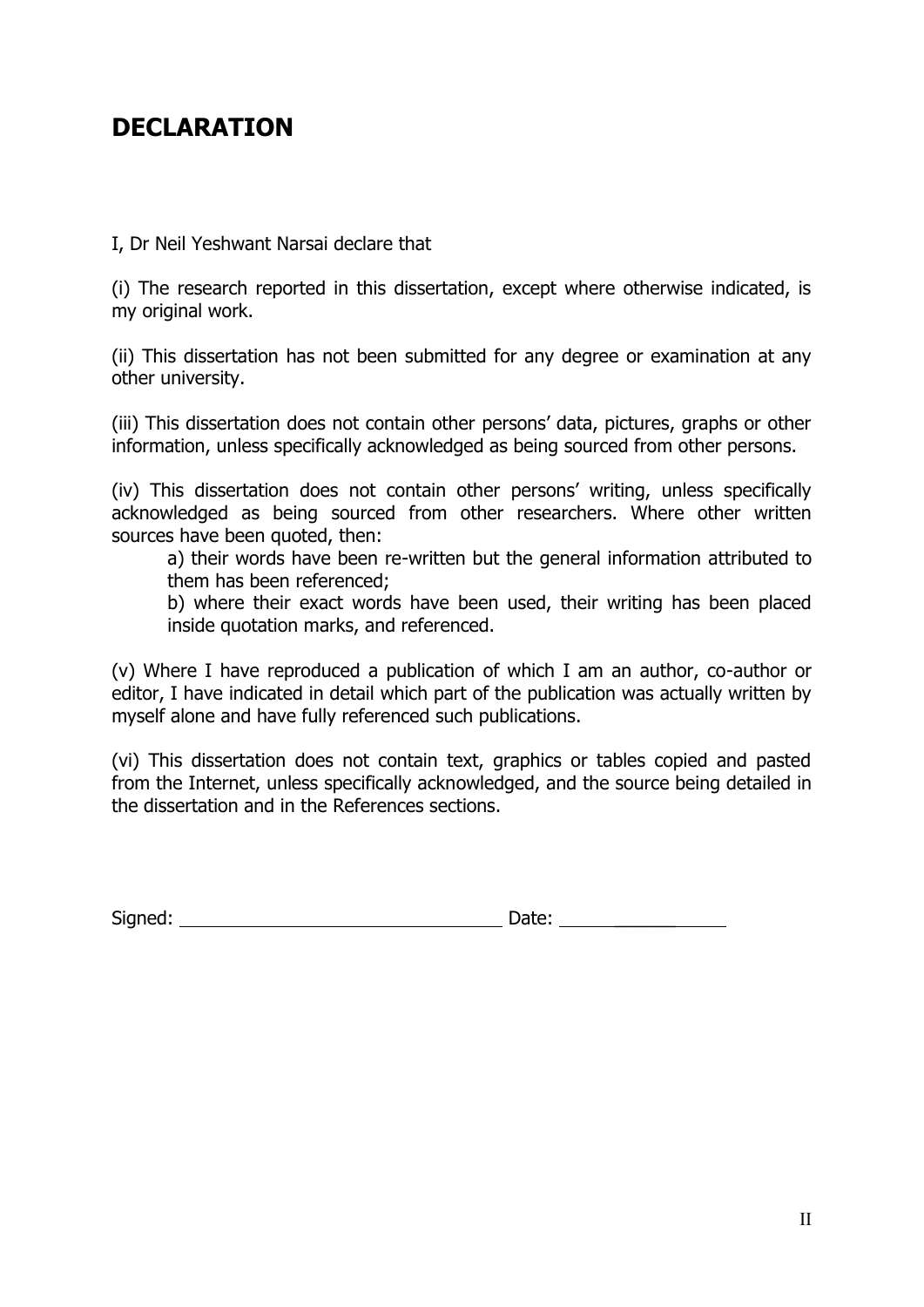## **ACKNOWLEDGEMENTS**

I would like to express my sincere gratitude to my mother for her constant encouragement and support, not only in completing this dissertation, but also in life in general.

To my supervisor, Prof Ayesha A. Motala – thank you for your guidance, advice, patience and tolerance over the many years that it took to finally complete this dissertation.

Mrs T.Esterhuizen, for her invaluable assistance with the biostatistical analysis.

Finally, to Prof J.P.Jordaan and my colleagues in the Department of Radiotherapy and Oncology, your contribution towards my training is highly appreciated and I hope that this dissertation will be one of many more that will be produced by our department.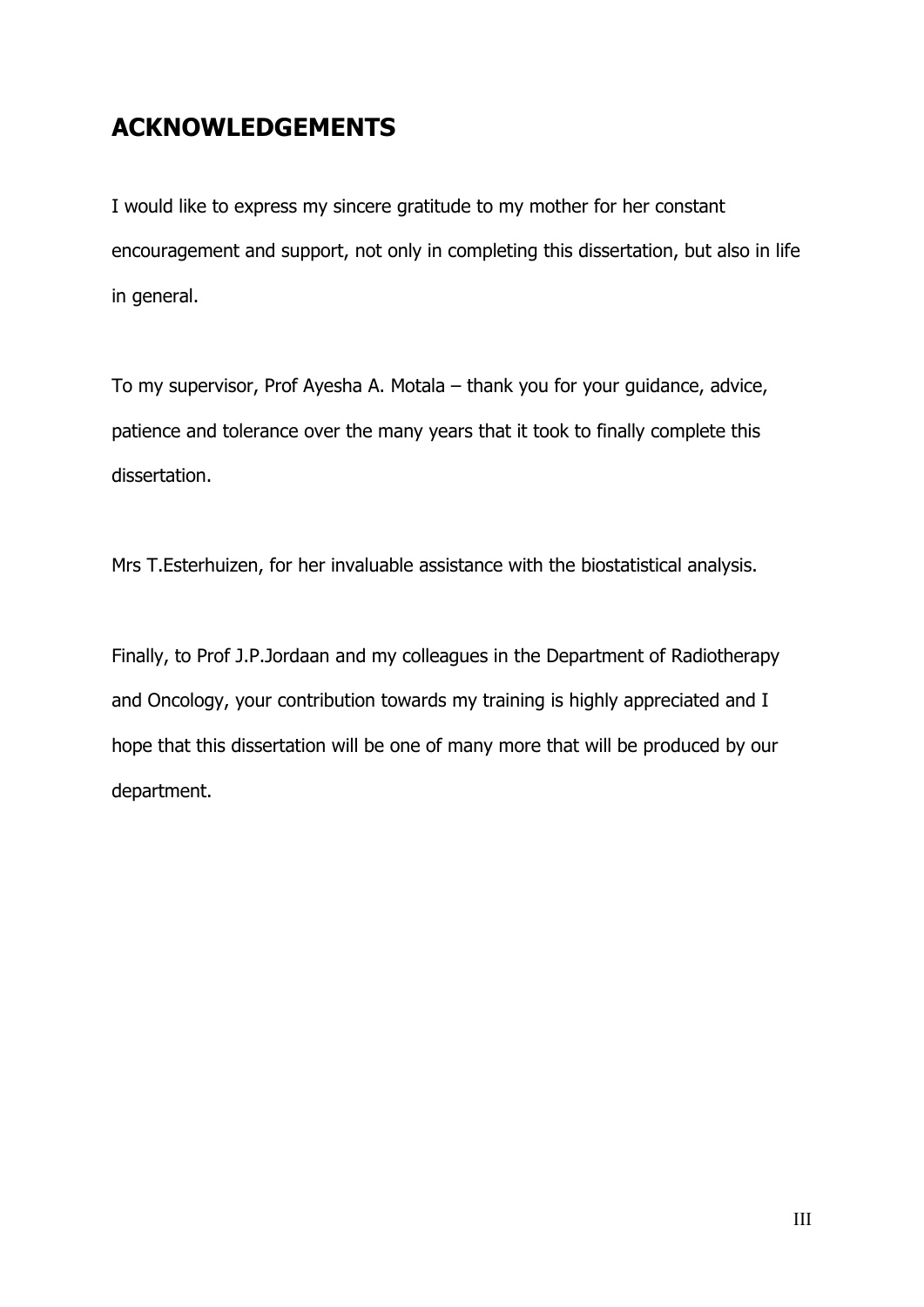## **TABLE OF CONTENTS**

| Declaration                      | $\rm II$       |  |
|----------------------------------|----------------|--|
| Acknowledgements                 | $\rm III$      |  |
| Table of contents                | ${\rm IV}$     |  |
| List of abbreviations            | V              |  |
| Abstract of the dissertation     | VI             |  |
| Chapter 1 : Introduction         | $\mathbf{1}$   |  |
| Chapter 2 : Thyrotoxicosis       | 3              |  |
| Chapter 3 : Radio-active Iodine  | $\overline{7}$ |  |
| Chapter 4 : Patients and methods | 19             |  |
| Chapter 5 : Results              | 22             |  |
| Chapter 6 : Discussion           | 43             |  |
| Chapter 7 : Conclusion           | 51             |  |
| References                       | 53             |  |
| Appendices                       | 62             |  |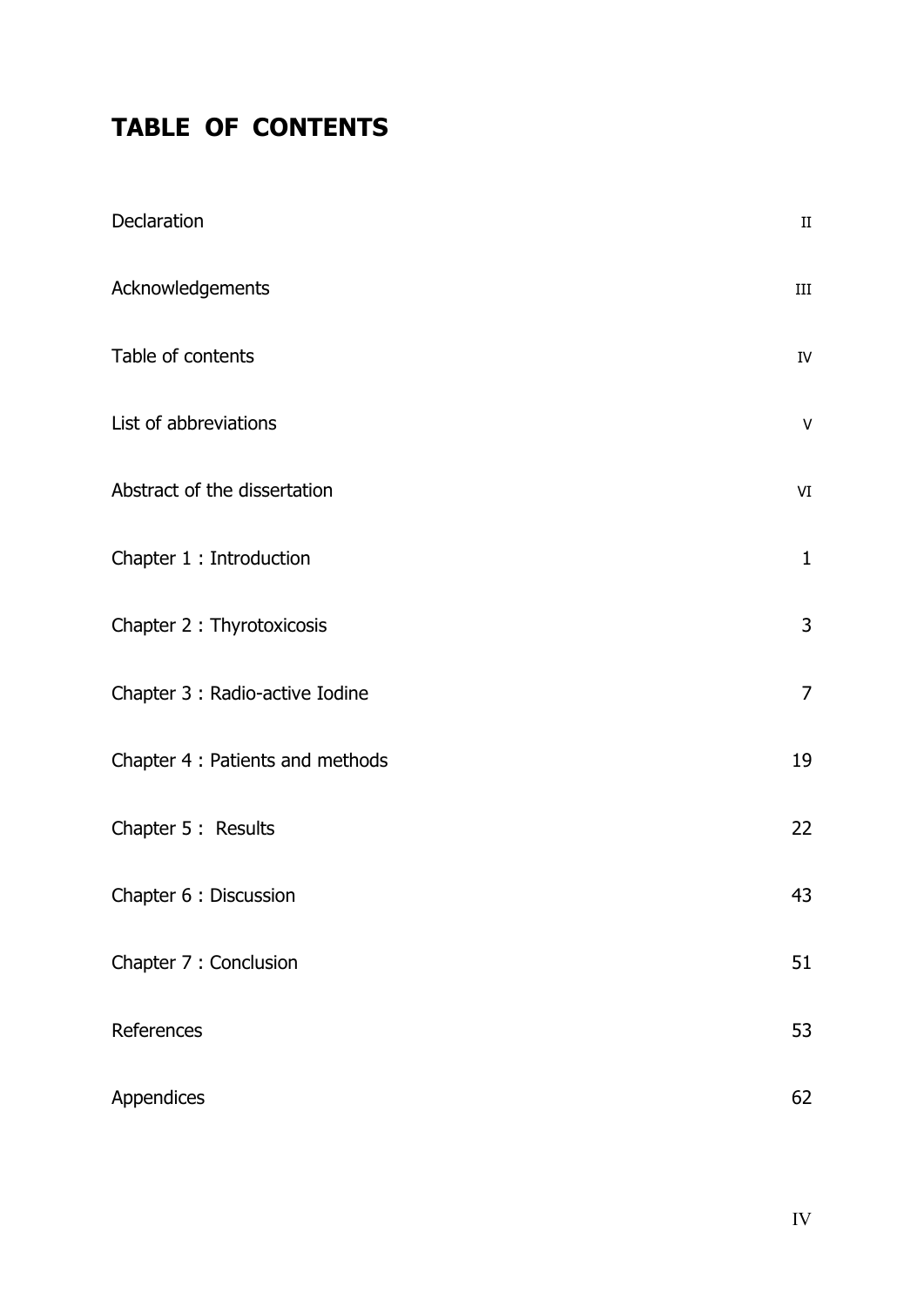## **LIST OF ABBREVIATIONS**

| <b>ATD</b>       | Anti-Thyroid Drug                                                            |
|------------------|------------------------------------------------------------------------------|
| <b>DNA</b>       | Deoxyribonucleic Acid                                                        |
| FT3              | Free Tri-Iodothyronine                                                       |
| FT4              | Free Thyroxine                                                               |
| GD               | <b>Graves Disease</b>                                                        |
| Gy               | Gray (unit of absorbed radiation dose)                                       |
| 131 <sub>T</sub> | Radioactive Iodine                                                           |
| <b>IALCH</b>     | Inkosi Albert Luthuli Central Hospital                                       |
| <b>MBq</b>       | Mega-Bequerel (unit of radioactivity) $-10^6$ disintegrations per second     |
| mCi              | MilliCurie (unit of radioactivity) – 3.7 x $10^7$ disintegrations per second |
| <b>MNG</b>       | Multi-Nodular Goitre                                                         |
| RAI              | Radioactive Iodine                                                           |
| <b>TA</b>        | <b>Toxic Adenoma</b>                                                         |
| <b>TFT</b>       | <b>Thyroid Function Test</b>                                                 |
| <b>TND</b>       | <b>Toxic Nodular Disease</b>                                                 |
| <b>TPO</b>       | <b>Thyroid Peroxidase</b>                                                    |
| <b>TSH</b>       | Thyroid Stimulating Hormone (Thyrotropin)                                    |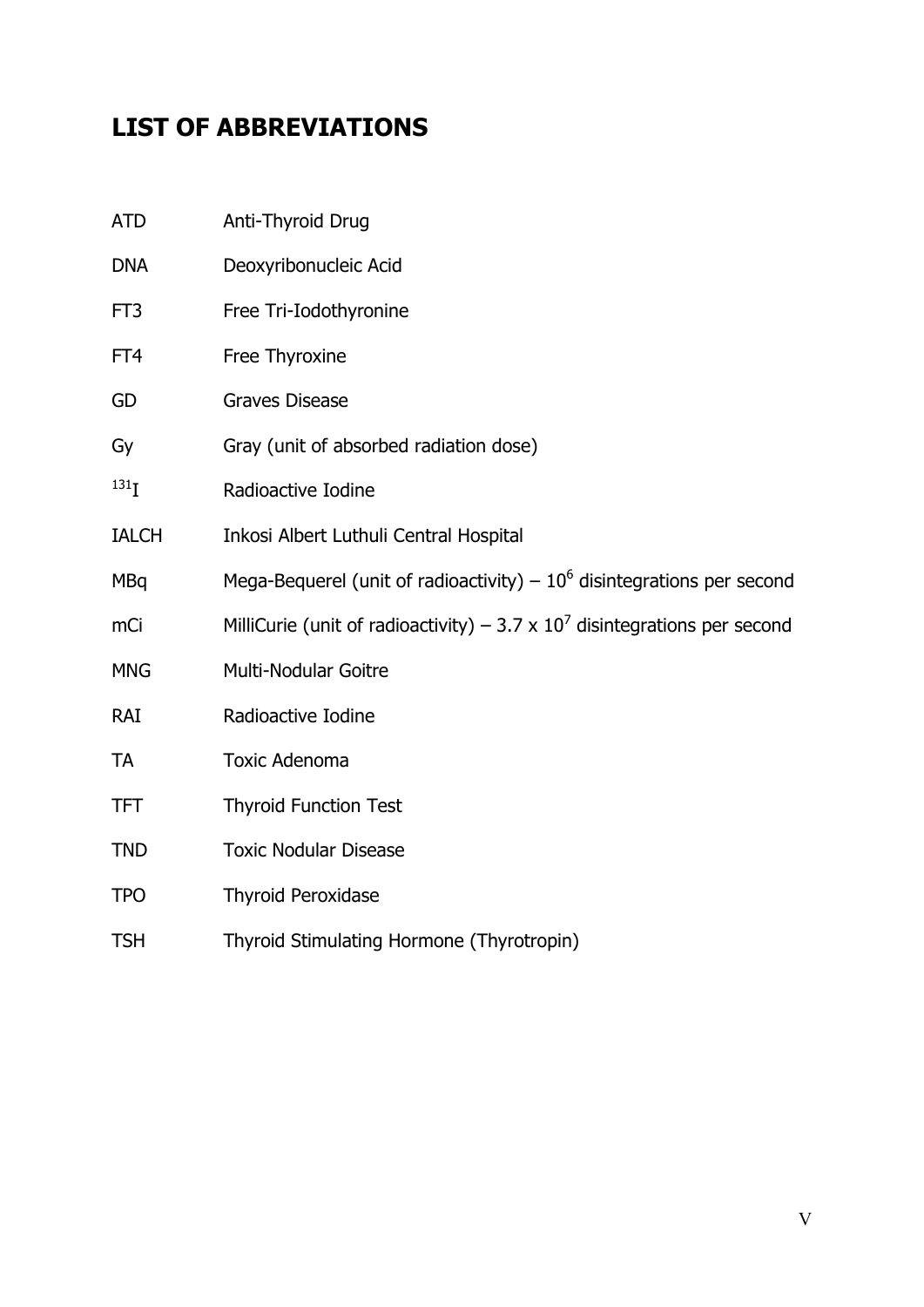### **ABSTRACT OF THE DISSERTATION**

**Objective**: An audit of the use and outcomes of Radioactive Iodine (RAI) therapy in the definitive management of thyrotoxicosis at Inkosi Albert Luthuli Central Hospital (IALCH), KwaZulu-Natal, South Africa.

**Methods** : The clinical records of all new patients with thyrotoxicosis, referred in a 4 year period between 01/01/2003 and 31/12/2006, were analysed. Response to RAI was monitored using biochemical parameters (namely, Thyroid Stimulating Hormone and Free T4 levels). Rates of euthyroidism (cure), hypothyroidism and hyperthyroidism (treatment failure) were correlated to dose of RAI. Patients were followed-up for at least 2 years or until the onset of hypothyroidism. The follow-up period was until 31/12/2007.

**Results** : One hundred and fourteen patients (37.7%), of a cohort of 302 new thyrotoxic patients treated with RAI, met the inclusion criteria. Ninety-six patients (84.2%) had Graves Disease (GD) whilst 18 had Toxic Nodular Disease (TND).

At 2 year follow-up, 91 patients (79.8%) were hypothyroid, 10 (8.8%) were euthyroid and 13 (11.4%) were hyperthyroid. The average dose of RAI to achieve euthyroidism was 10mCi and hypothyroidism, 9.7mCi. The average time to achieve euthyroidism was 5.9 months and 10.1 months to become hypothyroid. Thirty-one patients (27.2%) remained persistently hyperthyroid after one dose of RAI.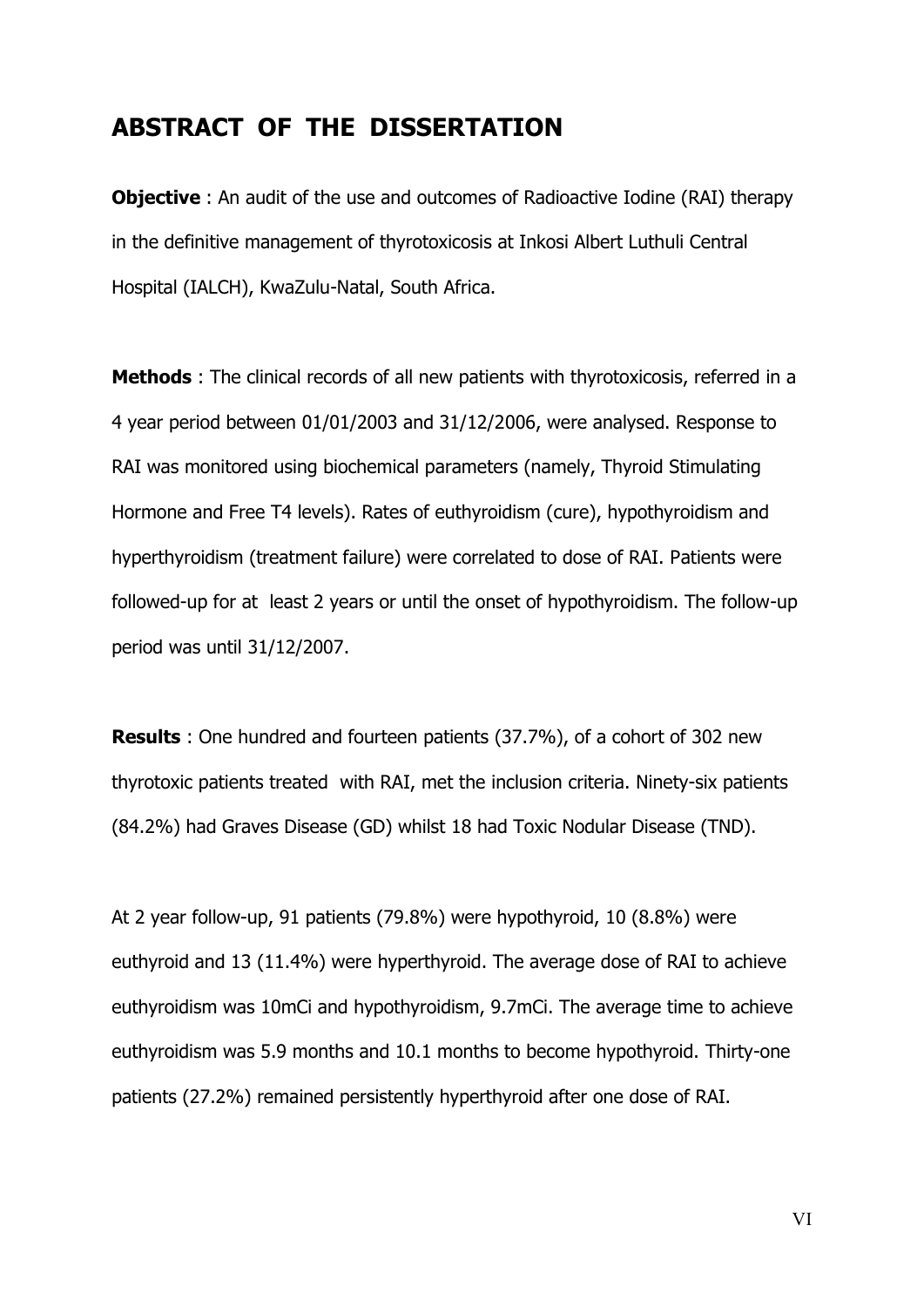Patients with GD (88.5%) were more likely to become hypothyroid ( $p < 0.001$ ) whilst 38.9% of TND patients remained hyperthyroid ( $p = .001$ ). Baseline TFT values were significant in terms of outcomes correlated with the prescribed RAI dose i.e Low Dose (<8mCi) vs. Intermediate Dose (8-9mCi) vs. High Dose (>9mCi)(TSH  $p =$ 0.05; FT4  $p = 0.003$ ; FT3  $p = 0.001$ ).

**Conclusion** : The majority of patients became hypothyroid over time, in keeping with reported data. In the public health sector, where early access to RAI (in terms of waiting times for appointments for RAI) and follow-up are major problems, early cure is essential to minimize the morbidity of thyrotoxicosis and this may be achieved with an initial high dose of RAI.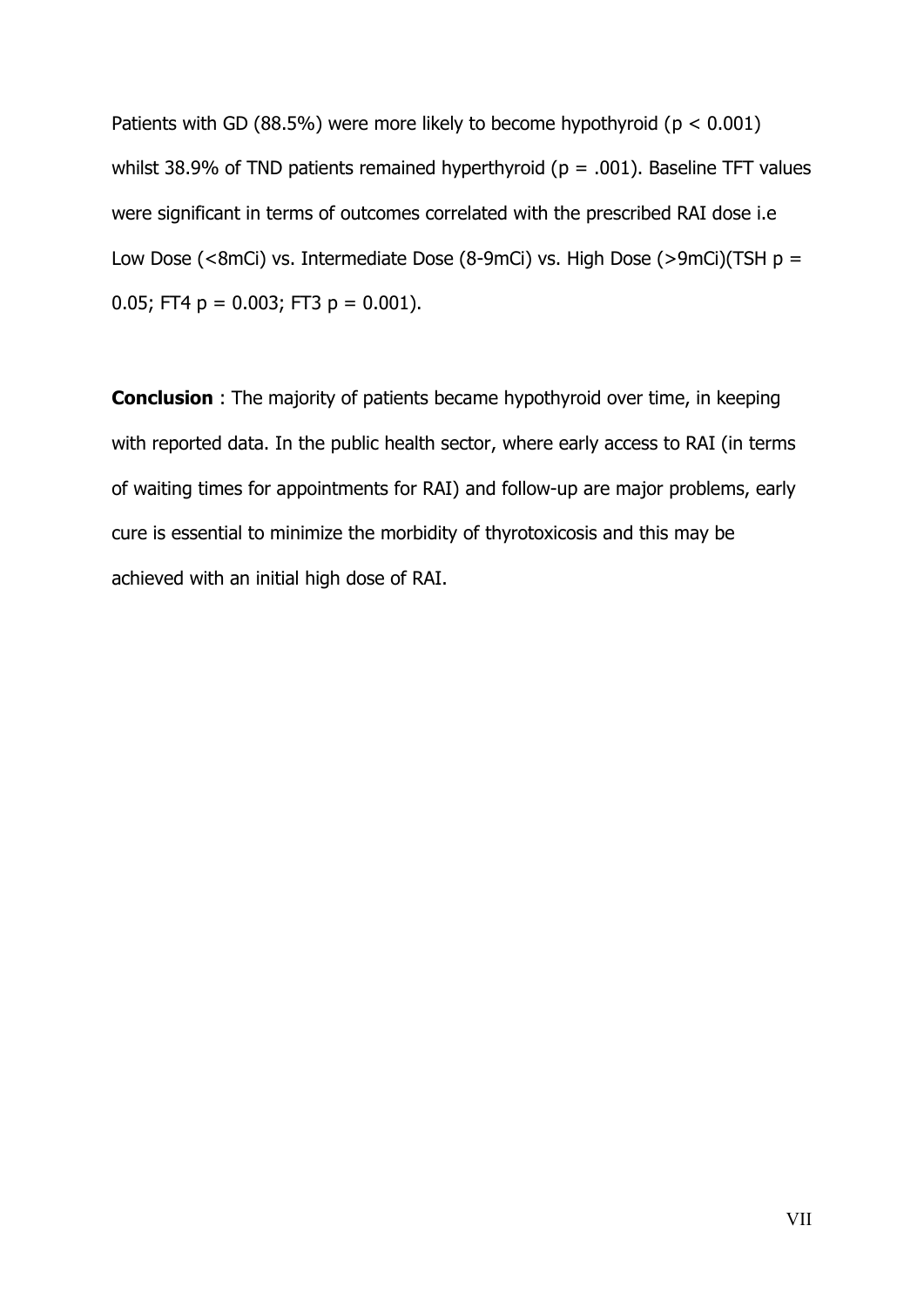### **CHAPTER 1 : INTRODUCTION**

Radioactive Iodine (RAI) has been used in the management of thyroid disorders for over 70 years.<sup>1</sup> In an age of rapid emergence of radiopharmaceuticals, RAI represents the prototype therapy in radiation medicine, with its list of clinical indications continually expanding. $2$ 

In the South African public healthcare system where patients with thyrotoxicosis commonly present late and experience delays in diagnosis and referral, the role of RAI in the early management of thyrotoxicosis is crucial.<sup>3</sup> Rapid, effective intervention is often required to render patients euthyroid. Due to a lack of Nuclear Medicine physicians in KwaZulu-Natal, RAI is prescribed by Clinical Oncologists working in the Department of Radiotherapy and Oncology at Inkosi Albert Luthuli Central Hospital (IALCH) and Addington Hospital. Long waiting lists for first visit appointments at the Oncology clinic result in thyrotoxic patients being commenced on Anti-Thyroid Drugs (ATDs) to control moderate-to-severe thyrotoxicosis before definitive therapy with RAI.

Thyroidectomy and ATDs remain viable options for the management of selected patients with thyrotoxicosis, but these modalities have been superseded by RAI in the last two decades, particularly in the United States of America.<sup>4</sup>

Hypothyroidism is the commonest side-effect of RAI therapy.  $1,5,6,7,8,9$  This usual consequence of RAI treatment is considered by endocrinologists, nuclear medicine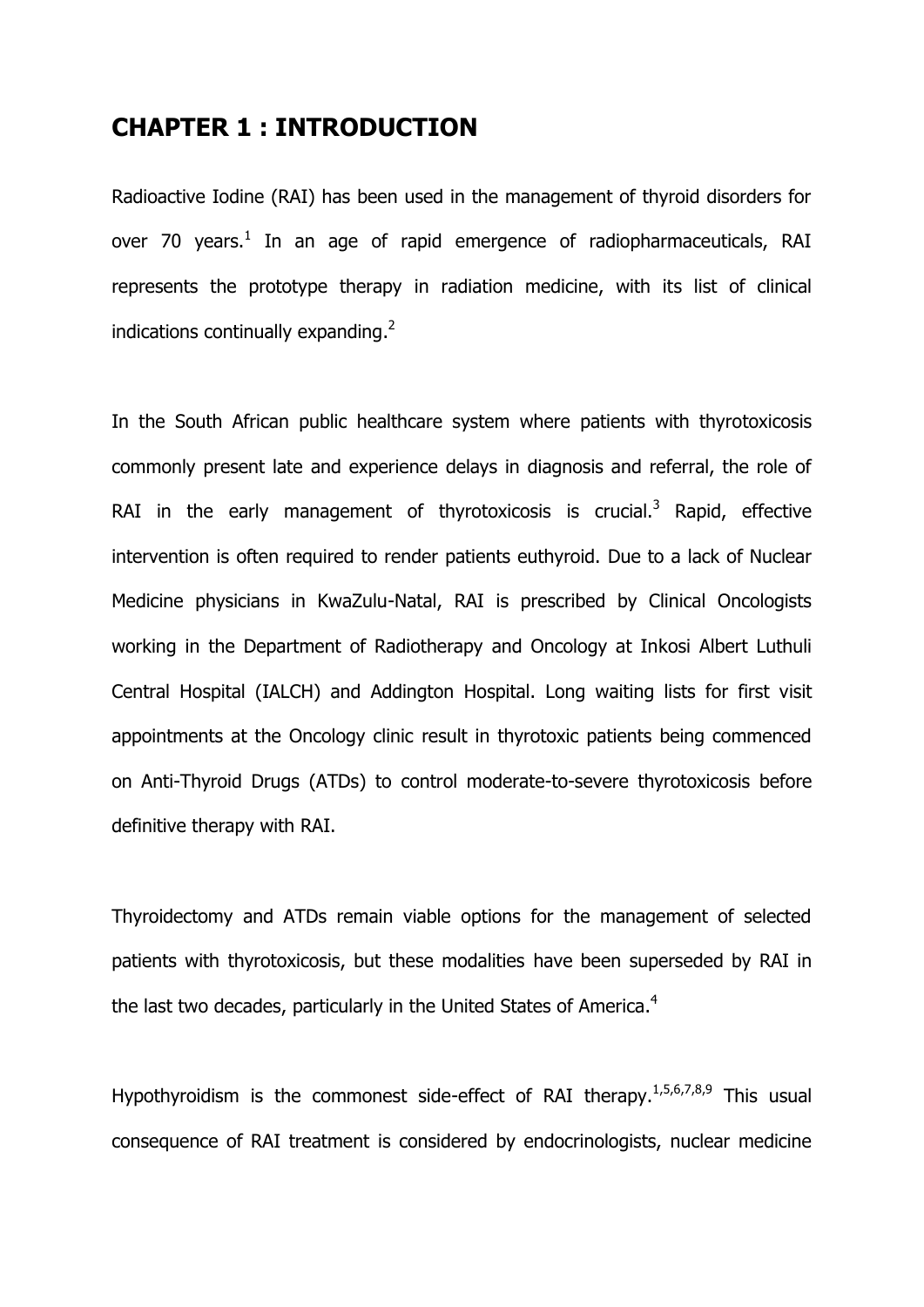physicians and radiation oncologists to be an acceptable end-point of RAI therapy. $8,10,11$  The development of hypothyroidism is easily managed with thyroid hormone supplementation and the available data suggests that this therapy confers a benefit in terms of reducing long-term morbidity and mortality associated with thyrotoxicosis.<sup>12,13</sup>

RAI therapy is also reported to be associated with a modest increase in risk of secondary malignancy. Large epidemiological studies of RAI in the management of thyrotoxicosis have identified a cancer-associated standardized mortality ratio (SMR) of 1.02, that is not considered clinically significant (95% CI 0.98-1.07) for doses of RAI ranging between  $7\n-10$ mCi<sup>14,15,16,17</sup>; the clinical benefit of RAI outweighs the risk of carcinogenecity.<sup>1</sup>

The need for life-long monitoring of thyroid function and follow-up to evaluate for the development of secondary malignancy is well-recognised.<sup>1</sup> Follow-up at primary care level is lacking and, unlike in the developed world, the responsibility of follow up is borne by regional and tertiary facilities.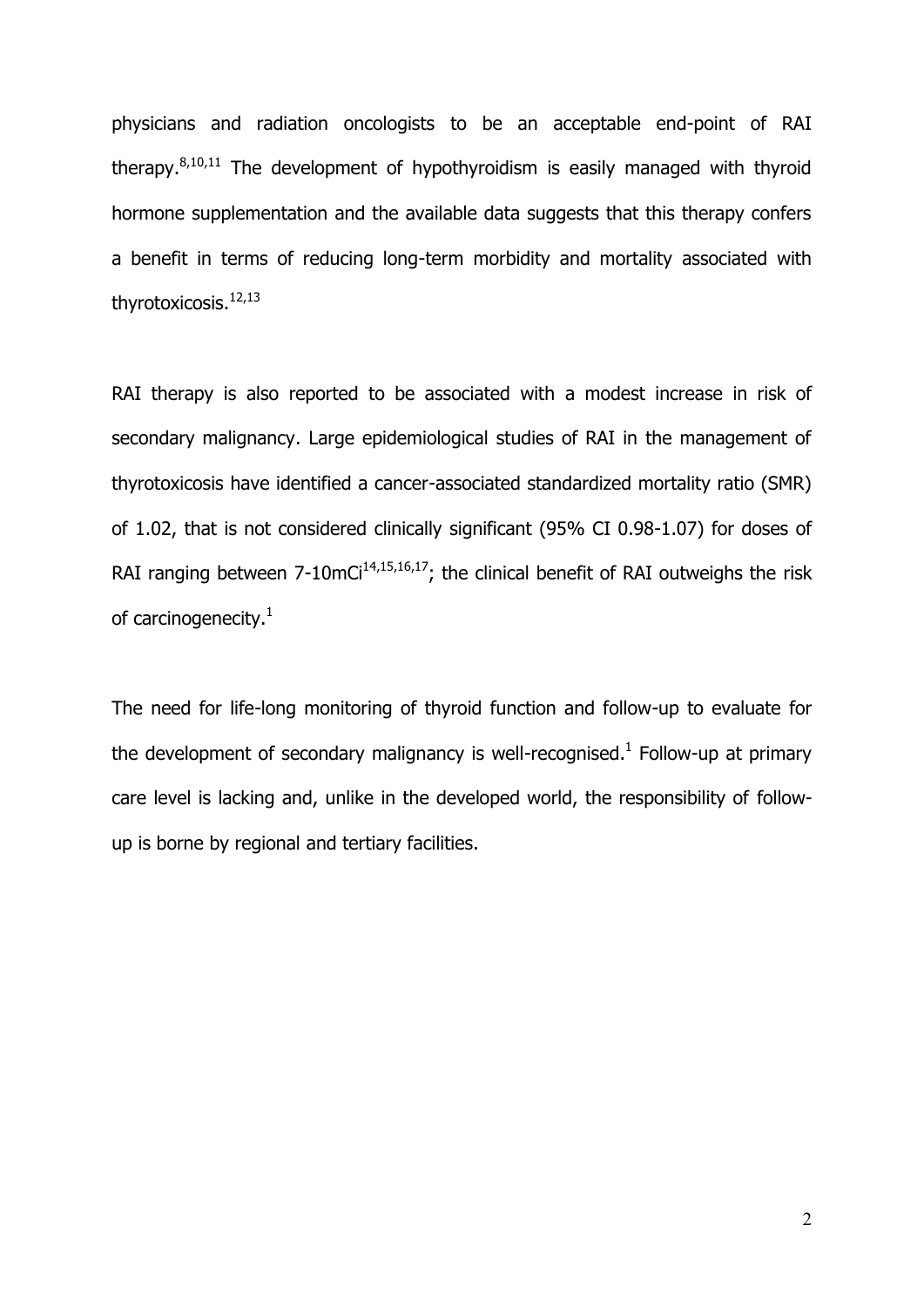## **CHAPTER 2 : THYROTOXICOSIS**

#### **Indications for Radioactive Iodine**

Radioactive Iodine has been used in a number of benign thyroid diseases, often with different dose regimens and with variable treatment intents.<sup>9,13,18,19,20</sup> Amongst the common indications for the use of RAI are : Graves' disease (GD), toxic multinodular goitre (MNG), toxic adenoma (TA) and non-toxic goitre.

#### **Graves' Disease**

Graves' disease (GD) is an autoimmune disease characterized by thyroid hyperfunction that is initiated by stimulatory auto-antibodies to the thyrotropin (TSH) receptor protein which is located on the thyrocyte cell membrane. The thyroid stimulating antibodies bond to the TSH receptor, activating adenylate cyclase, resulting in increased thyroid hormone production, increase in thyroid gland size and increased vascularity.<sup>21</sup>

GD is a condition that is typically characterized by episodes of remission and relapse. GD is more common in young adults and in females and accounts for between 60- 80% of all cases of thyrotoxicosis. It may be familial and may also be associated with other autoimmune diseases. Up to 50% of patients with GD may also have an infiltrative ophthalmopathy. $^{21}$ 

The diagnosis of GD is made by a combination of clinical, biochemical and scintigraphic findings. Clinically, patients present with a diffuse goiter with or without a bruit, characteristic eye signs (including proptosis and ophthalmoplegia), signs and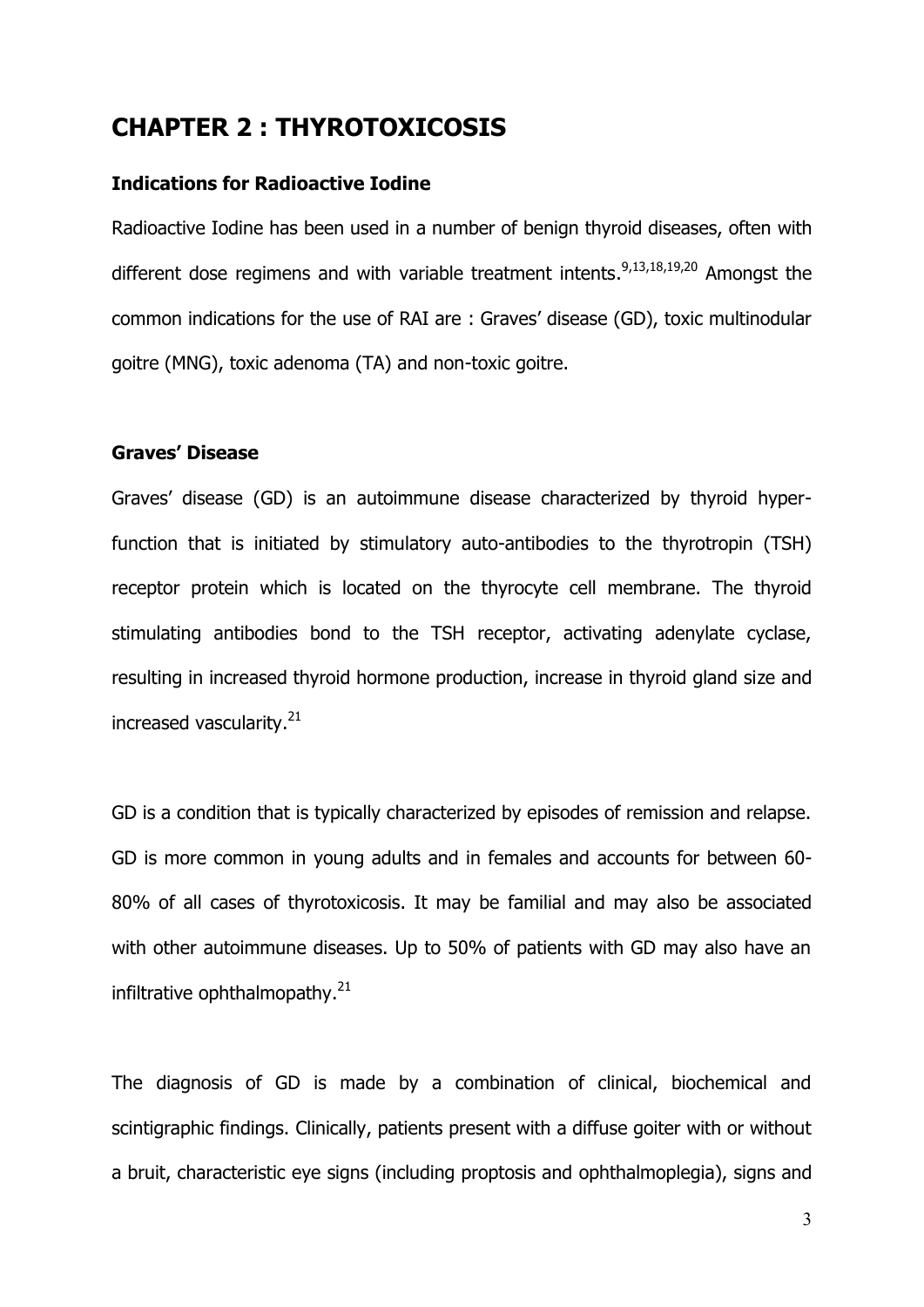symptoms of hyperthyroidism or a concomitant autoimmune disease. Biochemically, serum TSH is low and serum FT4 and FT3 are elevated. Thyroid antibodies are usually elevated. Radionuclide uptake scans show a diffuse, uniformly increased uptake of the radioisotope. $1$ 

Treatment options in GD include : antithyroid drugs, thyroidectomy and RAI – all of which have their own benefits and risks. $4,21,22$  The use of steroids in GD is only advocated in the setting of severe ophthalmopathy.<sup>7</sup>

#### **Toxic Multinodular Goitre**

Toxic multinodular goitre (MNG) is characterized by mixed population of hyperfunctioning and hypo-functioning nodules embedded in normal thyroid tissue. It is more common in adults over the age of 50 and in females. The proposed aetiology includes goitrogens, hereditary factors, environmental factors and hormonal factors. Toxic MNG is up to ten times more common in iodine-deficient areas. The nodules in a toxic MNG are said to be autonomous i.e. independent of control exerted by TSH. Advances in molecular biology have suggested that nodular proliferation is caused by over-expression of the RAS proto-oncogene, resulting in TSH receptor activation and up-regulation of cyclic adenosine monophosphate (cAMP) signaling. $23,24,25$ 

The diagnosis of toxic MNG is made on clinical, biochemical and radiological studies. Patients often present with a nodular goitre and signs and symptoms of hyperthyroidism. These are usually older patients with long-standing disease and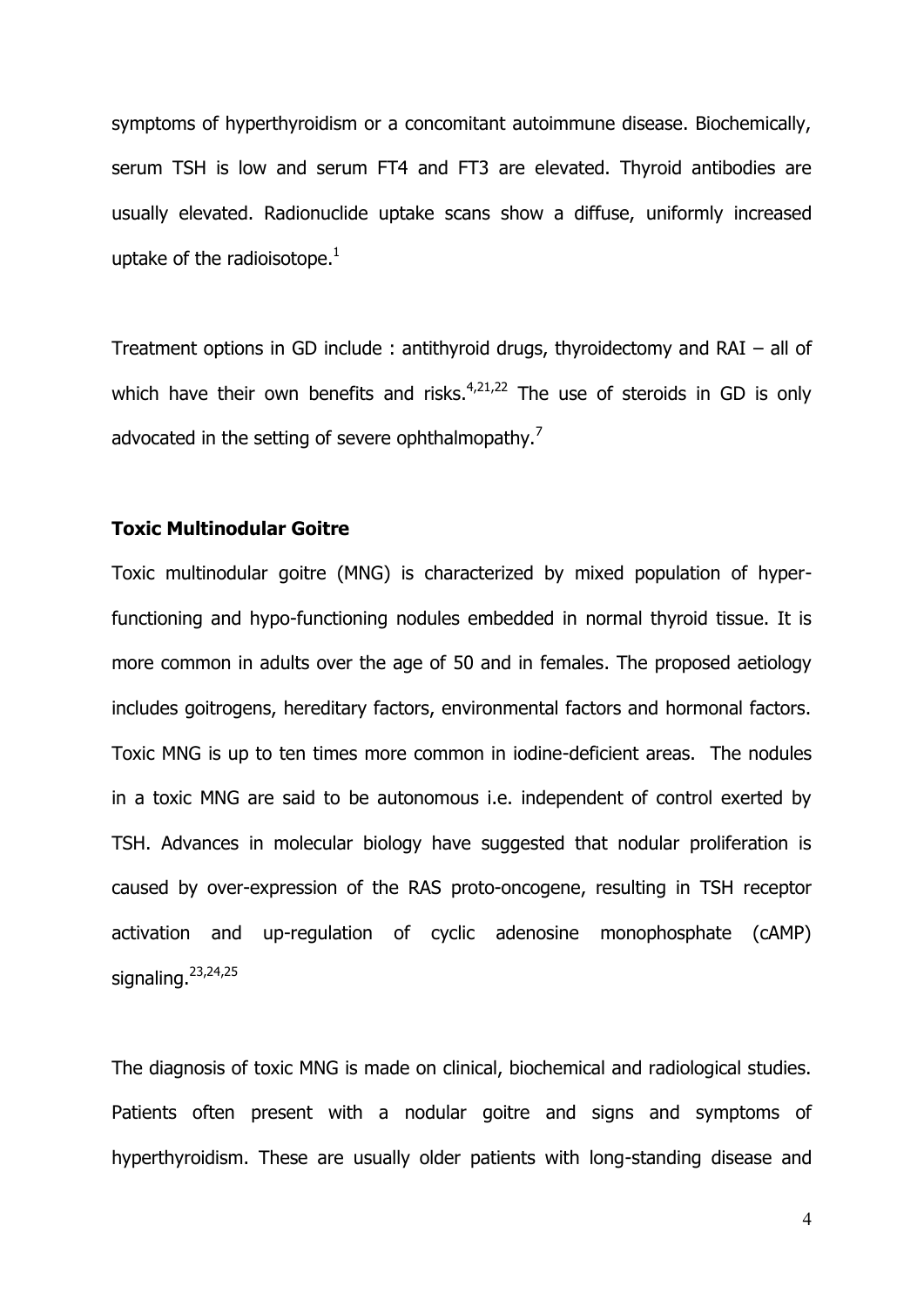they typically also have co-morbid thyrocardiac manifestations. Biochemically, TSH is suppressed and FT4 and FT3 are elevated. Thyroid antibodies are usually negative. Ultrasound scan of the thyroid demonstrates a nodular thyroid whilst radionuclide thyroid scan is characterized by heterogenous uptake with foci of increased irregular uptake corresponding to the autonomous nodules. $1,23$ 

#### **Toxic Adenoma**

Toxic adenoma (TA) refers to a solitary autonomous hyper-functioning nodule in the thyroid parenchyma. Thyroid tissue is composed of a small fraction of cells with an inherent ability to proliferate in the absence of a recognizable stimulus. This replicative potential results in local hyperplasia and eventually, the formation of an adenomatous nodule. Less than 25% of all adenomas will secrete thyroid hormones. Inactive nodules have a finite life-span and usually undergo degeneration and apoptosis. Toxic adenoma is a condition with a slow evolution, but tends to occur in slightly younger patients than toxic MNG. $1,25,26$ 

Patients usually present with symptoms of thyrotoxicosis, with a palpable nodule in the thyroid gland. The thyroid function test reflects this toxicosis and thyroid scintigraphy is very accurate in delineating a nodule which intensely concentrates the radionuclide. $1,23$ 

#### **Non-Toxic Goitre**

Non-toxic goitre refers to thyroid enlargement in the absence of hyperthyroidism. This may arise sporadically or may occur in endemic areas of iodine deficiency.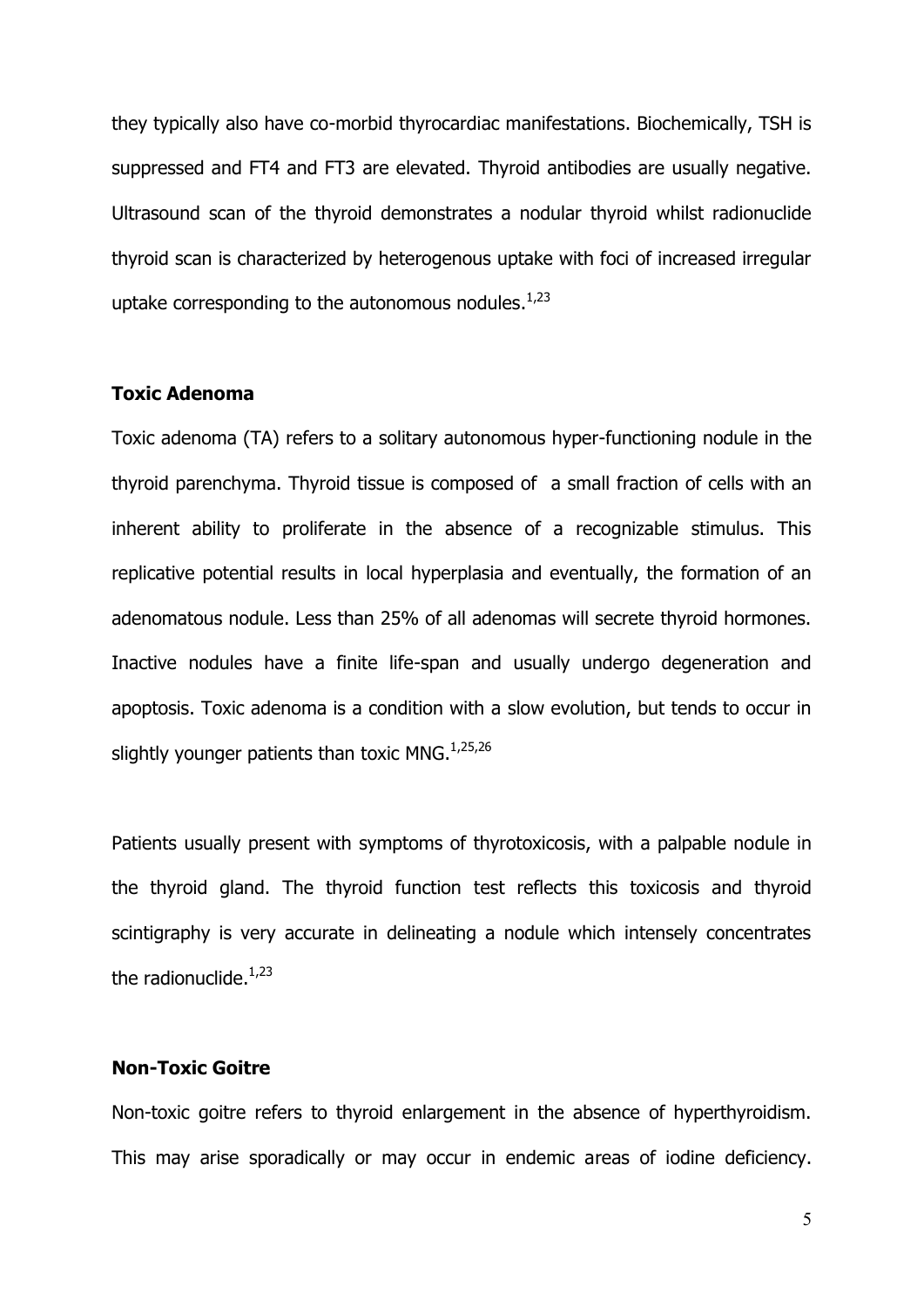Incidence increases with age and it is more common in females. These goitres increase in size progressively, but at a variable rate. They eventually come to medical attention due to cosmetic or obstructive symptoms. Whilst surgery remains the mainstay in the treatment of this condition, RAI has been used to effect a reduction in the size of the thyroid gland, with favourable results.<sup>25</sup>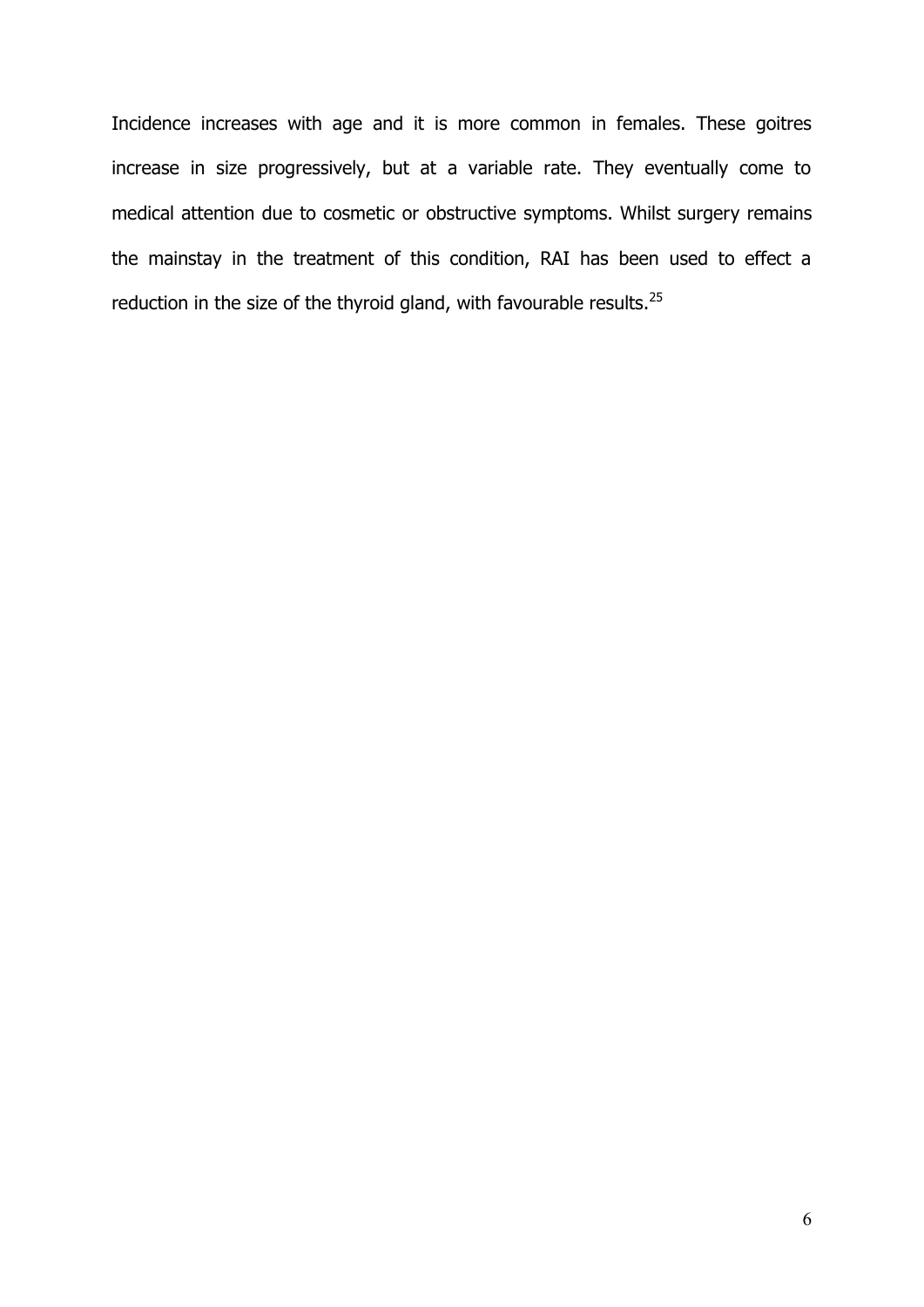### **CHAPTER 3 : RADIOACTIVE IODINE**

#### **Radioactive Iodine : A Historical Perspective**

The discovery of RAI as a diagnostic and therapeutic tool in the management of benign and malignant thyroid disorders is widely considered to have heralded the birth of Nuclear Medicine as a speciality. This was preceded by pioneering work in the fields of thyroid physiology and radiochemistry. The integration of these two fields in the 1940s was the ultimate precursor to RAI which is used worldwide in the clinical setting today.27,28

In 1895, Baumann described the presence of iodine in the thyroid gland. Subsequently, Marine discovered that the thyroid cleared iodine from the blood. Kendall isolated a crystal form of iodine, now known as thyroxine.<sup>25</sup>

These physiological discoveries were paralleled in the field of radiochemistry, by the work of Henri Becquerel who, in 1896 in collaboration with Marie Curie discovered radioactivity. During the same generation, Ernest Rutherford proposed the concepts of half-life and the decay constant. Alpha ( $\alpha$ ), beta ( $\beta$ ) and gamma ( $\gamma$ ) radiation were characterised. The Curies experimented extensively with radioactivity as a medical adjunct. In 1913, Abbe used Radium to treat hyperthyroidism.<sup>25</sup>

Many new radioisotopes were discovered during this period. Additionally, scientists started to manufacture artificial radioisotopes. By the 1930s, research into the applications of radionuclides was relentless, both in the clinical and laboratory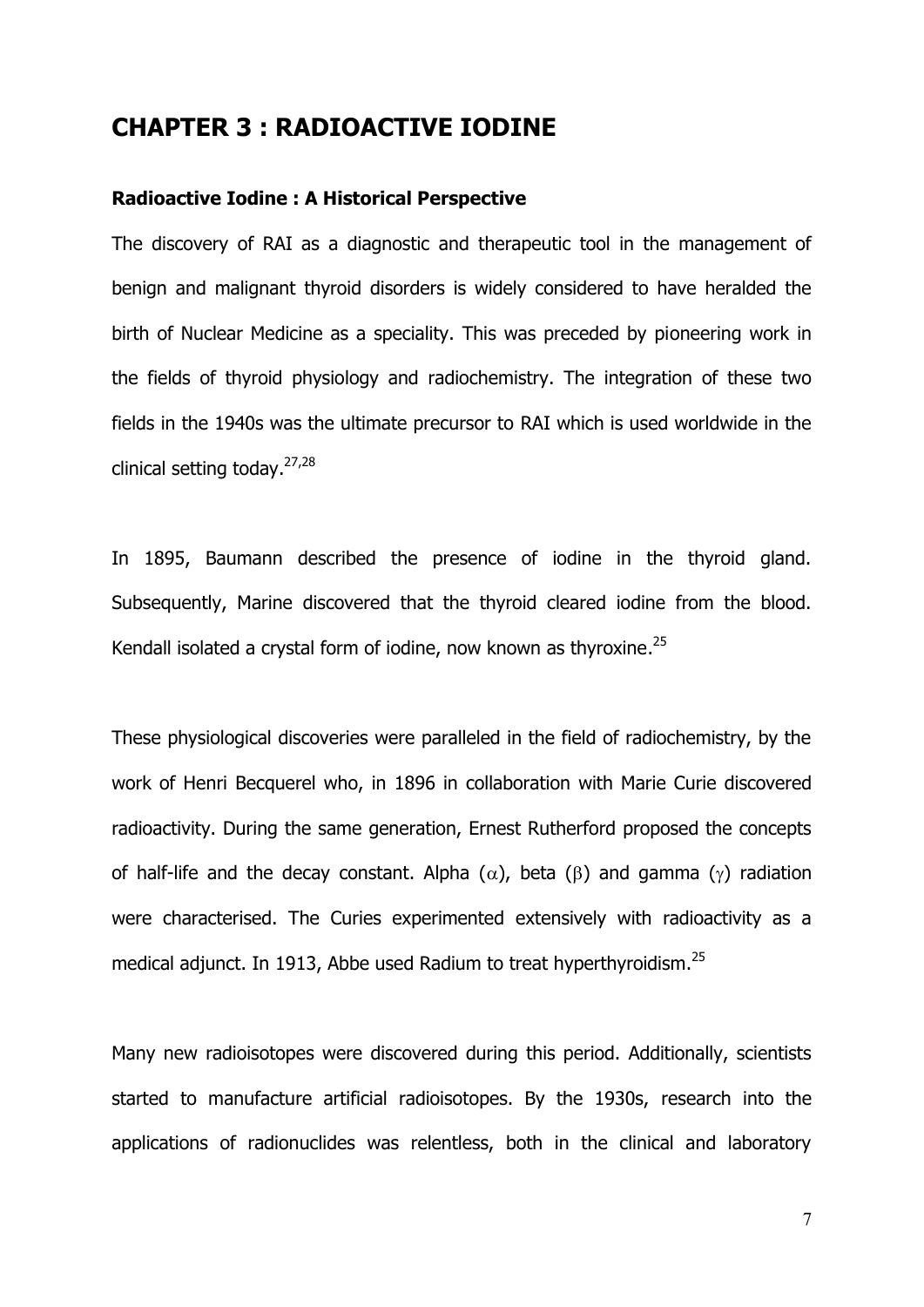setting. As with earlier work in the field of radioactivity, much of the research in radionuclide use was centred around the management of malignancies.<sup>27</sup>

Radioactive iodine was discovered prior to the Second World War. Early experiments involved laboratory animal thyroid physiology. The war however, resulted in a slow down in this research, as the attentions of the radio-physicists were channelled into the production of the Atomic Bomb. The subsequent carnage in Hiroshima and Nagasaki has ultimately proved to be both beneficial and detrimental to the development and use of radionuclides in the clinical setting. On the one hand, nuclear radiation became shackled with negative connotations whilst on the other, survivors of the bombings provided vital information on the effects of radiation in long-term follow-up studies.<sup>25</sup>

In 1942, radioactive iodine was first reported to be used in the treatment of thyroid cancer. Patients who were faced with a dismal prognosis were being offered the chance of a cure. The dramatic results obtained resulted in a fast-tracking of radioisotopes into clinical use via the Atomic Energy Act of 1946. In 1951, the Food and Drug Administration (FDA) in the United States of America approved radioactive iodine for the treatment of benign thyroid diseases. $^{29}$ 

Radioactive iodine has been used to elucidate the finer details of thyroid physiology, from the uptake mechanism of iodine, to the synthesis of thyroid hormone and serum transport of these hormones.<sup>27</sup>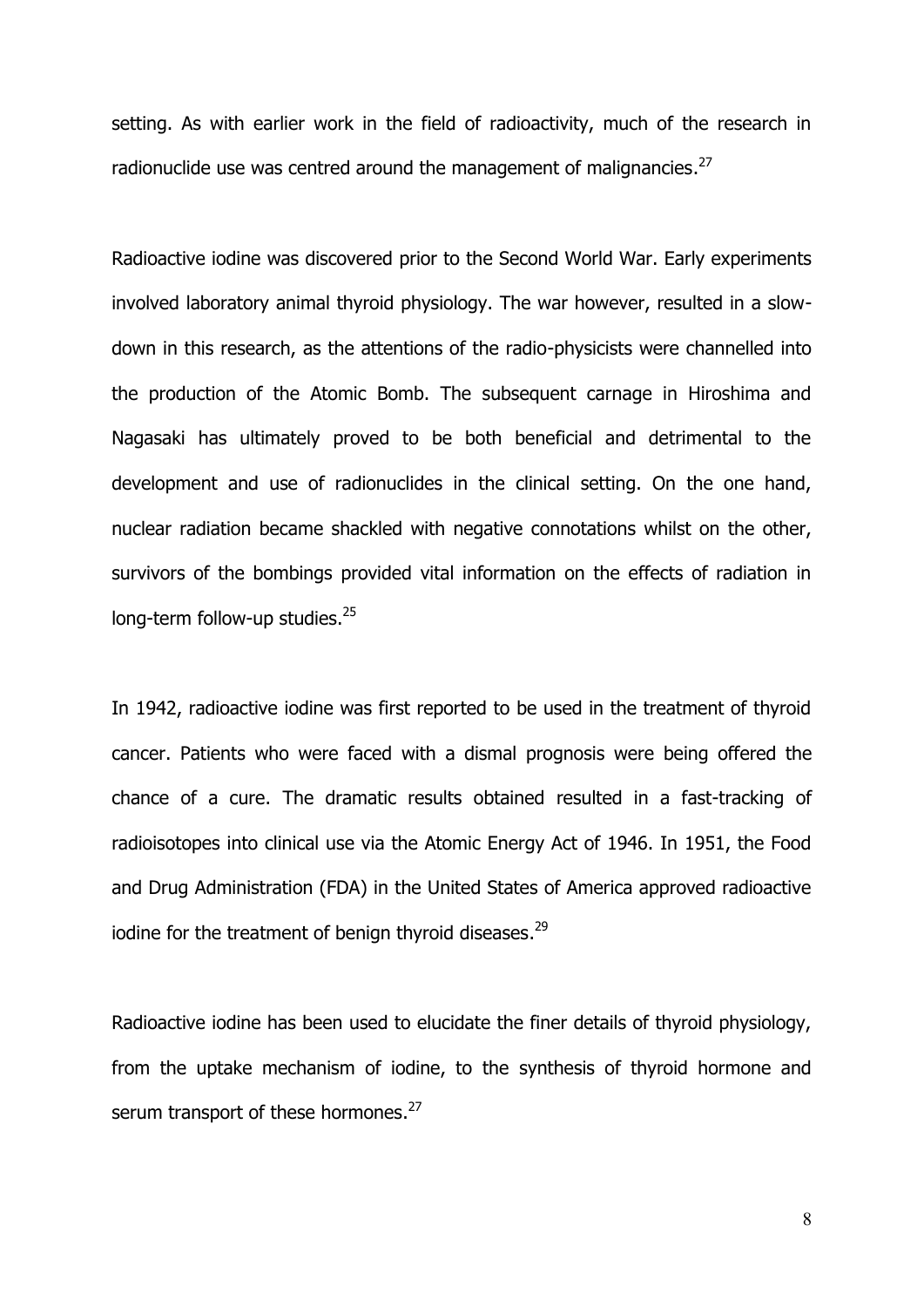The  $\gamma$ -emitting properties of radioactive iodine were harnessed by Anger and colleagues who developed the gamma camera that facilitated imaging of the thyroid, thereby providing valuable information on a wide range of thyroid disorders. This was later superseded by the discovery and use of Technetium-99  $(^{99m}$ Tc).<sup>28</sup>

Indeed,  $^{131}I$  is considered to be the fore-runner of numerous radiopharmaceuticals, including 18-Fluorodeoxyglucose  $(^{18}$ FDG) which is widely used in Positron Emission Tomography (PET) scanning, 90-Yttrium labelled ibritumomab tiuxetan which is used in follicular B-cell lymphoma and 89-Strontium, used in the palliation of bone metastases.  $^{131}I$  has found other uses in clinical oncology, namely in the management of neuroendocrine tumours like phaeochromocytomas, using  $^{131}$ I mIBG and <sup>131</sup>I-tositumomab which is used in the treatment of relapsed refractory follicular B-cell lymphoma.<sup>27</sup>

#### **The Radiobiology of Radioactive Iodine**

The biological basis of RAI therapy lies fundamentally in the ability of the thyroid gland to concentrate iodine. Negligible amounts of iodine are taken up in the salivary glands, stomach and bladder.<sup>30</sup>

Radioactivity is defined as the number of nuclear disintegrations per second. The unit of radioactivity used at our centre, both in the departments of Nuclear Medicine and Radiation Oncology, is the milliCurie (mCi) which is equal to 3.7  $\times$  10<sup>7</sup>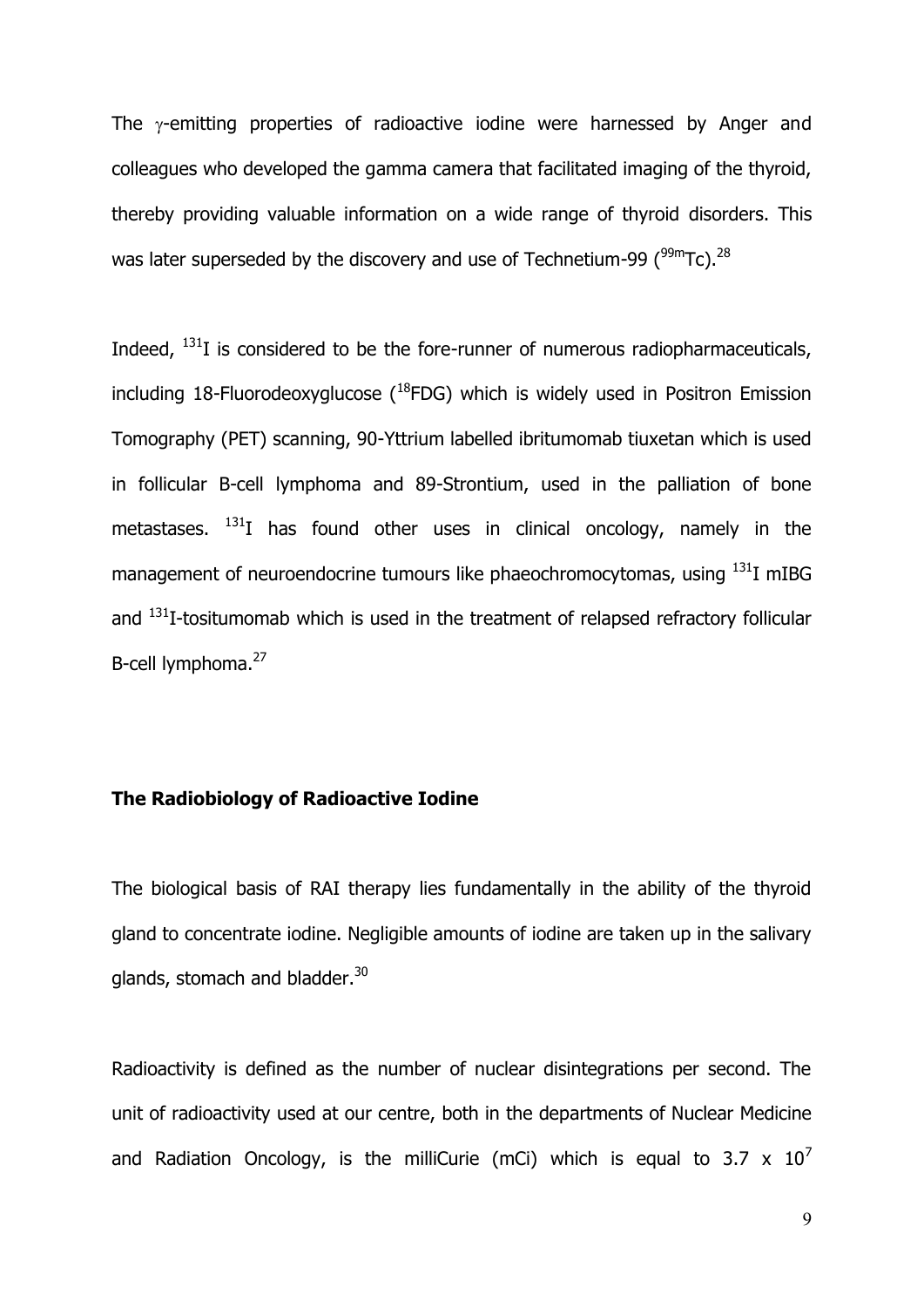disintegrations per second. The other unit of radioactivity used at other centres is the Mega Becquerel (MBq) which equates to  $10^6$  disintegrations per second. By mathematical deduction,  $1mCi = 37MBa.<sup>28</sup>$ 

The "Absorbed Dose" refers to the amount of energy transferred by ionizing radiation to a given mass of tissue. It is expressed in Joules per kilogram (J/kg) and the SI unit is the gray  $(Gy)$ .<sup>28</sup>

The "Effective Dose" seeks to standardize or weight the radiation exposure since different types of tissue react differently to different types of radiation. The SI unit for effective dose is the milliSievert (mSv) and this has important implications in the field of Radiation Protection.<sup>28</sup>

Radioactive Iodine  $(^{131}I)$  decays with a physical half-life of 8.1 days. The biological half-life of  $^{131}I$  is highly variable and is determined by the clearance of  $^{131}I$  from the thyroid. The mean effective half-life is a combination of the biological and physical half-lives and approximates 6 days. Approximately 80% of  $^{131}I$  is cleared renally. The decay of  $^{131}$ I is by Beta ( $\beta^-$ ) particle emission to  $^{131}$ Xe. $^{9,29}$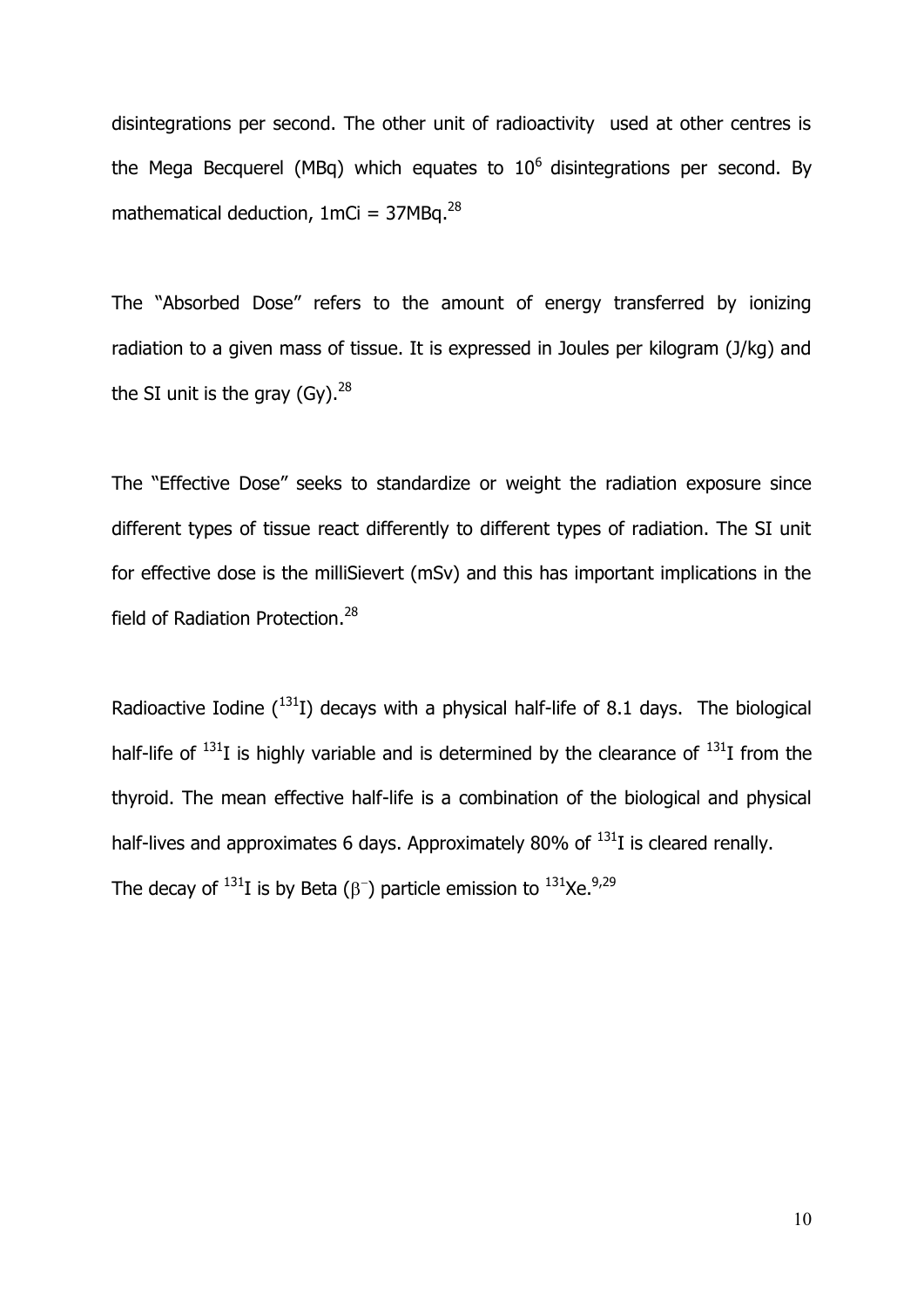

Figure  $1$  : Decay Schema of  $^{131}I$  (from Meller J. Sahlmann CO. Becker W. Radioiodine treatment of functional autonomy)<sup>9</sup>

 $\beta_3$  emission is the principal  $\beta$  particle and carries an average energy of 0.61MeV The majority of  $^{131}I$  (90%) decays to the 364keV ( $\gamma_1$ ), 7% to the 637keV ( $\gamma_2$ ) and 2% to the 723keV ( $\gamma_3$ ) excited level of  $^{131}$ Xe. All nuclei in the 723keV and 637keV decay by  $\gamma$ -emission ( $\gamma_2$  +  $\gamma_3$ ) directly to the ground state. Of the 364keV group, 7% of nuclei decay via the 80keV level  $(\gamma_4)$ .<sup>28</sup>

Oral  $131$  is absorbed via the gastrointestinal tract vasculature and preferentially taken up by the thyroid gland. $27$ 

 $131$ I is actively taken up by the thyroid follicular cell via the sodium-iodine symporter on the basolateral membrane on the thyrocyte. Iodide is transported through the intracellular space towards the apical cell surface, to the follicular lumen. This is facilitated by the chloride-iodine transport protein, pendrin. Iodide undergoes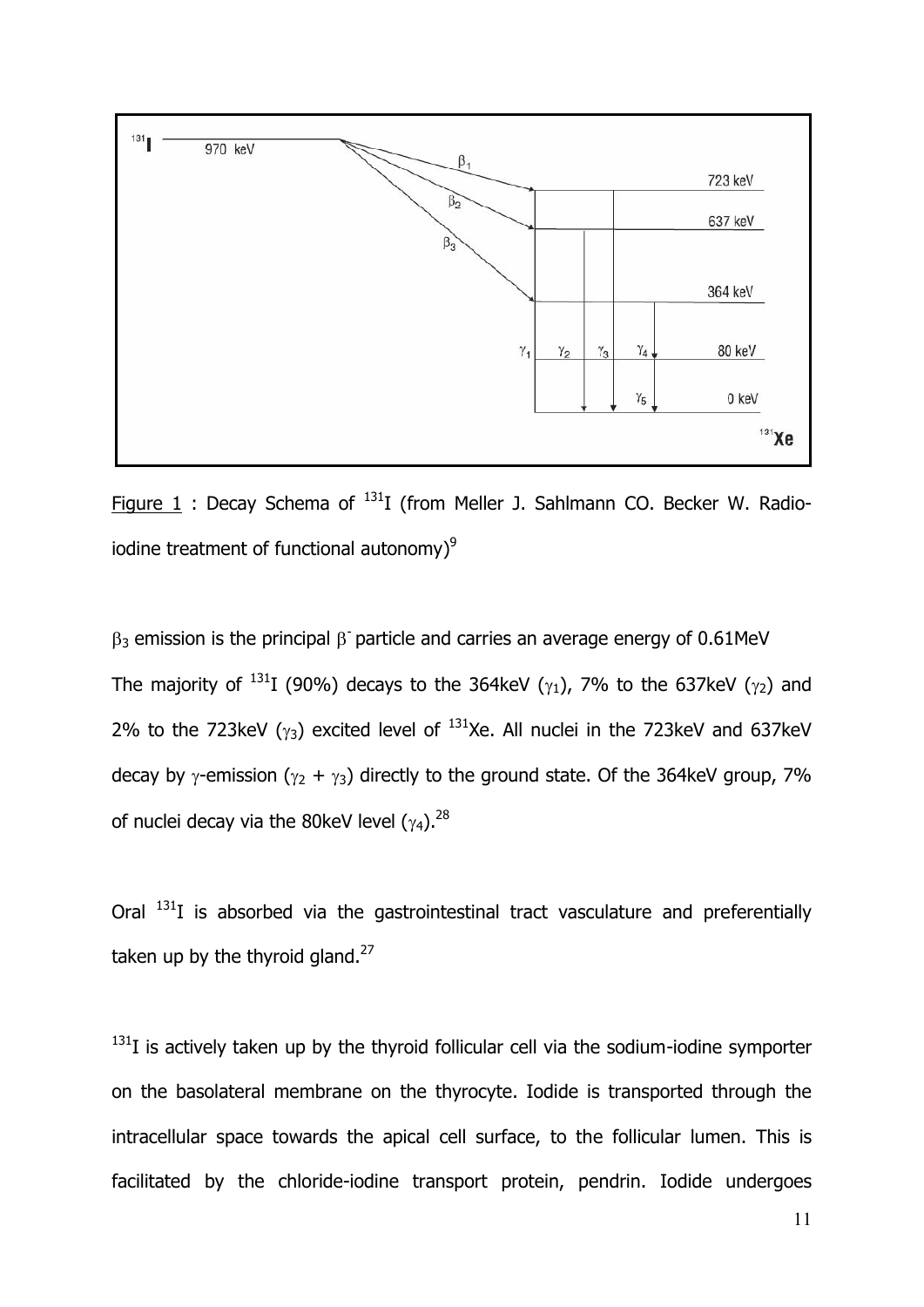oxidation to Iodine by thyroid peroxidase at the luminal surface of the apical membrane of the epithelium.<sup>25</sup>

<sup>131</sup>I is a medium range  $\beta$  emitter with a range in thyroid tissue of 0.4-0.8mm. The  $\beta$ particles produce more than 90% of the dose to the thyroid tissue whilst the  $\gamma$ emission is utilised in imaging modalities of the thyroid.<sup>27</sup>

In normal thyroid tissue, the follicular cells range in diameter from 0.05-0.50mm. Hyperfunctioning thyrocytes have considerably smaller diameters (ranging from 0.075-0.15). Homogenous distribution on thyroid scans predicts a homogenous dose distribution through the thyroid gland. The more vascular the gland, the better the distribution of the dose. $27$ 

The biological effects of  $131$ I and radiation in general, result from chemical changes at the molecular level.<sup>7</sup> These changes may be brought about directly or indirectly. Direct action is produced by high linear energy transfer (LET) radiation.  $\beta$  particles deposit their energy within macro-molecules, usually DNA, causing ionization and excitation of the molecule, ultimately altering its conformation and function.<sup>28</sup>

Indirect action occurs when radiation interacts with other molecules or atoms to produce free radicals (H;OH) which in-turn interact with DNA. Free radicals have an outer-shell unpaired electron that is highly reactive. The simplest free radical is H which is active in an aqueous environment, a characteristic of thyroid follicular cells.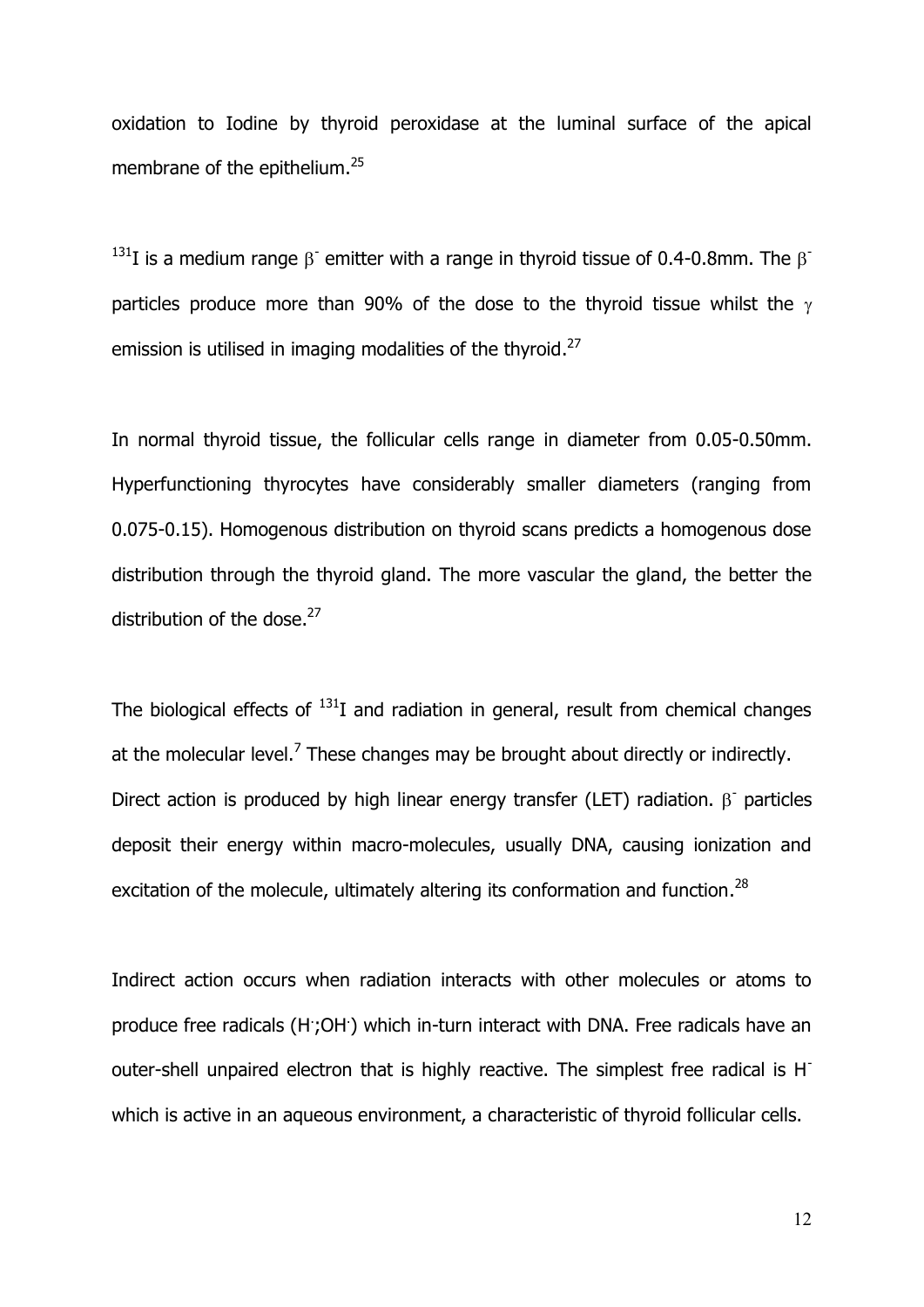DNA integrity is vital for cell survival. Free radicals interact with both the base and sugar components of the DNA molecule. The OH<sup>.</sup> free radical reacts with bases by the addition of a double bond and with the sugars by hydrogen ion abstraction. These reactions induce DNA damage by :

- Breakage of hydrogen bonds resulting in structural damage.
- Loss of or change in nitrogenous bases which may be lethal or result in a mutation.
- DNA single-strand breaks which may be repairable.
- DNA double-strand breaks which are invariably lethal.
- Cross-linking between 2 DNA molecules.

The net result of these interactions is *cell death* or *functional impairment.* 27,30

Histological findings in cells which have been exposed to  $^{131}I$  include epithelial swelling and necrosis, oedema and leucocyte infiltration. Within two weeks of RAI administration, there is follicular breakdown and disruption with leakage of extracellular colloid. Fibrosis starts about three to four weeks later. $^{29,30}$ 

Radiation thyroiditis is an entity that may occur one to three days after RAI therapy. It is characterised by oedema, tenderness, hyperaemia, hyperthermia and dysphagia. In this time interval, there may be a paradoxical rise in thyroid hormone level. This flare phenomenon is usually due to the release of stored thyroid hormone from damaged follicles. In its most severe form, this surge in thyroid hormone may cause thyroid storm. The incidence in one large clinical study was  $0.34\%$ .<sup>15</sup> Large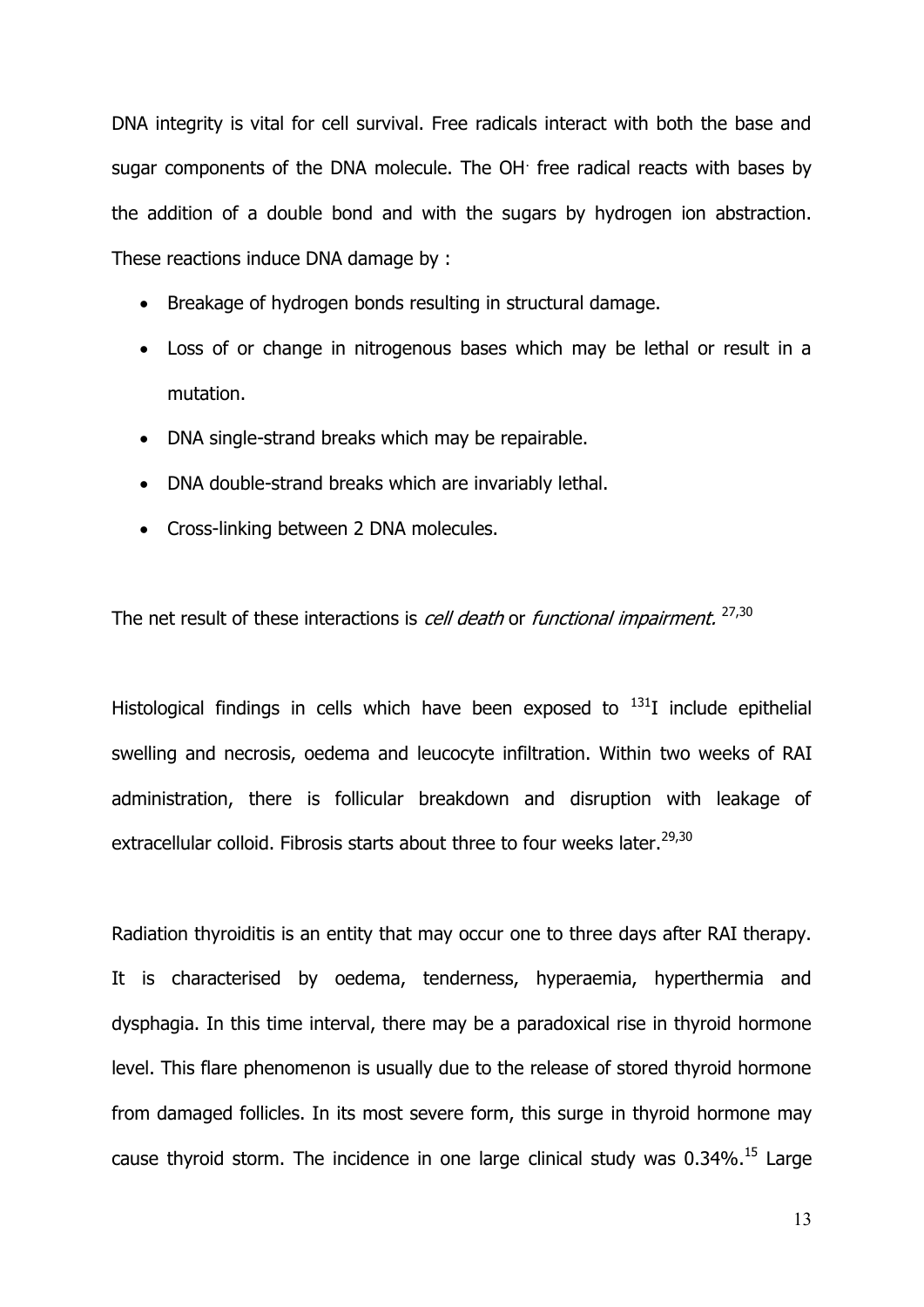goitres have the potential to cause local compressive symptoms on the trachea and oesophagus, post-RAI. Retrosternal goitres may additionally give rise to superior vena cava syndrome due to the acute inflammatory response. The use of RAI in these settings is advocated, only in the presence of strict monitoring.<sup>24</sup> The use of lithium to potentiate the activity of RAI has largely fallen out of favour.<sup>31</sup>

Late changes due to RAI have been assessed by analyzing histopathological specimens ranging from four months to twelve years post-RAI. These specimens show marked fibrosis, follicular disruption and irregular hypoplastic follicles, with associated eosinophilia and telangiectasia.<sup>32</sup> The radiation fibrosis tends to be progressive over the years. Regeneration of follicles tends to be sporadic, focal and irregular. The neoplastic potential of this RAI damage has not proven to be increased, when compared to the general population.<sup>2,29,30</sup>

Cell survival curves are important tools employed in radiobiology to illustrate doseresponse relationships.<sup>30</sup>

Due to the delivered dose being dependent on mean effective half-life, the cellular effect of  $^{131}I$  is prolonged, with estimates suggesting that 95% of the total dose is delivered within the first four weeks post- $^{131}I$  administration.<sup>28,30</sup>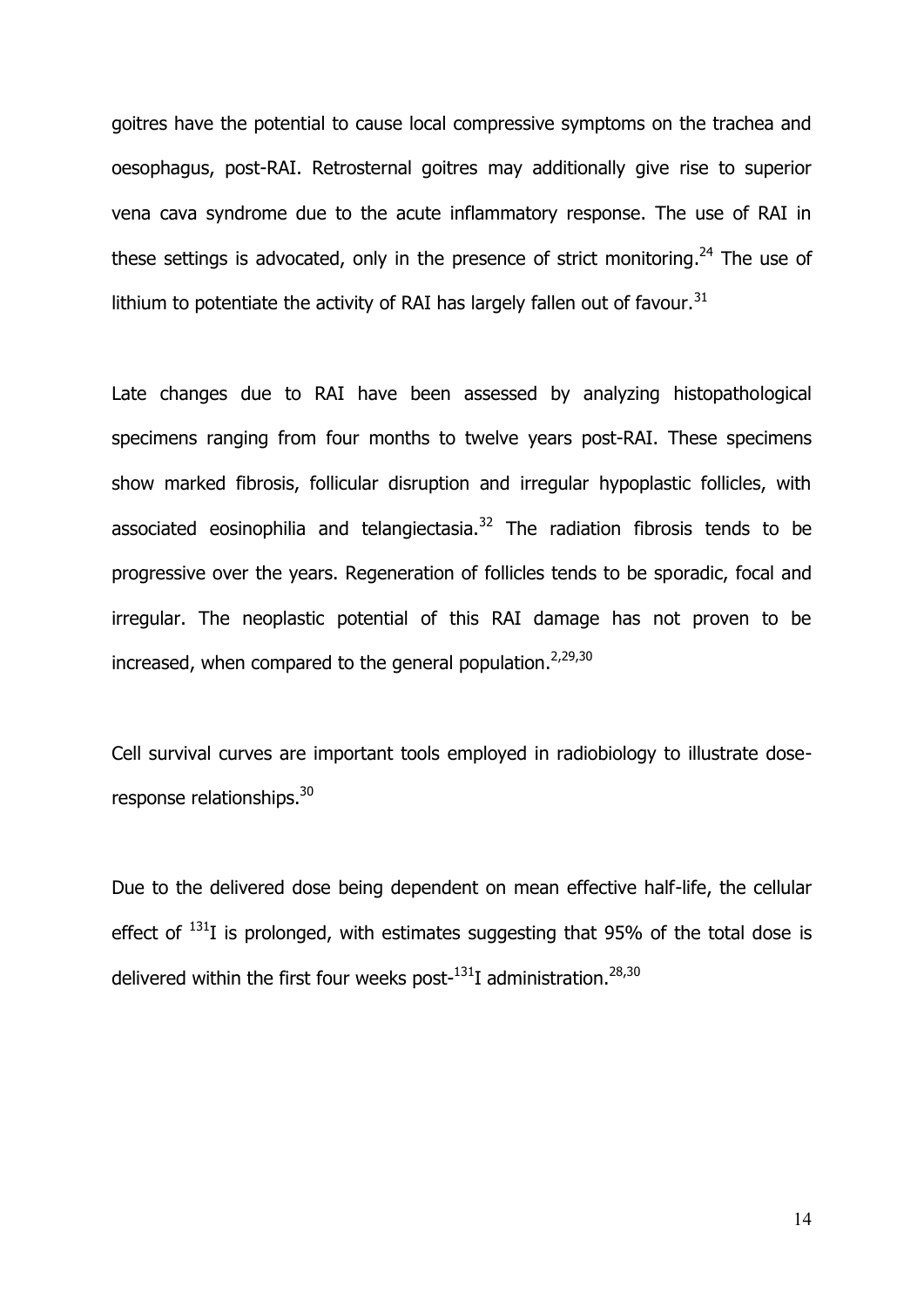#### **Dose Strategies for Radioactive Iodine**

There are 3 approaches to selecting an optimal dose of RAI in patients with Thyrotoxicosis.1,24,33,34 These include the fixed administered radioactivity method, the prescribed radioactivity concentration method and the prescribed absorbed dose method.

#### **The Fixed Administered Radioactivity Method**

This is also known as the Fixed Dose Method. A fixed radioactivity of 185-370MBq (5-10mCi) is given to all patients irrespective of clinical, radiological or biochemical variables.<sup>56</sup> The doses mentioned have been validated in multiple clinical trials over the last 20 years.  $6,10,17,36,37$  A modification of the fixed dose method is the one that is used at IALCH, where the dose selected for the individual patient is at the discretion of the prescribing healthcare practitioner.<sup>36</sup>

#### **The Prescribed Radioactivity Concentration Method**

In this model, a fixed radioactivity per gram of thyroid tissue is chosen. This is usually in the range of 55-110μCi/g in order to deliver a dose of 50-100Gy to the thyroid. The administered radioactivity is calculated according to the gland size and the percentage uptake of RAI at 24 hours in a tracer test. This method has been proven in a few trials and is the preferred strategy at many centres. The following formula is then used to determine the dose  $38$ :

Activity (mCi) = (mCi/g x estimated gland mass (g) x 100) / (24hour % uptake)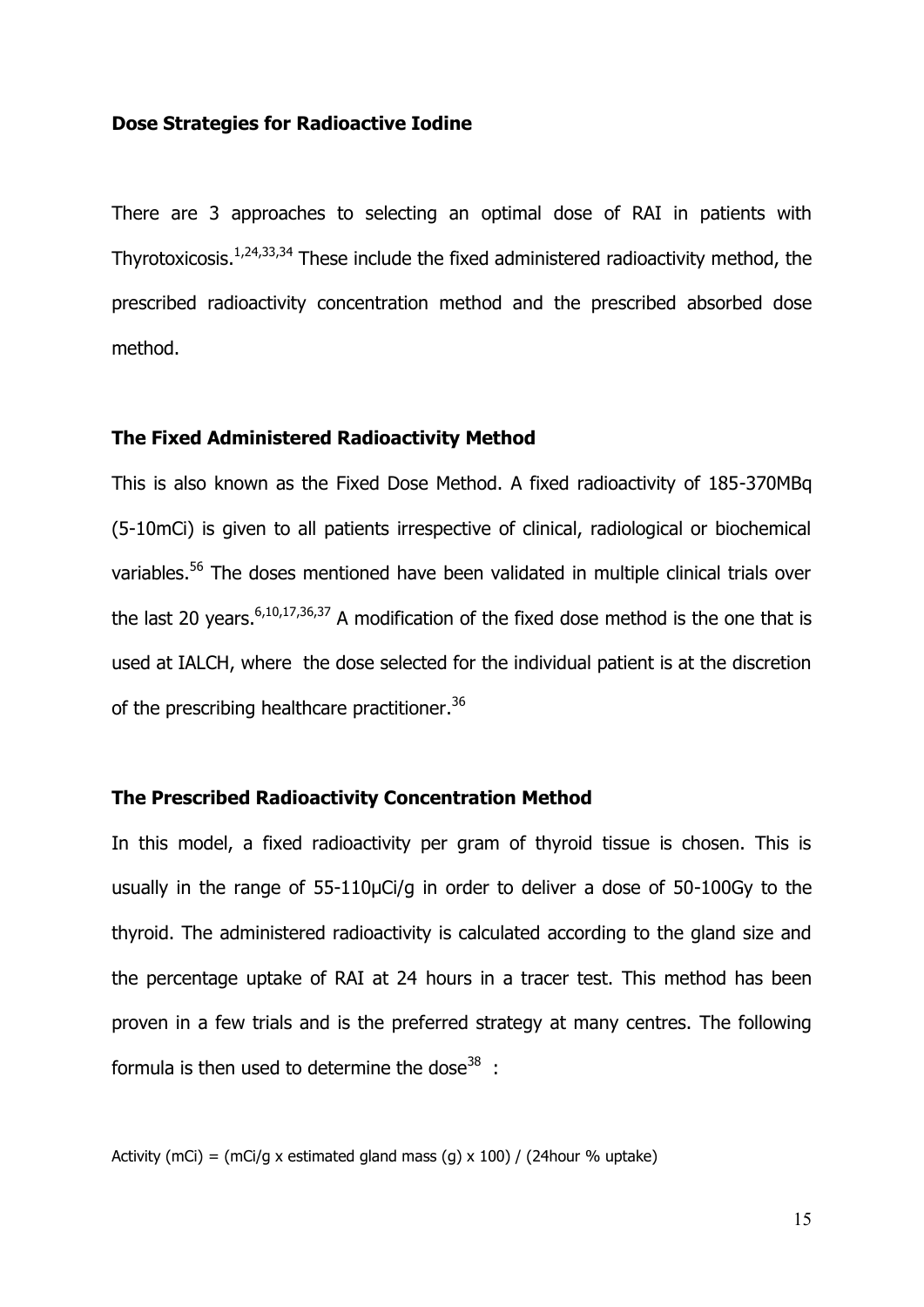#### **The Prescribed Absorbed Dose Method**

The administered activity is calculated according to the following equation :

Activity (mCi) = (Prescribed absorbed dose x gland mass x 6.67) / ( $T_{\gamma_2(\text{eff})}$  x 24hour % uptake)

Where the effective half-life of RAI,  $T_{\frac{1}{2}(\text{eff})}$  is given by the equation :

 $1/T_{\frac{1}{2}(\text{eff})} = 1/T_{\frac{1}{2}(\text{phys})} + 1/T_{\frac{1}{2}(\text{bio})}$ 

A scintillation counter is required to determine the percentage uptake of RAI tracer. The absolute uptake is difficult to measure and is considered to be a function of the exponential decay of RAI – this in itself is not mono-exponential. As a result, a relative uptake value is calculated over a 24 hour period.<sup>16,20</sup> Additionally, medical physicists have derived many complex radiobiological equations to try to make the procedure more accurate. This process has proven to be very time-consuming, inconvenient to the patient and costly, with minimal, if any clinical benefit. $34,39$  An additional flaw in the calculated dose methodology is the estimation of thyroid gland mass. Radio-isotope scans are inaccurate and there is significant clinician-clinician variability in estimating gland mass, even amongst endocrinologists who have been using this method.<sup>39,40</sup>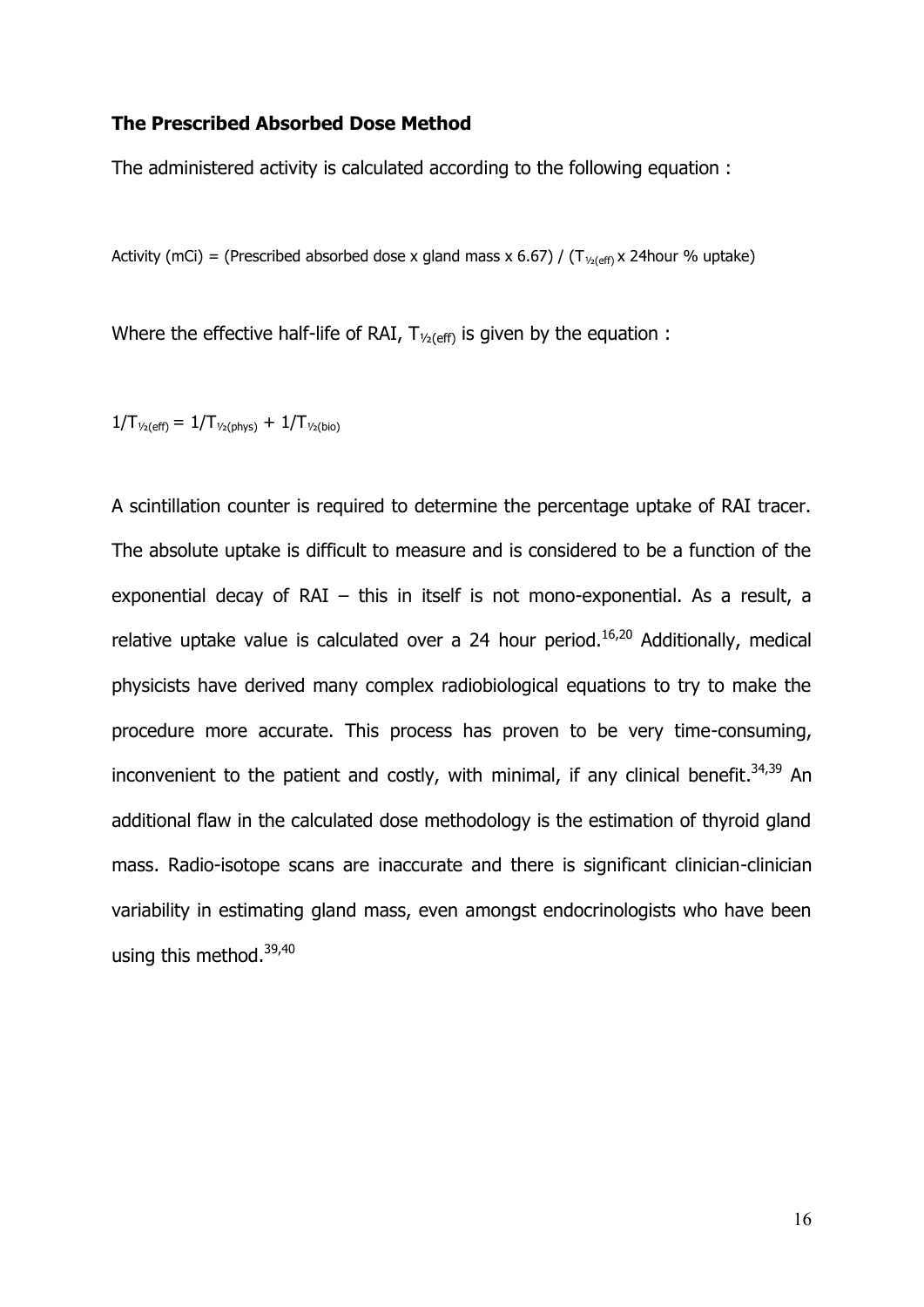#### **Factors that Influence Outcome in RAI Therapy**

#### **Dose**

A wide spectrum of clinical trials have demonstrated that higher doses of RAI are invariably associated with a higher cure rate (euthyroidism), whilst also being associated with a higher incidence of hypothyroidism.5,6,15,41,42,43,44

#### **Radiosensitivity**

The RAI dosage models described above attempt to tailor dose according to individual patient requirements. Attempts to predict radiosensitivity, by measuring uptake of RAI into thyrocytes, have not proven to be consistent or reproducible. These strategies may over-simplify the actual biological behavior of the thyrotoxic gland, but they remain popular throughout the world.<sup>20,34,38</sup>

#### **Antithyroid Drugs (ATDs)**

ATDs are often used in the initial management of GD. Many patients will achieve euthyroidism on these drugs and can be maintained on them for a few years. Over time, ATDs decelerate the uptake of iodine by the thyrocyte. This potentially reduces the therapeutic effect of RAI when administered later in the clinical course of the disease. As such, it is widely believed that ATDs may exert a radio-protective effect.<sup>11</sup> Studies have demonstrated that failure to stop ATDs within three days of RAI administration, reduced the uptake and subsequent radiobiological effect of RAI<sup>45,46,47,48</sup>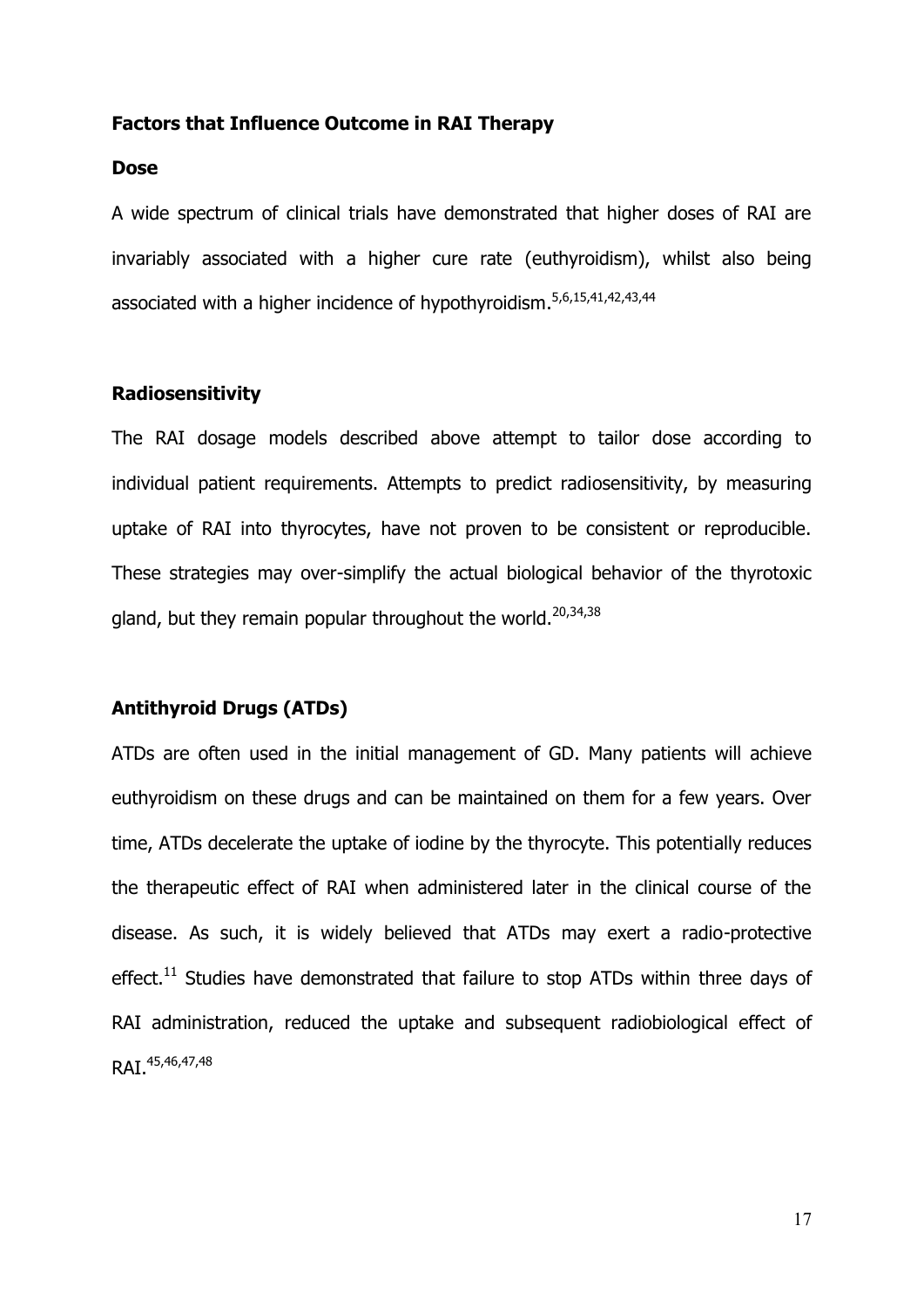### **Thyroid Size**

Patients with large goiters have been shown to have poorer response rates to RAI therapy. The enlarged thyroid gland is often differentially radiosensitive and whilst estimating size and weight of the gland may be valuable predictors theoretically, these models may only be applicable in Graves' Disease, where iodine uptake is homogenous.<sup>6,49</sup>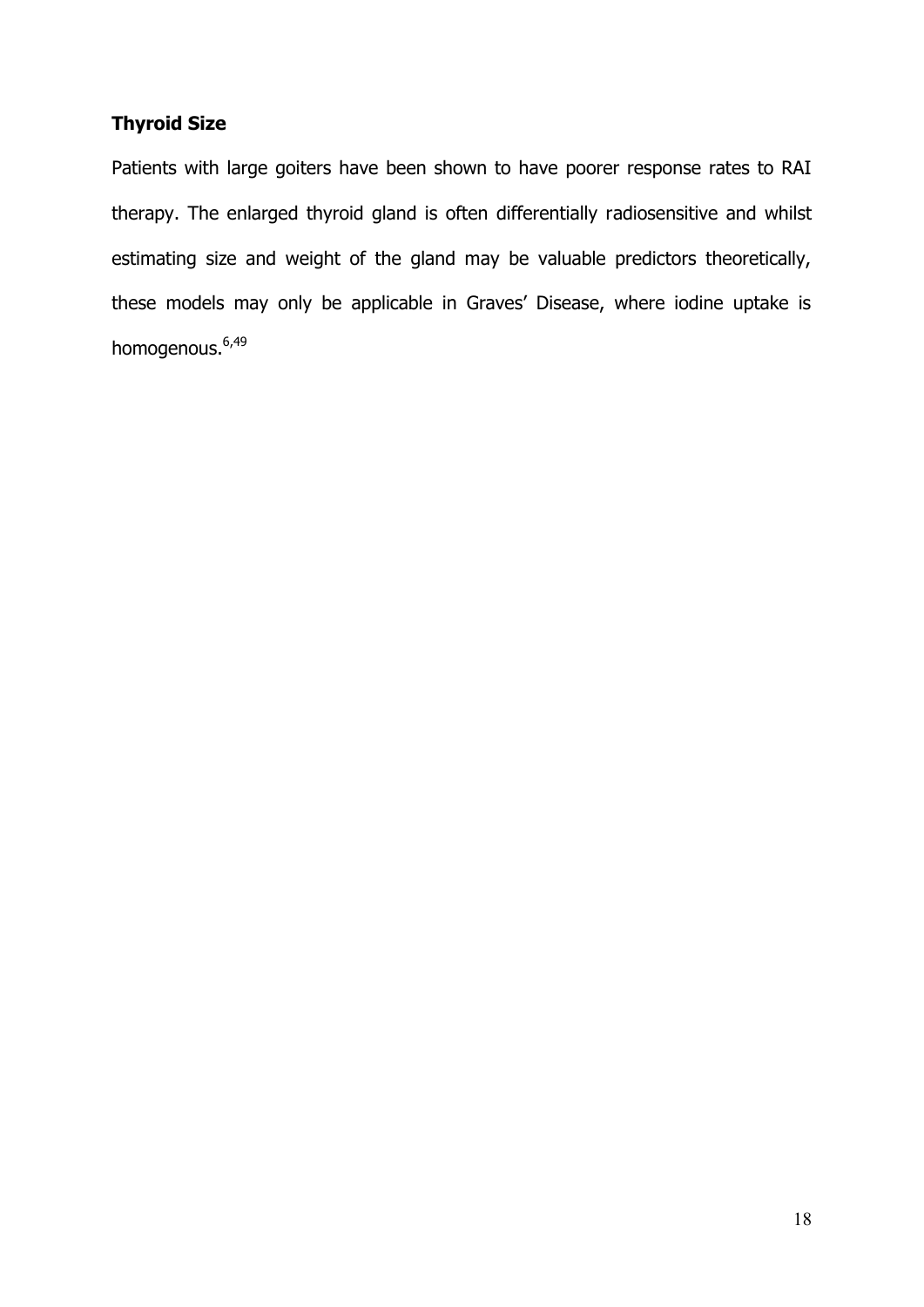## **CHAPTER 4 : PATIENTS AND METHODS**

#### **AIM**

The aim of the study was to undertake an audit of the use of Radioactive Iodine (RAI) in the definitive management of thyrotoxicosis at Inkosi Albert Luthuli Central Hospital (IALCH), the quarternary referral centre in KwaZulu-Natal, South Africa.

#### **OBJECTIVES**

To determine:

- the incidence of clinical and biochemical cure (euthyroidism)
- the incidence of hypothyroidism post RAI
- the incidence of clinical & biochemical failure post RAI defined as persistent hyperthyroidism
- the optimal dose of RAI

#### **METHOD**

This is a *retrospective observational study* of adult patients (> 15 years old) with thyrotoxicosis, referred for the first time to the Clinical Oncology Department at Inkosi Albert Luthuli Central Hospital (IALCH) by the Endocrinology department in a four year period between 01/01/2004 and 31/12/2007.

The study was approved by the research ethics committee and the postgraduate education committee of the University of KwaZulu-Natal (BE116/08). IALCH is the quarternary referral centre in the province of KwaZulu-Natal.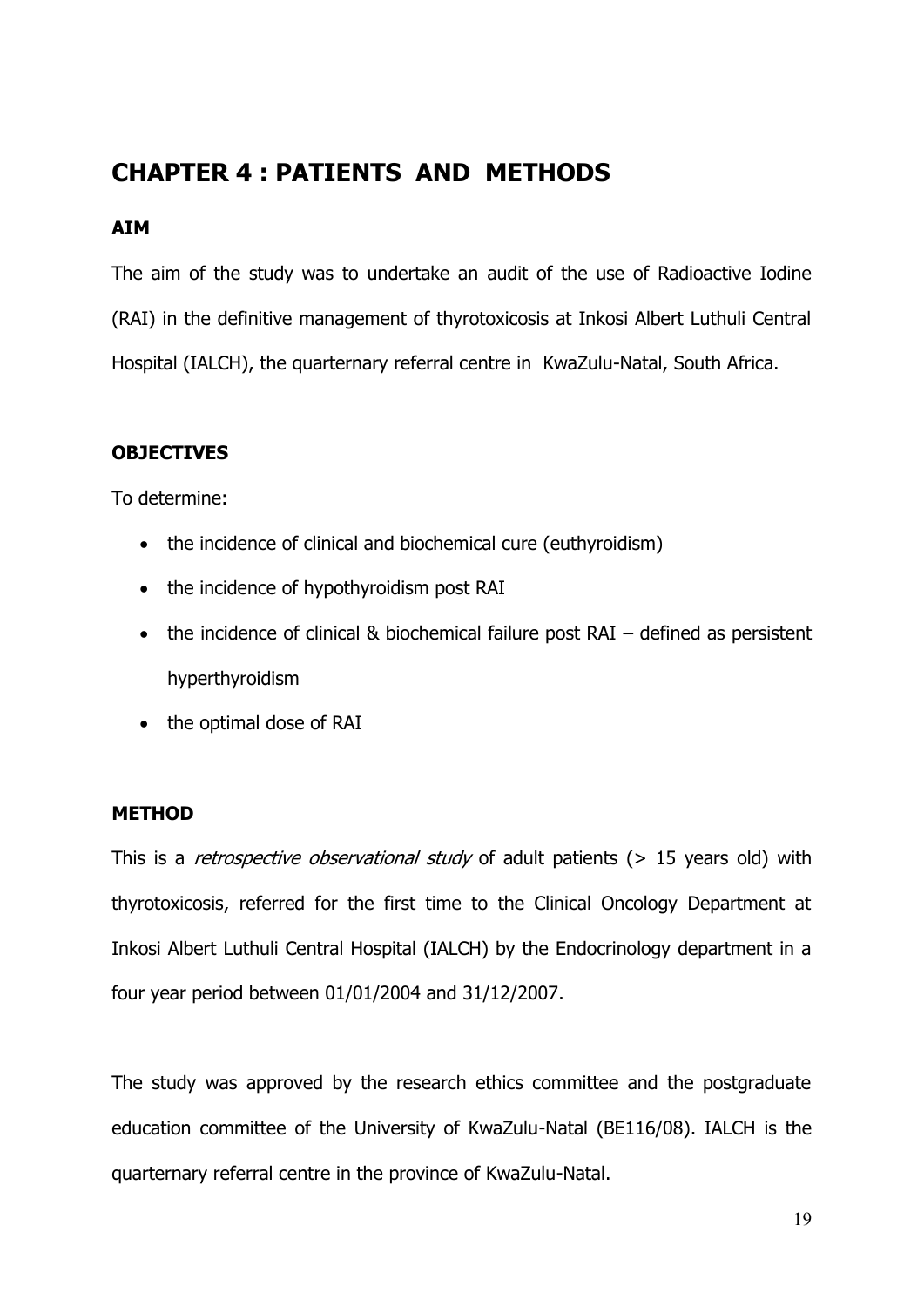Most patients were commenced on carbimazole on diagnosis of thyrotoxicosis whilst awaiting definitive RAI therapy. The dose of RAI prescribed and administered was clinician-dependent and within the recommended minimum and maximum doses. Patients were followed-up at the Endocrinology clinic at IALCH. Response to RAI was monitored using biochemical parameters (namely, serum Thyroid Stimulating Hormone and Free T4 levels). Incidence of euthyroidism (cure), hypothyroidism and hyperthyroidism (treatment failure) were correlated with dose of RAI. Patients were followed-up for at least two years or until the onset of hypothyroidism. The follow up period was until 31/12/2007.

Data was collected and collated using Date Capture sheets (Appendix A)

Data collected included:

| Demographic data:   | Age, gender                                 |
|---------------------|---------------------------------------------|
| Clinical data:      | Aetiology, co-morbid cardiac disease        |
| Biochemical data:   | Thyroid function tests                      |
| Immunological data: | Thyroid antibodies (where available)        |
| Radiological data:  | Radio-isotope scan (where available)        |
| Dosimetric data:    | Dose of radioactive iodine, cumulative dose |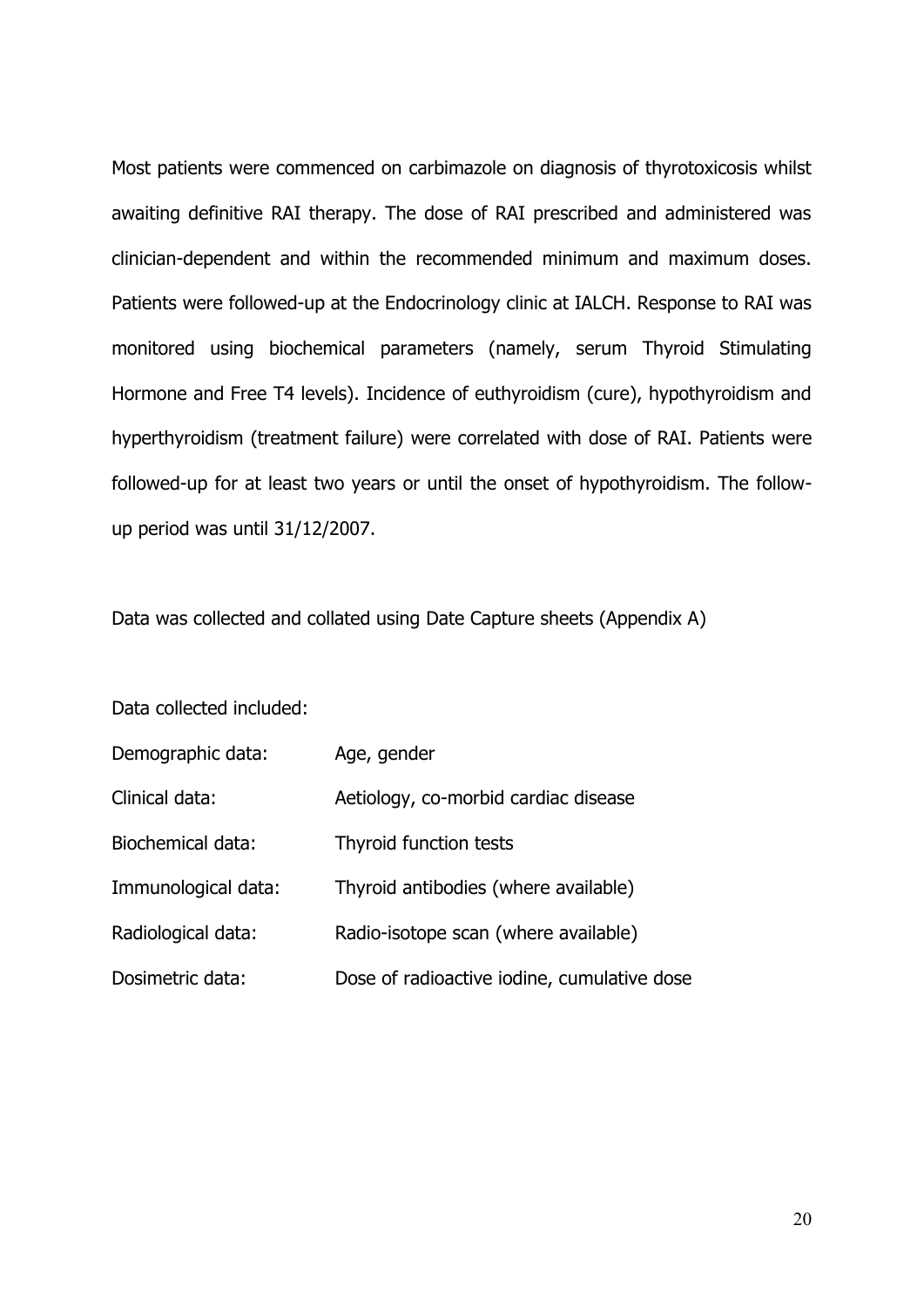#### **DEFINITION OF TREATMENT OUTCOMES**

*Euthyroidism*§ : normal level of serum thyroid hormone.

*Hypothyroidism*§ : clinical condition of a deficit of thyroid hormone in the blood, defined by serum TSH > 4.20mU/L, FT4 < 12.20pmol/L or FT3 < 3.50pmol/L  $^4$ *Hyperthyroidism*§ : clinical condition of increased thyroid hormone in the blood, defined by serum TSH <  $0.10$ mU/L, FT4 > 22.70pmol/L or FT3 >  $6.50$ pmol/L  $^{4}$ ( §Outcome assessed in the absence of medical therapy i.e. carbimazole or thyroxine; ¥Reference laboratory values at IALCH)

#### **STATISTICAL ANALYSIS**

Statistical analysis was undertaken using SPSS Version 15.0. (SPSS Inc, Chicago, Ill, USA). Mean  $\pm$  SD was used for continuous variables. A p-value of  $\lt$  0.05 was considered to be statistically significant and 95% confidence intervals were also reported where appropriate. For multiple (intergroup) comparisons, Bonferroni's test, oneway analysis of variance (ANOVA), inverse chi-square testing and Levene's tests were used.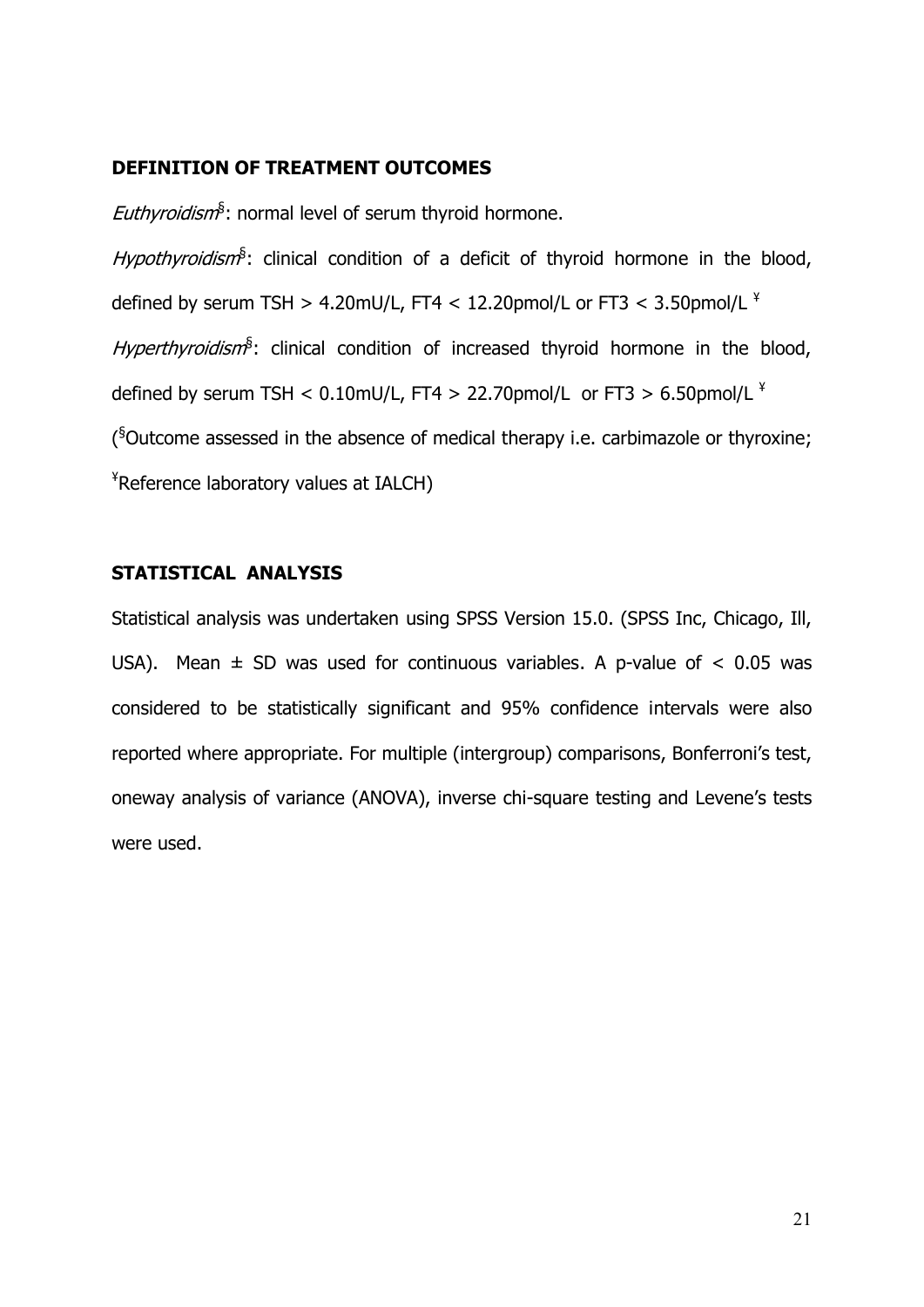## **CHAPTER 5 : RESULTS**

#### **5.1 Total Study Group Baseline Characteristics**

A total of 302 patients with thyrotoxicosis were treated with RAI during the defined study period (01 January 2004 - 31 December 2007). These constituted referrals from the Endocrinology Clinic at IALCH, Addington Hospital, RK Khan Thyroid Clinic and external sources.

Of the 302 patients treated, only 114 (37.7%) patients met the inclusion criteria for this retrospective study and they form the "total study group".

The inclusion criteria were :

- New referral to the Oncology Clinic
- Age  $> 15$
- Follow-up for at least two years after the first dose of RAI or until the onset of hypothyroidism

The remaining 188 patients were either lost to follow-up or continued their follow-up at their referral hospital.

Table 1 shows the baseline characteristics of the study group ( $n = 114$ ). The majority of the patients were female, accounting for 97 (85.1%), whilst there were 17 (14.9%) males. Ninety-six (84.2%) patients had GD, 15 (13.2%) had toxic MNG and there were three (2.6%) patients with TA. Cardiac disease was documented in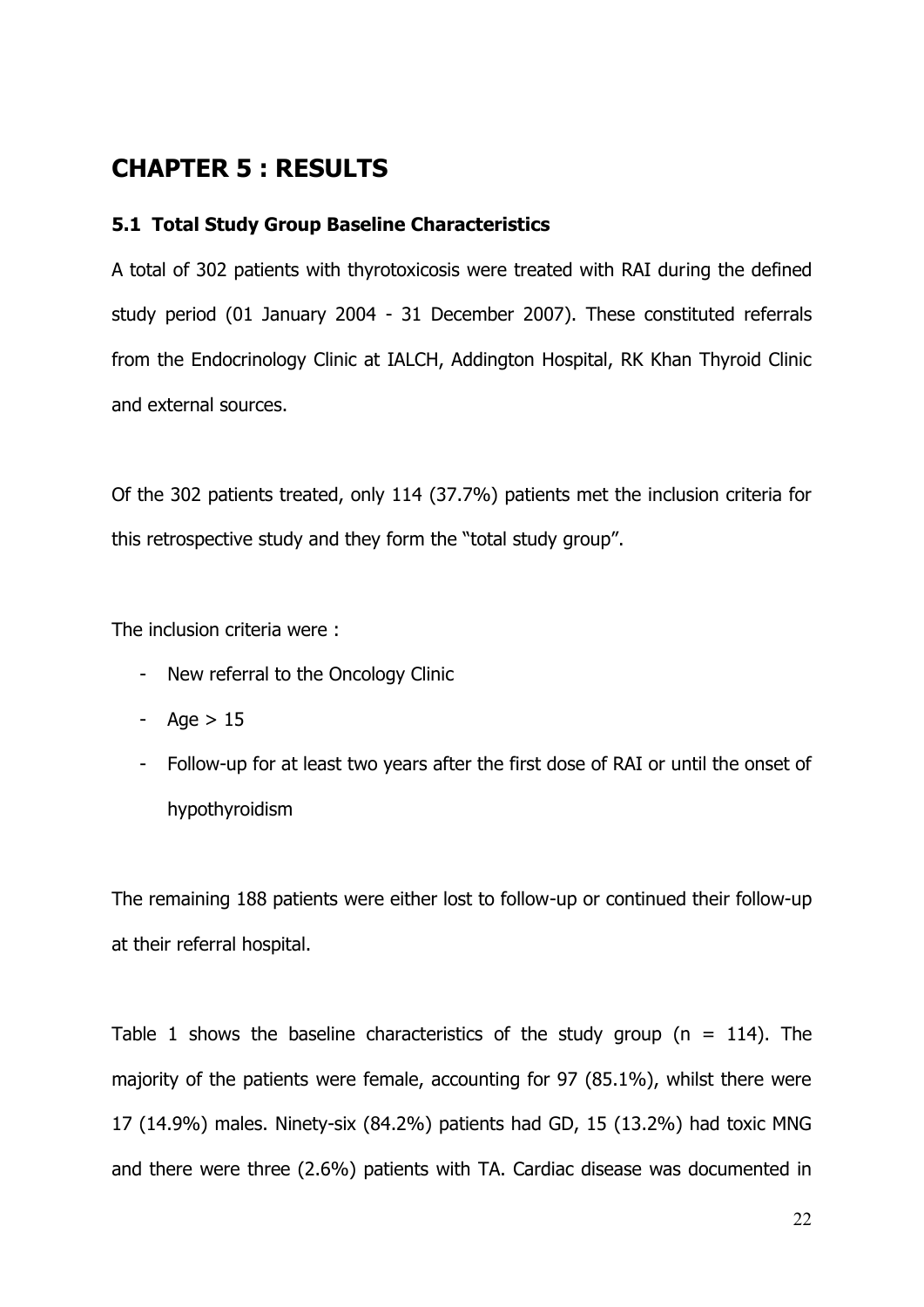25 patients (21.9%). Eighty-eight (77.2%) patients had pretreatment with the ATD, carbimazole.

| Characteristic                                                                            | n(%)                                   |
|-------------------------------------------------------------------------------------------|----------------------------------------|
| Gender                                                                                    |                                        |
| Male<br>Female                                                                            | 17 (14.9%)<br>97 (85.1%)               |
| Mean age (years)                                                                          | $46.1 \pm 13.8$                        |
| Diagnosis<br>Graves disease (GD)<br>Toxic multinodular goitre (MNG)<br>Toxic adenoma (TA) | 96 (84.2%)<br>15 (13.2%)<br>$3(2.6\%)$ |
| Cardiac disease<br>Yes<br>No                                                              | 25 (21.9%)<br>89 (78.1%)               |
| Pre-RAI carbimazole<br>Yes<br>No                                                          | 88 (77.2%)<br>26 (22.8%)               |

Table 1 : Baseline characteristics of the study group (n=114).

#### **5.2 Follow-up Status**

At two year follow-up, ten patients (8.8%) were euthyroid, 91 (79.8%) were hypothyroid and 13 (11.4%) hyperthyroid. Amongst the 17 male patients, at minimum of two years of follow-up, 16 were hypothyroid and one patient remained hyperthyroid. Amongst the females, 75 patients (77.3%) were hypothyroid, ten (10.3%) were euthyroid and 12 (12.4%) were hyperthyroid. (Figure 2)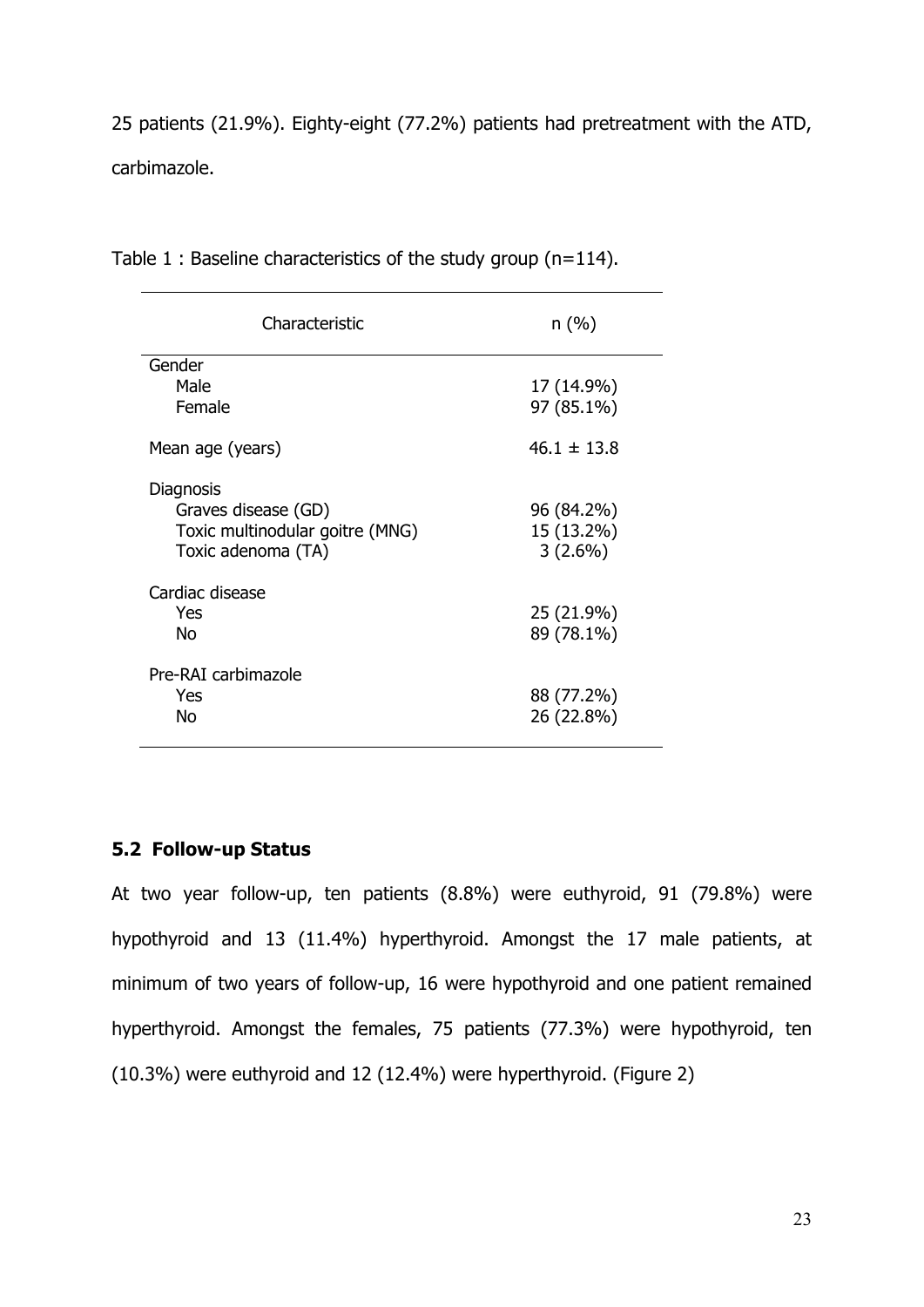Figure 2 : Two year follow-up status in the total study group ( $n = 114$ )

Baseline



Thirty-one (27.2%) patients remained persistently hyperthyroid after the first dose of RAI and required repeated doses of RAI; these were deemed to represent treatment failures.

### **5.3 RAI dose requirements**

The initial dose prescribing patterns at the centre range from  $5 - 12$ mCi (Table 2) with a mean initial dose of  $8.5 \pm 1.4$  mCi. Thirty-one (27.2%) patients remained hyperthyroid after the initial dose of RAI and required a second dose of RAI, six patients required a third dose, one patient a fourth dose and one patient received five doses of RAI.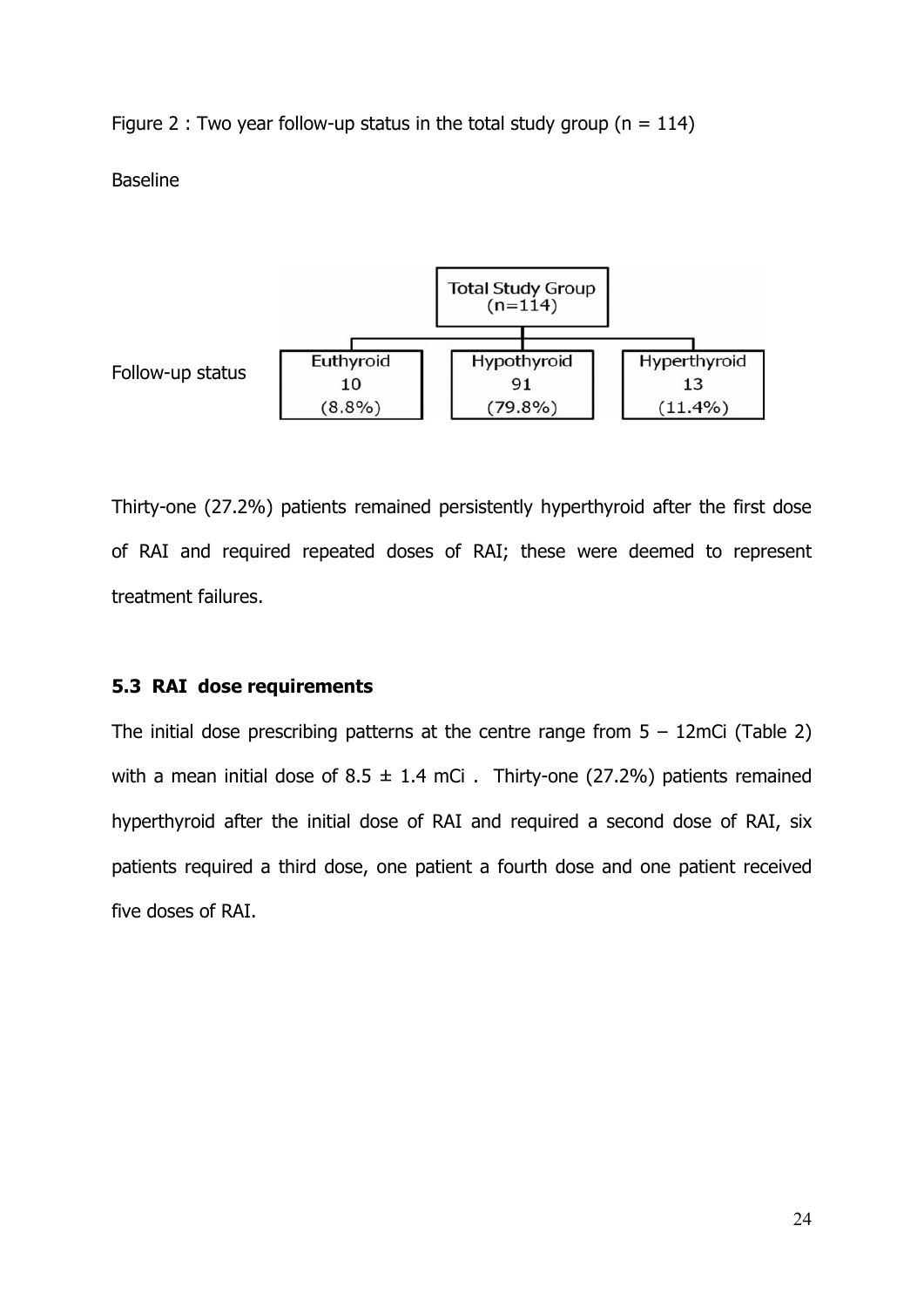| Dose (mCi) | Frequency (n) | Percent (%) |
|------------|---------------|-------------|
| 5          | າ             | 1.8         |
| 6          |               | 0.9         |
|            | 21            | 18.4        |
| 7.5        |               | 0.9         |
| 8          | 49            | 43.0        |
| 10         | 39            | 34.2        |
| 12         |               | 0.9         |
|            |               |             |

Table 2 : Initial RAI dose requirements in the study group (n=114)

The cumulative dose of RAI prescribed ranged from 5 - 46mCi, with a mean dose of  $11.0 \pm 5.5$  mCi.

#### **5.4 Outcomes**

Table 3 summarizes treatment outcomes at two year follow-up, based on the aetiology of thyrotoxicosis

|  | Table 3 : Treatment outcomes at two year follow-up, based on aetiology ( $n = 114$ ) |
|--|--------------------------------------------------------------------------------------|
|--|--------------------------------------------------------------------------------------|

| Aetiology                        | Euthyroid   | Hypothyroid | Hyperthyroid |
|----------------------------------|-------------|-------------|--------------|
| Graves' disease ( $n = 96$ )     | $7(7.3\%)$  | 83 (86.5%)  | $6(6.2\%)$   |
| Multinodular goiter ( $n = 15$ ) | $2(13.3\%)$ | $8(53.3\%)$ | $5(33.3\%)$  |
| Toxic adenoma $(n = 3)$          | $1(33.3\%)$ | 0           | $2(66.7\%)$  |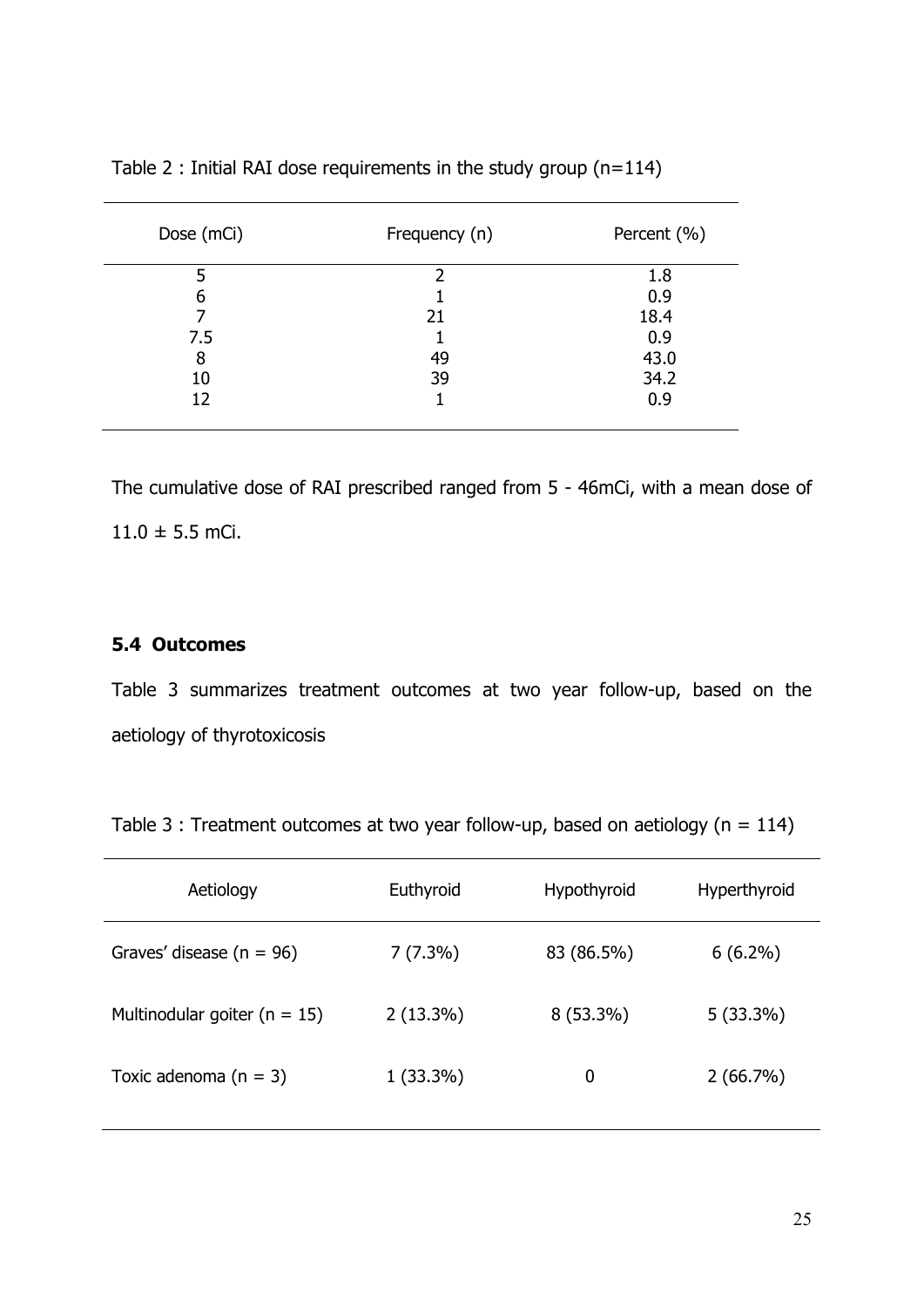Of the 96 patients with GD, 17 were male and 79 female. The mean age of the male patients was 40.6 years (17-66), whilst the mean age for female patients was 45.6 years (18-79). The mean dose of RAI prescribed was 10.8mCi (5-46mCi). At two year follow-up, seven patients (7.3%) were euthyroid, 83 (86.5%) were hypothyroid and six (6.2%) patients remained hyperthyroid.

There were 15 patients with MNGs, all of whom were female. Mean age was 54.4 years (36-76). The mean administered dose of RAI was 13.3mCi (5-24mCi). At a minimum of two years of follow-up, two patients (13.3%) were euthyroid, 8 (53.3%) were hypothyroid and five patients (33.3%) remained hyperthyroid.

In the three patients that had TAs, the dose of RAI administered, ranged from 8- 15mCi, with a mean dose of 10.3mCi. One patient was euthyroid and two patients remained hyperthyroid at two year follow-up.

#### **Time and dose requirements for euthyroidism**

Analysis of the time and dose required to achieve euthyroidism was done, based on aetiology of the thyrotoxicosis. Only one patient with TA achieved euthyroidism – she received 8mCi and was euthyroid after eight months. Ten patients with MNG achieved a euthyroid state, eight of whom subsequently developed hypothyroidism at two year follow-up. They received a mean dose of 12mCi (5-24mCi) and the mean time to euthyroidism was 12.5 months (3-27 months). Ninety patients with GD became euthyroid after RAI, with 83 eventually becoming hypothyroid, in the absence of medical therapy. Of the 17 males treated, the mean dose of RAI was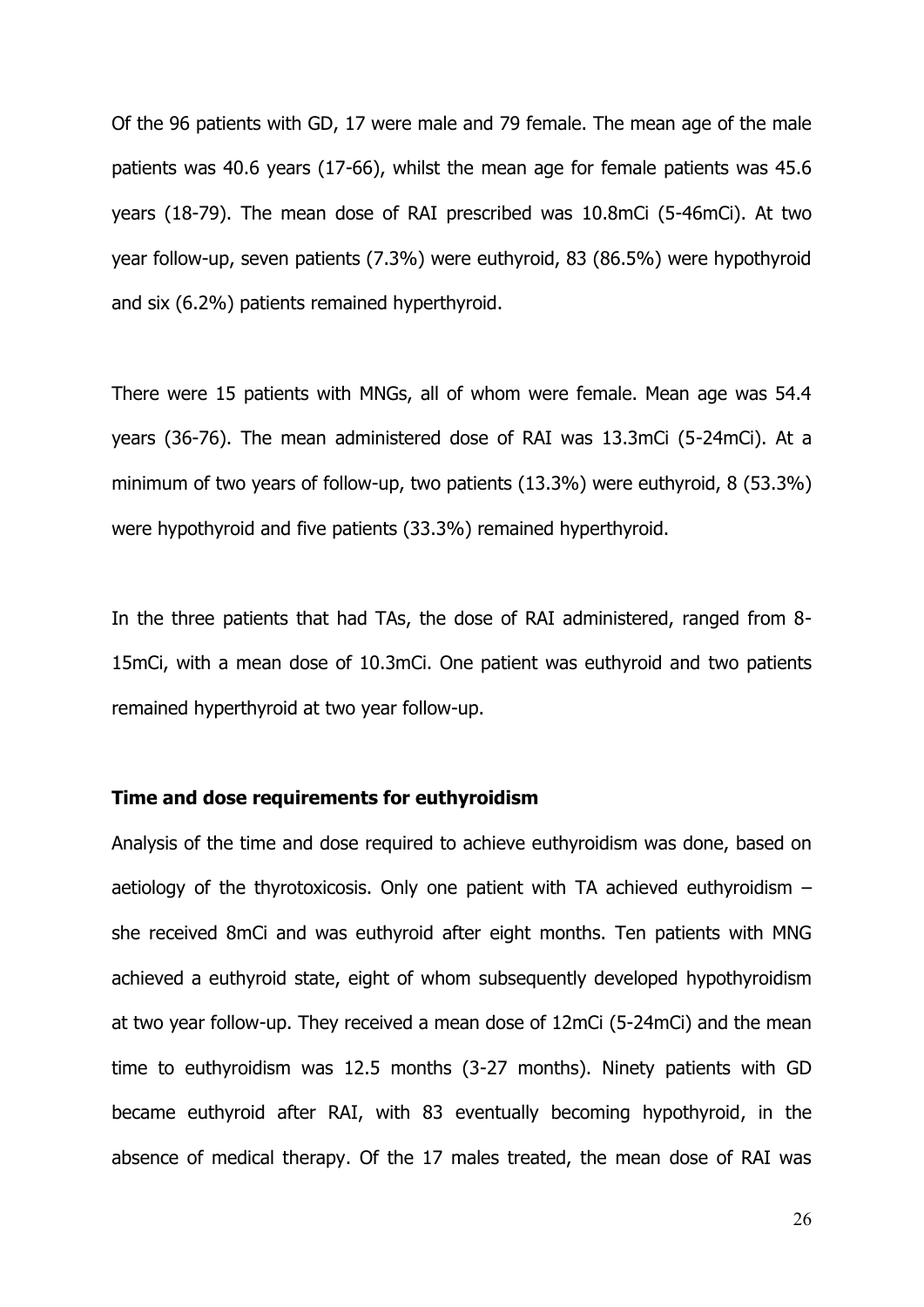9.6mCi (7-20mCi) and the mean time to euthyroidism was 5.2 months (1-28 months). Seventy-three female patients with GD became euthyroid during follow-up. The mean dose of RAI was 9.8mCi (5-20mCi) and the mean time to euthyroidism was 5.8 months. Six patients with GD were still hyperthyroid after the minimum two year follow-up. The mean dose of RAI administered, was 23.7mCi (10-46mCi). Five patients with toxic MNG remained hyperthyroid despite repeated doses of RAI. The mean cumulative dose prescribed was 17mCi (14-21mCi). For the purposes of data analysis, TA & MNG patients were grouped together as "Toxic Nodular Disease" (TND). The mean time to euthyroidism for TND was 10.0 months. In those patients with TND who became hypothyroid, the mean time was 9.1 months.

#### **5.4.1 Analysis by dose of RAI**

Table 4 depicts the stratification of patient characteristics and outcomes according to the prescribed dose i.e. into Low dose  $( \leq 7.5 \text{mCi})$ , Intermediate dose  $(8.9 \text{mCi})$  and High dose ( $\geq 10$ mCi).

There were no significant differences in the dose of RAI prescribed, based on age, gender, the presence or absence of cardiac disease or pre-treatment with ATDs. (Appendix B, Tables  $I - IV$ )

In contrast, there were significant differences in the doses prescribed, based on the baseline TSH, FT4 and FT3. Subjects who were prescribed a high dose of RAI, had significantly higher baseline TSH, FT4 and FT3, when compared to those who were prescribed a low dose of RAI. They also had a significantly higher FT4 and FT3 when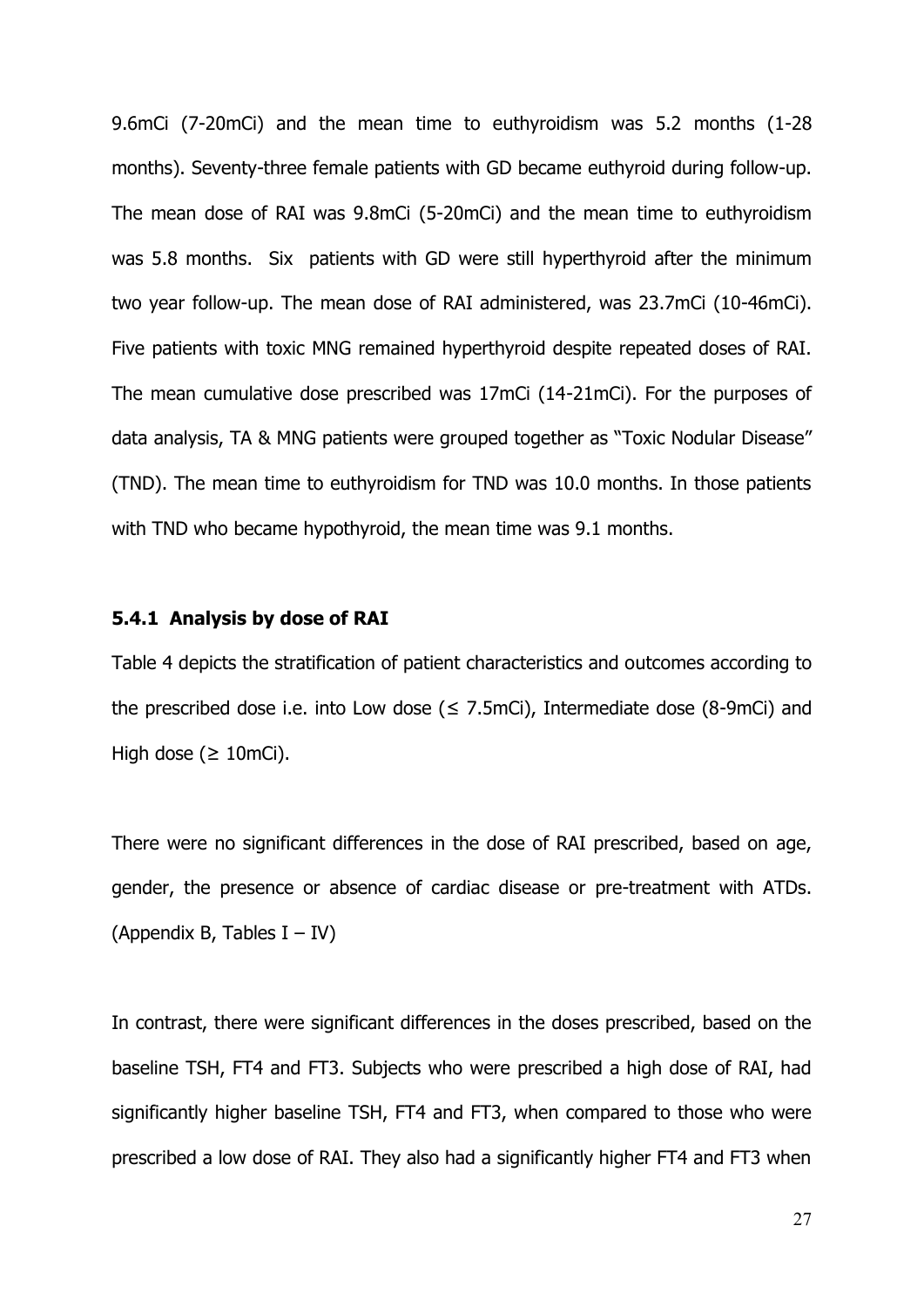compared to those patients who were given an intermediate dose of RAI. No difference in baseline TFTs was observed between the groups who received a low dose or intermediate dose of RAI. (Tables 4 - 8)

The dose of RAI that was prescribed had no significant effect on the incidence of euthyroidism, hypothyroidism or hyperthyroidism, nor did it have an effect on the time taken to attain euthyroidism or hypothyroidism in those patients who were cured. (Appendix B, Tables  $V - XI$ )

For the subjects who received a low dose of RAI, none achieved euthyroidism. Eighty-eight percent (88%) of patients who received a low dose of RAI became hypothyroid and 12% remained hyperthyroid.

For those patients given an intermediate dose of RAI, the rates of euthyroidism, hypothyroidism and hyperthyroidism were 14.3%, 77.5% and 8.2% respectively.

Amongst those patients given a high dose of RAI, 7.5% were euthyroid, 77.5% became hypothyroid and 15% remained hyperthyroid.

Table 4 also shows the mean cumulative doses of RAI eventually prescribed, for patients receiving an initial low, intermediate and high dose of RAI. As expected the difference in total dose between the three dose groups was significant. Details of intergroup analysis by ANOVA and Bonferroni tests are shown in Tables 9 and 10.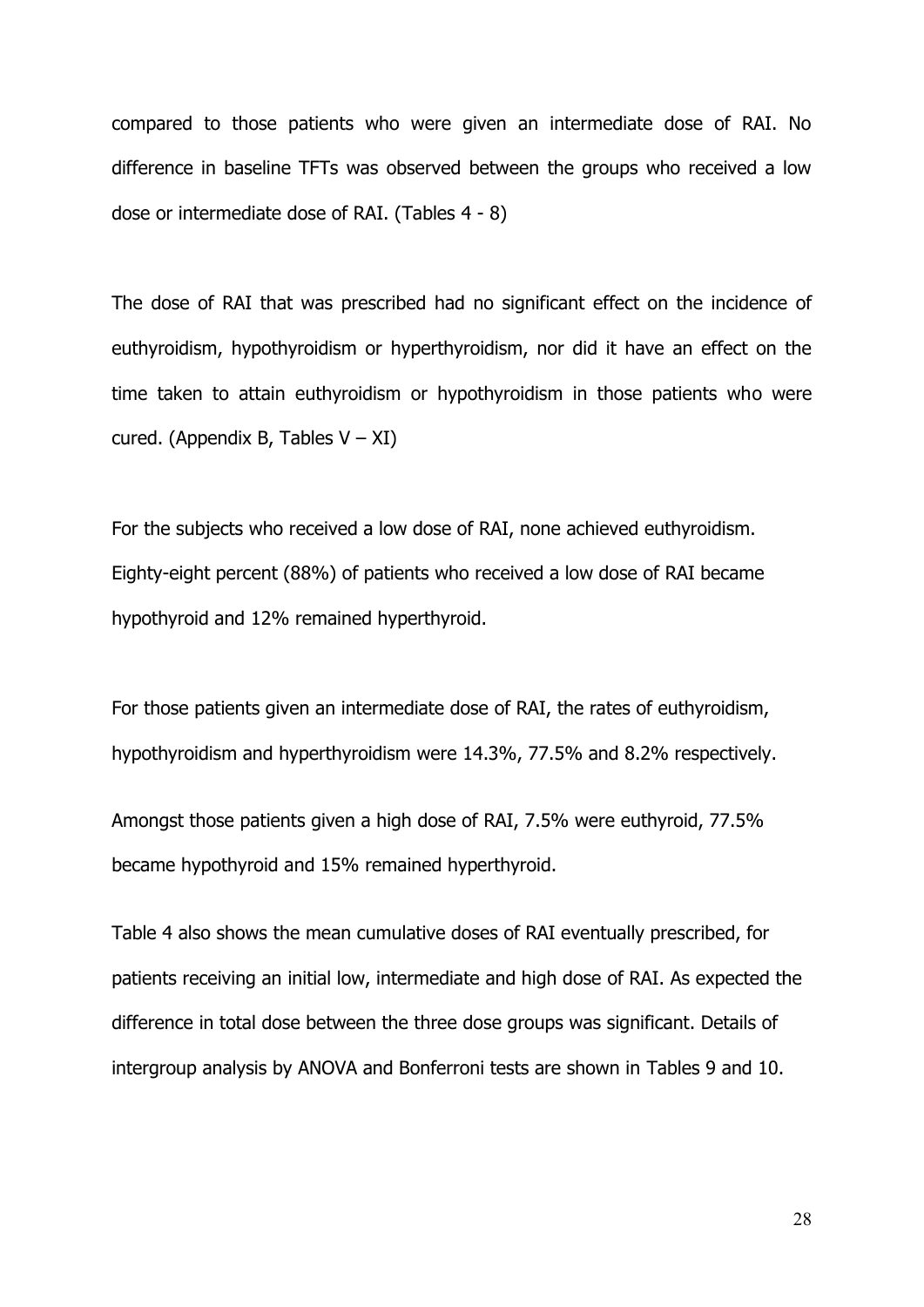|                              | RAI Dose (mCi)   |                                  |                                   |                             |                    |                |
|------------------------------|------------------|----------------------------------|-----------------------------------|-----------------------------|--------------------|----------------|
|                              | <b>Total</b>     | Low Dose $( \leq 7.5)$<br>$n=25$ | Intermediate Dose (8-9)<br>$n=49$ | High Dose $(≥10)$<br>$n=40$ | $\mathsf{p}^{\,*}$ | 95% CI         |
| Female $n(\%)$               | 97 (85.1%)       | 22 (88%)                         | 42 (85.7%)                        | 33 (82.5%)                  |                    |                |
| Male $n(\%)$                 | 17 (14.9%)       | 3(12%)                           | 7(14.3%)                          | 7(17.5%)                    | 0.8                |                |
| Age                          | $46.1 \pm 13.8$  | $46.7 \pm 18.0$                  | $45.7 \pm 12.4$                   | $46.3 \pm 12.7$             | 0.9                |                |
| Cardiac $n(\%)$              | 25 (21.9%)       | 5(20%)                           | $9(18.4\%)$                       | 11 (27.5%)                  | 0.6                |                |
| ATD $n(\%)$                  | 88 (77.2%)       | 17 (68%)                         | 38 (77.6%)                        | 33 (82.5%)                  | 0.4                |                |
| <b>Baseline TFT</b>          |                  |                                  |                                   |                             |                    |                |
| TSH (mU/L)                   | $1.1 \pm 4.8$    | $3.1 \pm 8.9^{\$}$               | $0.1 \pm 3.4$                     | $0.01 \pm 0.5$              | 0.05               | $0.01 - 5.83$  |
| FT4 (pmol/L)                 | $43.9 \pm 30.1$  | $34.8 \pm 30.3$ <sup>§</sup>     | $38.0 \pm 26.0^{\circ}$           | $56.9 \pm 30.9$             | 0.003              | $3.91 - 39.87$ |
| FT3 (pmol/L)                 | $16.8 \pm 13.3$  | $12.6 \pm 11.5^{\circ}$          | $14.0 \pm 11.1^{\circ}$           | $22.8 \pm 14.9$             | 0.001              | $2.22 - 17.98$ |
| Total Dose (mCi)             | $11.02 \pm 5.51$ | $8.74 \pm 3.9^{\circ}$           | $10.2 \pm 4.25$ <sup>§</sup>      | $13.4 \pm 6.8$              | 0.001              | $0.49 - 7.93$  |
| Follow-up thyroid status (%) |                  |                                  |                                   |                             |                    |                |
| Hyperthyroid                 | 13 (11.4%)       | 3(12%)                           | $4(8.2\%)$                        | 6(15%)                      | 0.6                |                |
| Euthyroid                    | 10 (8.8%)        | $\mathbf 0$                      | 7(14.3%)                          | $3(7.5\%)$                  | 0.1                |                |
| Hypothyroid                  | 91 (79.8%)       | 22 (88%)                         | 38 (77.5%)                        | 31 (77.5%)                  | 0.5                |                |
| Time (months) to             |                  |                                  |                                   |                             |                    |                |
| Euthyroid                    | $5.9 \pm 5.7$    | $4.8 \pm 4.8$                    | $6.2 \pm 6.2$                     | $6.2 \pm 5.6$               | 0.6                | $2.26 - 5.16$  |
| Hypothyroid                  | $9.9 \pm 8.3$    | $9.0 \pm 7.1$                    | $9.9 \pm 8.6$                     | $10.4 \pm 8.7$              | 0.8                | $4.18 - 7.06$  |

Table 4 : Stratification by prescribed dose of RAI in the total study group ( $n = 114$ )

Mean  $\pm$  SD unless otherwise stated. \* p values using ANOVA or chi-square test. § vs high dose, p < 0.05 using Bonferroni's test. ¥ vs high dose, p < 0.01 using Bonferroni's test. ATD : Anti-thyroid drug.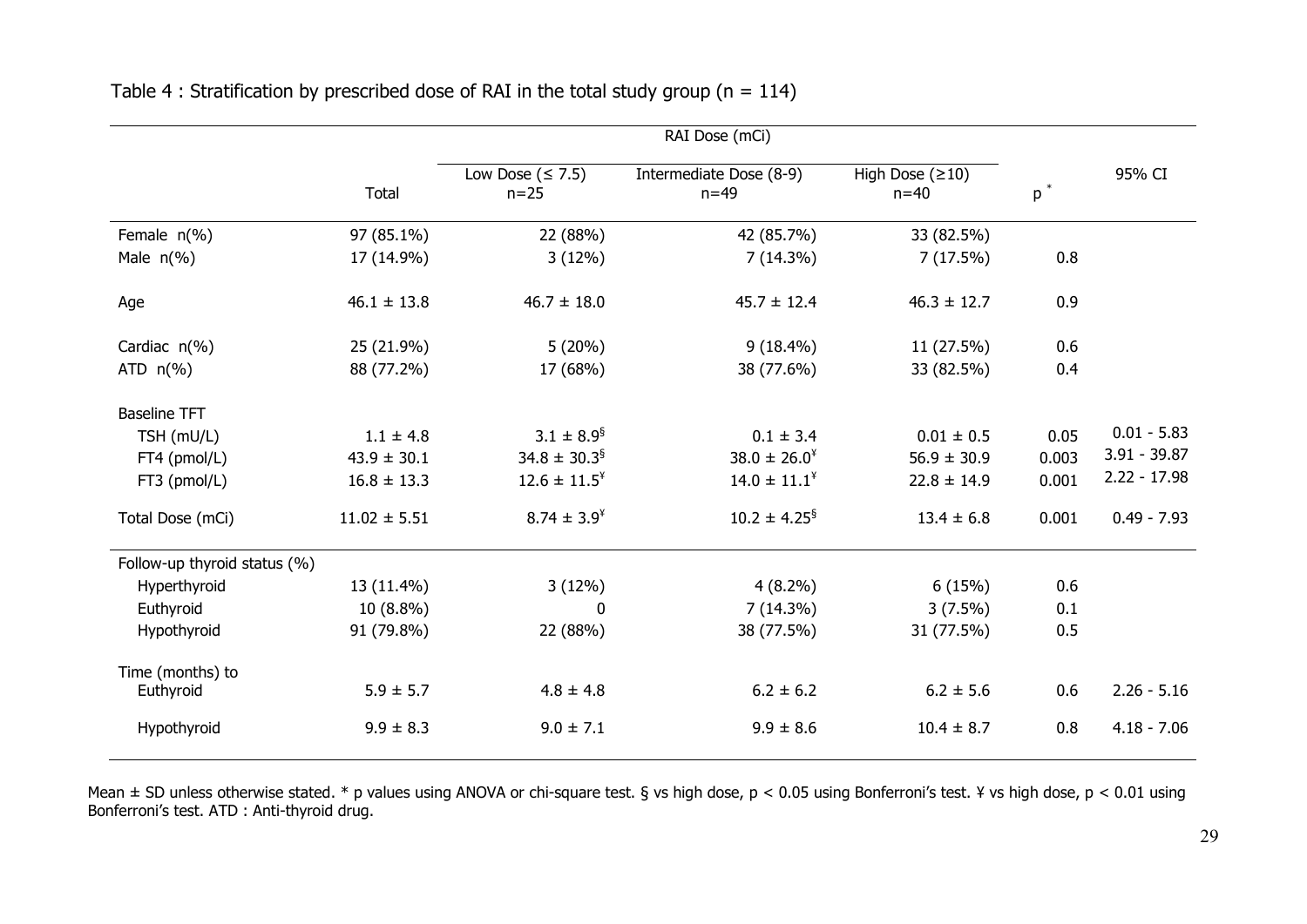|                 |                       | Sum of Squares | df             | Mean Square | F     | Sig. |
|-----------------|-----------------------|----------------|----------------|-------------|-------|------|
| <b>TSH</b>      | <b>Between Groups</b> | 136.026        | $\overline{2}$ | 68.013      | 3.079 | .050 |
|                 | <b>Within Groups</b>  | 2451.686       | 111            | 22.087      |       |      |
|                 | Total                 | 2587.712       | 113            |             |       |      |
| FT4             | <b>Between Groups</b> | 10455.532      | $\overline{2}$ | 5227.766    | 6.319 | .003 |
|                 | <b>Within Groups</b>  | 91830.878      | 111            | 827.305     |       |      |
|                 | Total                 | 102286.410     | 113            |             |       |      |
| FT <sub>3</sub> | Between Groups        | 2244.643       | $\overline{2}$ | 1122.322    | 7.043 | .001 |
|                 | <b>Within Groups</b>  | 17688.774      | 111            | 159.358     |       |      |
|                 | Total                 | 19933.417      | 113            |             |       |      |
|                 |                       |                |                |             |       |      |

Table 5 : Intergroup analysis based on prescribed dose of RAI - ANOVA (TFTs)

Table 6 : Intergroups analysis based on prescribed dose of RAI - Bonferroni Tests

(TSH)

| (I) first dose | (J) first dose | Mean Diff (I-J) | Std. Error | Sig.  | 95% CI         |                |
|----------------|----------------|-----------------|------------|-------|----------------|----------------|
|                |                |                 |            |       | Lower<br>Bound | Upper<br>Bound |
| Low            | Intermediate   | 2.22191         | 1.15510    | .171  | $-5.589$       | 5.0297         |
|                | High           | 2.71740         | 1.19820    | .049  | .0048          | 5.8300         |
| Intermediate   | Low            | $-2.22191$      | 1.15510    | .171  | $-5.0297$      | .5859          |
|                | High           | .69549          | 1.00147    | 1.000 | $-1.7389$      | 3.1299         |
| High           | Low            | $-2.71740$      | 1.19820    | .049  | $-5.8300$      | $-0.048$       |
|                | Intermediate   | $-0.69549$      | 1.00147    | 1.000 | $-3.1299$      | 1.7389         |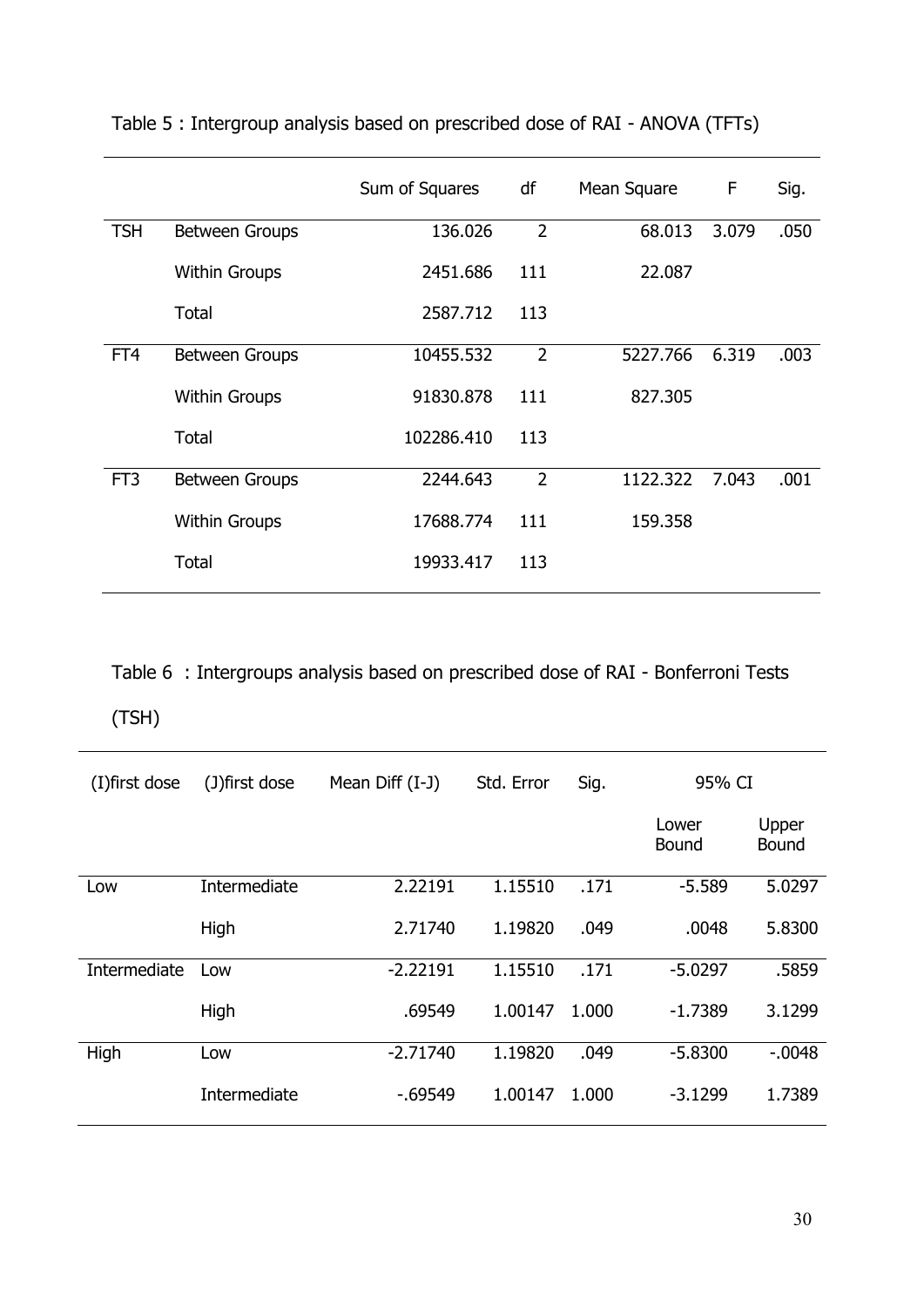# Table 7 : Intergroup analysis based on prescribed dose of RAI - Bonferroni Tests (FT4)

| (I) first dose | (J)first dose | Mean Diff (I-J) | Std. Error | Sig.  | 95% CI                |                       |
|----------------|---------------|-----------------|------------|-------|-----------------------|-----------------------|
|                |               |                 |            |       | Lower<br><b>Bound</b> | Upper<br><b>Bound</b> |
| Low            | Intermediate  | $-3.23156$      | 7.06937    | 1.000 | $-20.4158$            | 13.9527               |
|                | High          | $-22.04010$     | 7.33313    | .010  | $-39.8655$            | $-4.2147$             |
| Intermediate   | Low           | 3.23156         | 7.06937    | 1.000 | $-13.9527$            | 20.4158               |
|                | High          | $-18.80854$     | 6.12914    | .008  | $-33,7073$            | $-3.9098$             |
| High           | Low           | $-22.04010$     | 7.33313    | .010  | 4.2147                | 39.8655               |
|                | Intermediate  | 18.80854        | 6.12914    | .008  | 3.9098                | 33.7073               |

Table 8 : Intergroup analysis based on prescribed dose of RAI - Bonferroni Tests

## (FT3)

| (I) first dose | (J) first dose | Mean Diff (I-J) | Std. Error | Sig.  | 95% CI         |                       |
|----------------|----------------|-----------------|------------|-------|----------------|-----------------------|
|                |                |                 |            |       | Lower<br>Bound | Upper<br><b>Bound</b> |
| Low            | Intermediate   | $-1.40737$      | 3.10267    | 1.000 | $-8.9493$      | 6.1346                |
|                | High           | $-10.16155$     | 3.21843    | .006  | $-17.9849$     | $-2.3382$             |
| Intermediate   | Low            | 1.40737         | 3.10267    | 1.000 | $-6.1346$      | 8.9493                |
|                | High           | $-8.75418$      | 2.69001    | .005  | $-15.2931$     | $-2.2153$             |
| High           | Low            | 10.16155        | 3.21843    | .006  | 2.3382         | 17.9849               |
|                | Intermediate   | 8.75418         | 2.69001    | .005  | 2.2153         | 15.2931               |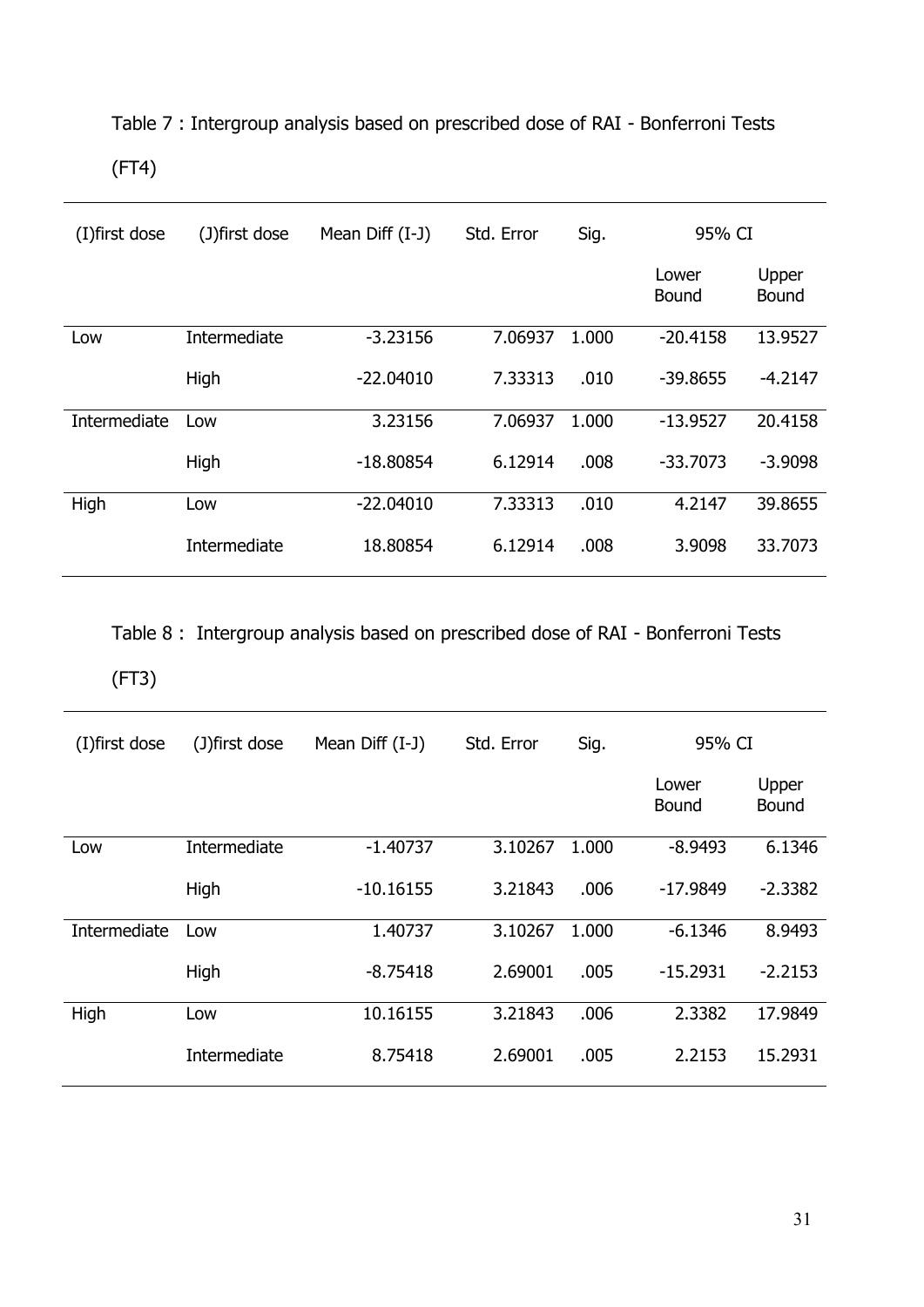| Table 9: Intergroup analysis based on prescribed dose of RAI - ANOVA (Total Dose) |  |
|-----------------------------------------------------------------------------------|--|
|-----------------------------------------------------------------------------------|--|

|                      | Sum of Squares | df             | Mean Square   | F | Sig. |
|----------------------|----------------|----------------|---------------|---|------|
| Between Groups       | 392.330        | $\overline{2}$ | 196.165 7.158 |   | .001 |
| <b>Within Groups</b> | 3041.866       | - 111          | 27.404        |   |      |
| <b>Total</b>         | 3434.195       | - 113          |               |   |      |
|                      |                |                |               |   |      |

Table 10 : Intergroup analysis based on prescribed dose of RAI - Bonferroni Tests

## (Total Dose)

| (I) first dose | (J)first dose | Mean Diff (I-J) | Std. Error | Sig. | 95% CI         |                |
|----------------|---------------|-----------------|------------|------|----------------|----------------|
|                |               |                 |            |      | Lower<br>Bound | Upper<br>Bound |
| Low            | Intermediate  | $-1.484$        | 1.287      | .753 | $-4.61$        | 1.64           |
|                | High          | $-4.685$        | 1.335      | .002 | $-7.93$        | $-1.44$        |
| Intermediate   | Low           | 1.484           | 1.287      | .753 | $-1.64$        | 4.61           |
|                | High          | $-3.201$        | 1.116      | .015 | $-5.91$        | $-49$          |
| High           | Low           | 4.685           | 1.335      | .002 | 1.44           | 7.93           |
|                | Intermediate  | 3.201           | 1.116      | .015 | .49            | 5.91           |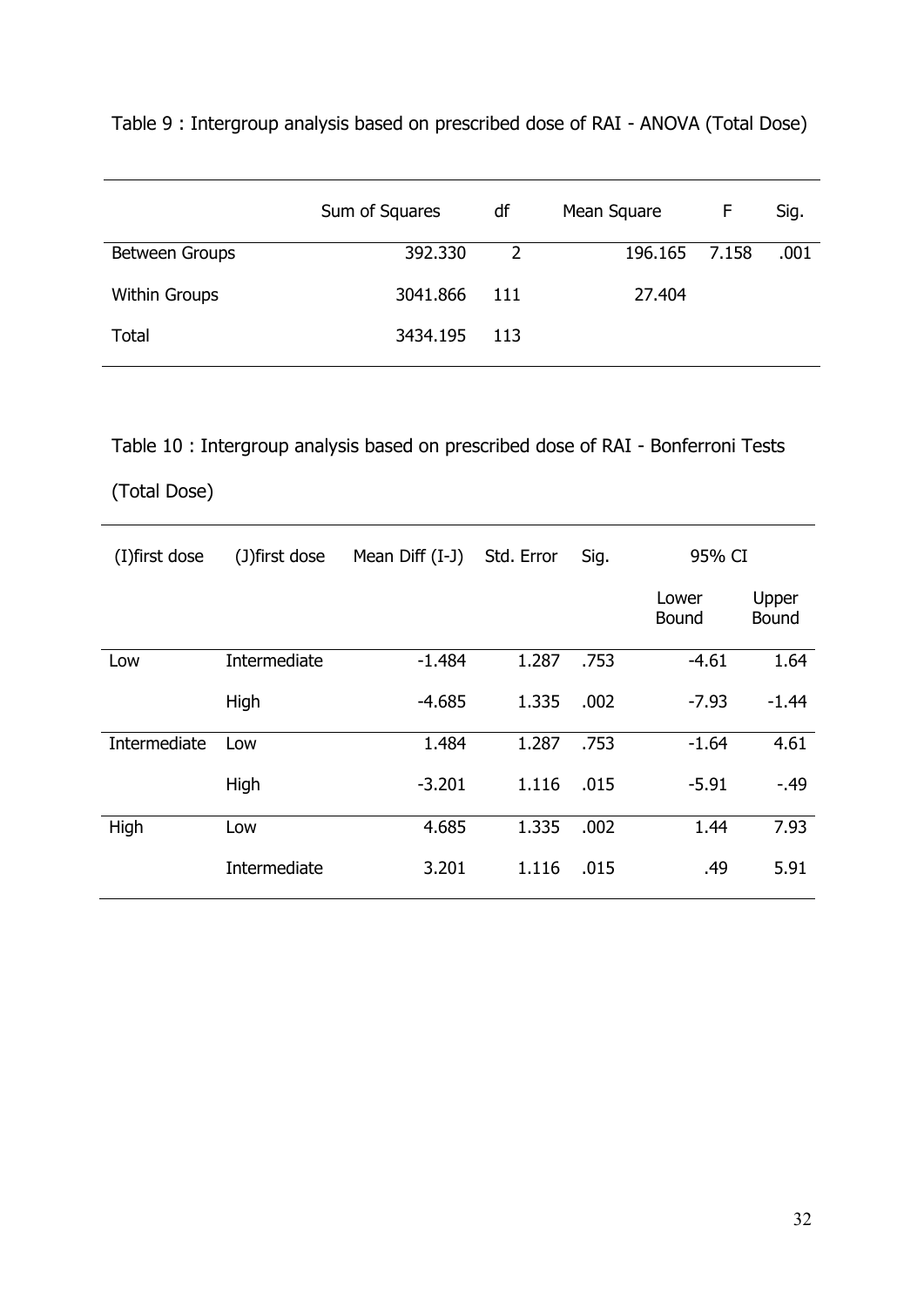#### **5.4.2 Analysis by aetiology**

Table 11 stratifies the patient cohort according to the aetiology of their thyrotoxicosis.

The difference in gender distribution between patients with GD and TND, was not statistically significant. (Appendix B, Table XII) Patients with TND were significantly older (54.0  $\pm$  12.3) than those with GD (44.7  $\pm$  13.6), p = 0.008. (Table 12)

Patients with GD had a higher baseline FT4 (45.92pmol/L vs 33.33pmol/L,  $p = 0.04$ ) and FT3 (17.83pmol/L vs 11.33pmol/L,  $p = 0.006$ ). The difference in mean TSH levels between the two groups, was not significant. (Table 13)

There was no significant difference in the mean first dose of RAI (GD vs. TND : 8.6mCi vs. 7.9mCi) nor in the total dose of RAI that was prescribed for either GD (10.7mCi) or TND (12.8mCi). (Appendix B, Table XIII)

Euthyroidism was achieved in 5.2% of patients with GD and 27.8% of those with TND ( $p = 0.009$ ). There was a significantly higher incidence of hypothyroidism amongst patients with GD (88.5% vs  $33.3\%$ , p < 0.001). The incidence of hyperthyroidism was significantly higher in patients with TND (38.9%) than in those with GD  $(6.3\%)$  (p = 0.001). (Table  $14 - 16$ )

Patients with GD had a mean time to euthyroidism of 5.38 months and time to hypothyroidism of 9.94 months. For those with TND, the mean time to euthyroidism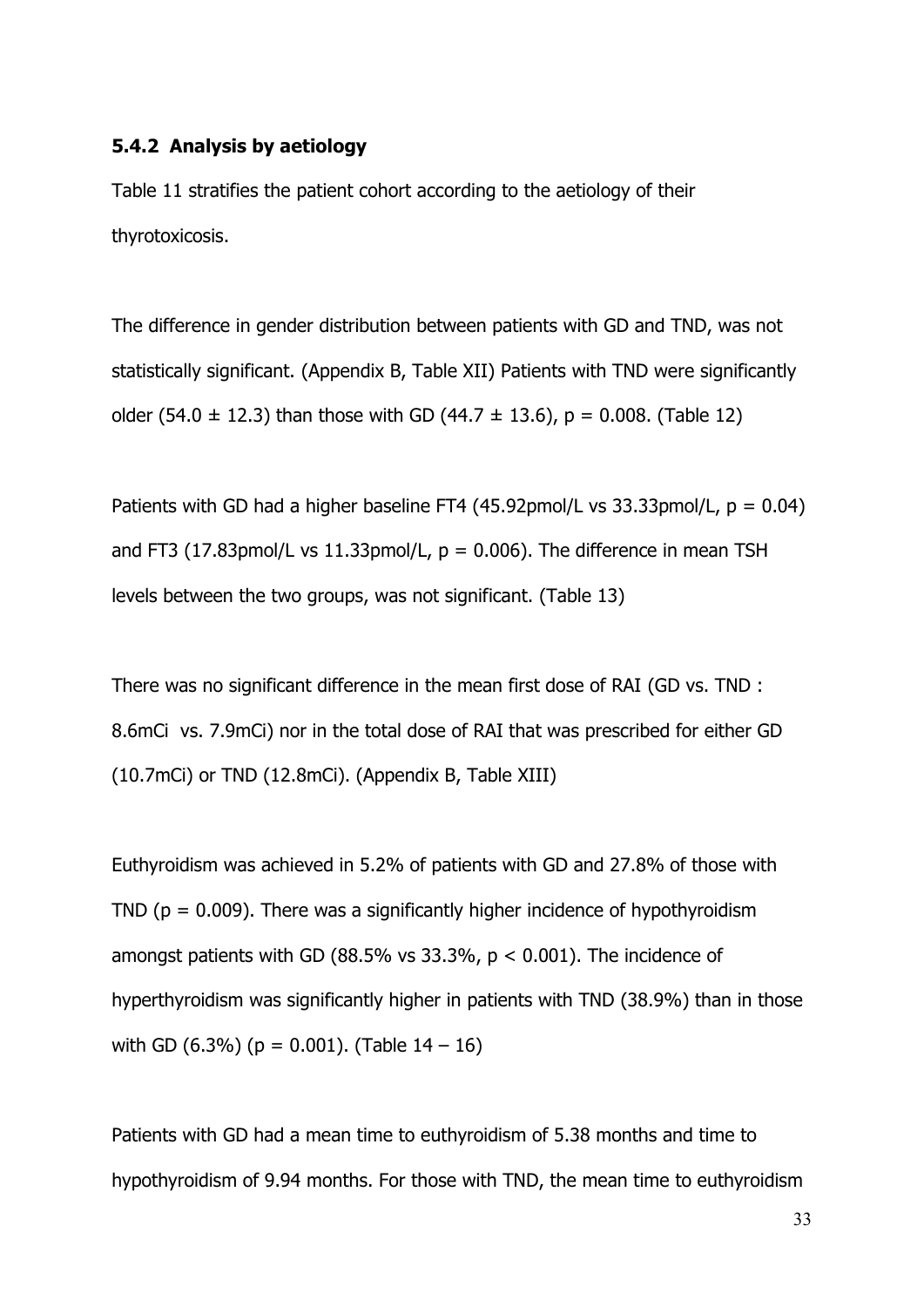was 10.00 months, whilst mean time to hypothyroidism was 9.14 months; However, there was no significant difference between the two groups. (Appendix B, Table XIV)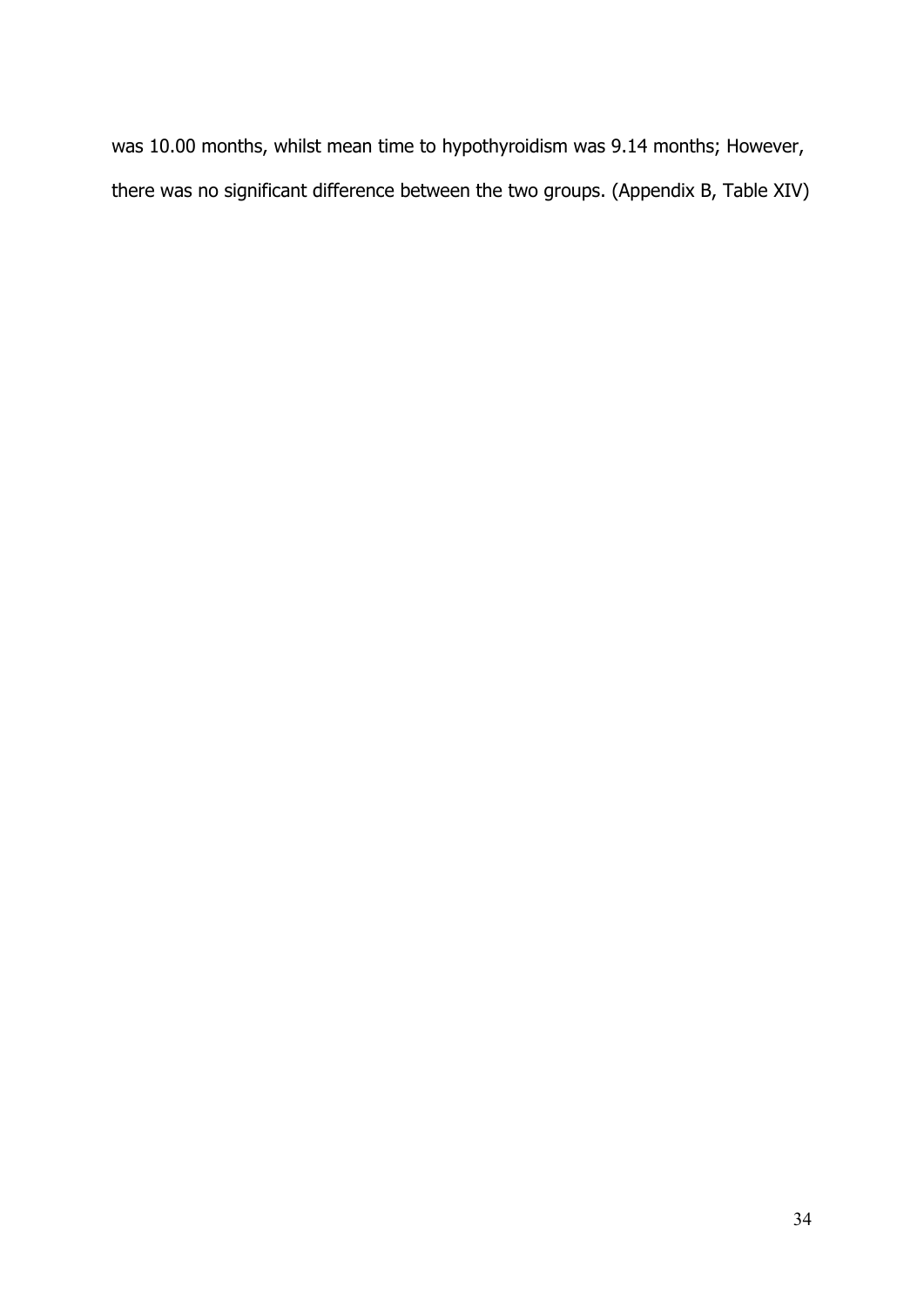|                      | Total<br>$(n=114)$ | <b>Graves Disease</b><br><b>Toxic Nodular Disease</b><br>$(n=96)$<br>$(n=18)$ |                 | $p^*$    | 95% CI       |
|----------------------|--------------------|-------------------------------------------------------------------------------|-----------------|----------|--------------|
| <b>Baseline</b>      |                    |                                                                               |                 |          |              |
| Female $n(\%)$       | 97 (85.1%)         | 79 (82.3%)                                                                    | 18 (100%)       |          |              |
| Male $n(\%)$         | 17 (14.9%)         | 17 (17.7%)                                                                    | 0               | 0.1      |              |
| Age (years)          | $46.1 \pm 13.8$    | $44.7 \pm 13.6$                                                               | $54.0 \pm 12.3$ | 0.008    |              |
| TSH (mU/L)           | $1.07 \pm 4.8$     | $1.23 \pm 5.2$                                                                | $0.18 \pm 0.7$  | 0.4      | $1.4 - 3.5$  |
| FT4 (pmol/L)         | $43.9 \pm 30.1$    | $45.9 \pm 31.3$                                                               | $33.3 \pm 20.5$ | $0.04^*$ | $0.8 - 24.3$ |
| FT3 (pmol/L)         | $16.8 \pm 13.3$    | $17.8 \pm 13.9$                                                               | $11.3 \pm 7.4$  | 0.006    | $2.0 - 11.0$ |
| 1st Dose (mCi)       |                    | $8.6 \pm 1.3$                                                                 | $7.9 \pm 1.2$   | 0.1      | $0.04 - 1.3$ |
| Total Dose (mCi)     | $11.0 \pm 5.5$     | $10.7 \pm 5.4$                                                                | $12.8 \pm 6.0$  | 0.1      | $0.6 - 4.9$  |
| At follow-up         |                    |                                                                               |                 |          |              |
| Hyperthyroid $n(\%)$ | 13 (11.4%)         | $6(6.3\%)$                                                                    | $7(38.9\%)$     | 0.001    |              |
| Euthyroid n(%)       | $10(8.8\%)$        | $5(5.2\%)$                                                                    | 5(27.8%)        | 0.009    |              |
| Hypothyroid $n(\%)$  | 91 (79.8%)         | 85 (88.5%)                                                                    | $6(33.3\%)$     | < 0.001  |              |
| Time (months) to     |                    |                                                                               |                 |          |              |
| Euthyroid            | $5.9 \pm 5.7$      | $5.4 \pm 5.0$                                                                 | $10.0 \pm 9.0$  | 0.1      | $1.5 - 10.7$ |
| Hypothyroid          | $9.9 \pm 8.3$      | $9.9 \pm 8.3$                                                                 | $9.1 \pm 8.5$   | 0.8      | $5.7 - 7.2$  |

| Table 11 : Stratification by aetiology in the total study group (n = 114) |  |  |  |
|---------------------------------------------------------------------------|--|--|--|
|---------------------------------------------------------------------------|--|--|--|

Mean ± SD, except where stated. \* p values using ANOVA or chi-square test. ¥ Confidence interval crosses unity, so comparison not significant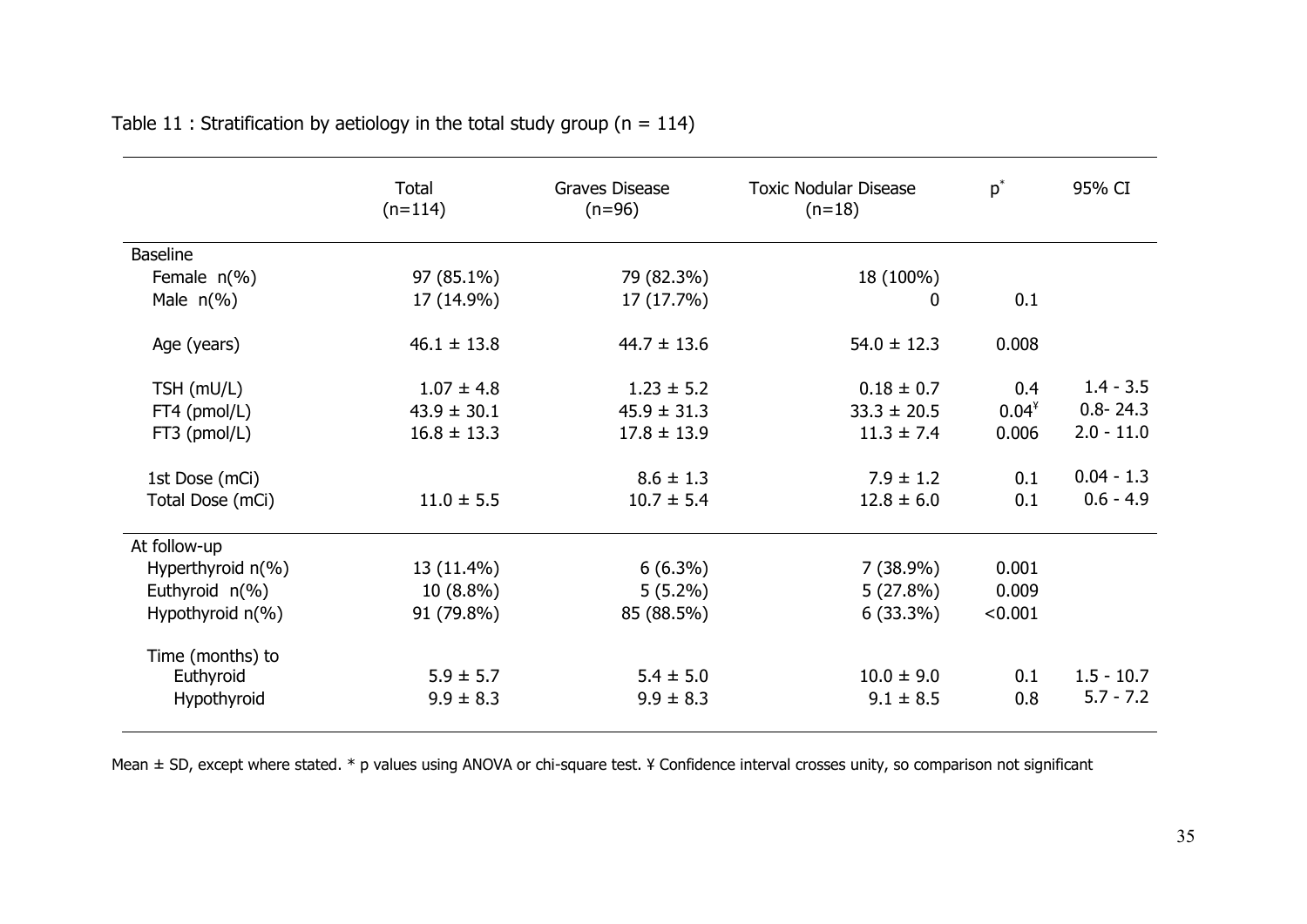|                                       | Levene's Test for<br>Equality of<br>Variances |      | t-test for Equality<br>Sig.<br>of Means |        | (2-tailed) | Mean Difference | Std Error<br><b>Difference</b> |           | t-test for Equality of Means<br>95% CI |  |
|---------------------------------------|-----------------------------------------------|------|-----------------------------------------|--------|------------|-----------------|--------------------------------|-----------|----------------------------------------|--|
|                                       | F                                             | Sig. | t                                       | df     |            |                 |                                | Lower     | Upper                                  |  |
| Equal Variances<br>Assumed            | .080                                          | .778 | $-2.175$                                | 112    | .008       | $-9.354$        | 3.446                          | $-16.181$ | $-2.527$                               |  |
| <b>Equal Variances</b><br>Not Assumed |                                               |      | $-2.915$                                | 25.503 | .007       | $-9.354$        | 3.209                          | $-15.956$ | $-2.752$                               |  |

Table 12 : Independent samples test based on aetiology (Age)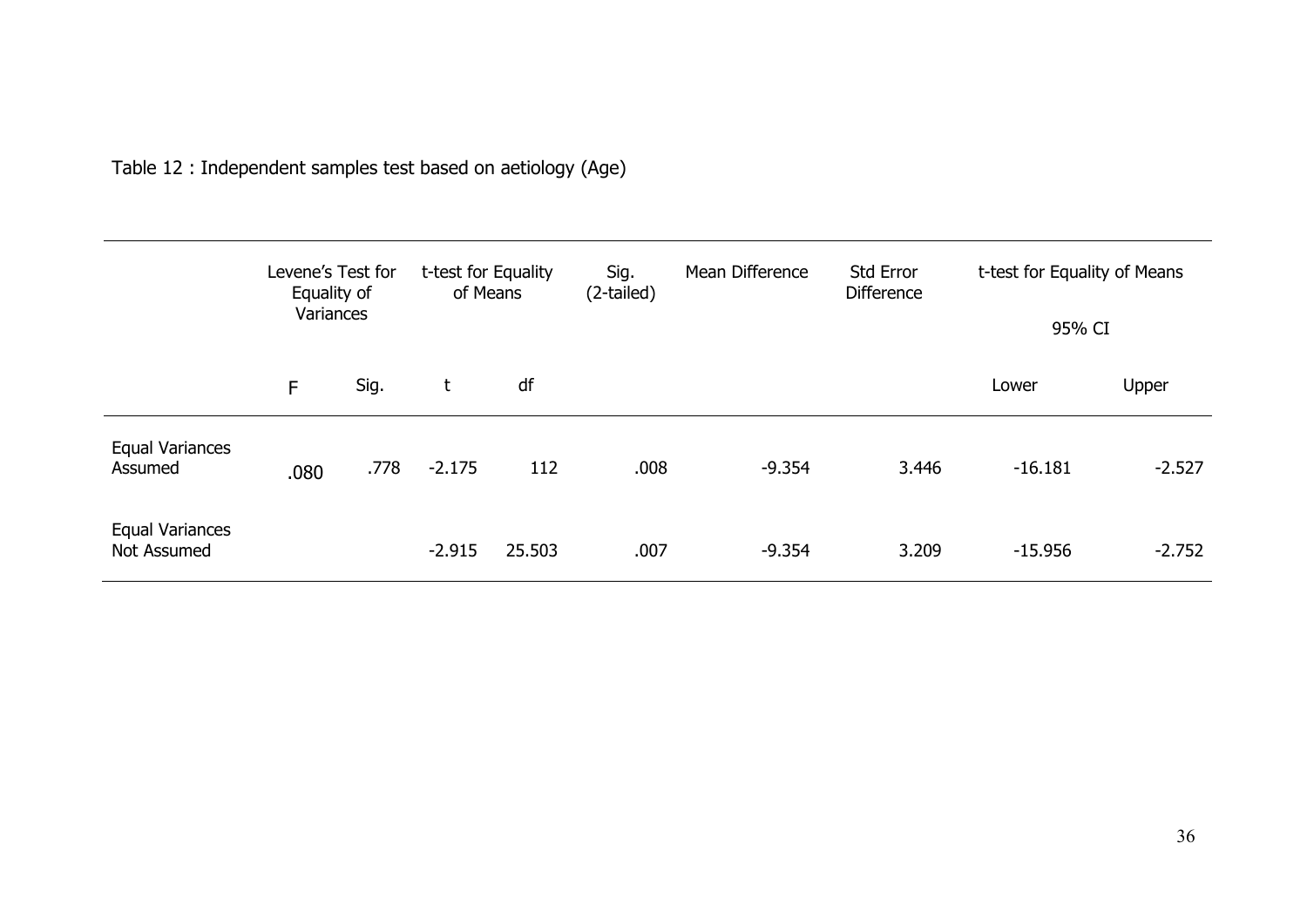|                 |                                |       | Levene's Test for<br><b>Equality of Variances</b> |       |             |                    | t-test for Equality of Means | 95% CI                                |            |          |
|-----------------|--------------------------------|-------|---------------------------------------------------|-------|-------------|--------------------|------------------------------|---------------------------------------|------------|----------|
|                 |                                | F     | Sig.                                              | t     | df          | Sig.<br>(2-tailed) | Mean<br><b>Difference</b>    | <b>Std Error</b><br><b>Difference</b> | Lower      | Upper    |
| <b>TSH</b>      | Equal variances<br>assumed     | 2.563 | .112                                              | .853  | 112         | .396               | 1.04955                      | 1.23062                               | $-1.38877$ | 3.48786  |
|                 | Equal variances<br>not assumed |       |                                                   | 1.887 | 108.96<br>8 | .062               | 1.04955                      | .55624                                | $-05290$   | 2.15199  |
| FT4             | Equal variances<br>assumed     | 7.712 | .006                                              | 1.641 | 112         | .104               | 12.58670                     | 7.67047                               | $-2.61134$ | 27.78475 |
|                 | Equal variances<br>not assumed |       |                                                   | 2.176 | 33.925      | .037               | 12.58670                     | 5.78524                               | .82873     | 24.34467 |
| FT <sub>3</sub> | Equal variances<br>assumed     | 7.647 | .007                                              | 1.927 | 112         | .057               | 6.49486                      | 3.37119                               | $-18471$   | 13.17443 |
|                 | Equal variances<br>not assumed |       |                                                   | 2.889 | 43.546      | .006               | 6.49486                      | 2.24829                               | 1.96239    | 11.02734 |

Table 13 : Independent samples test based on aetiology (TFTs)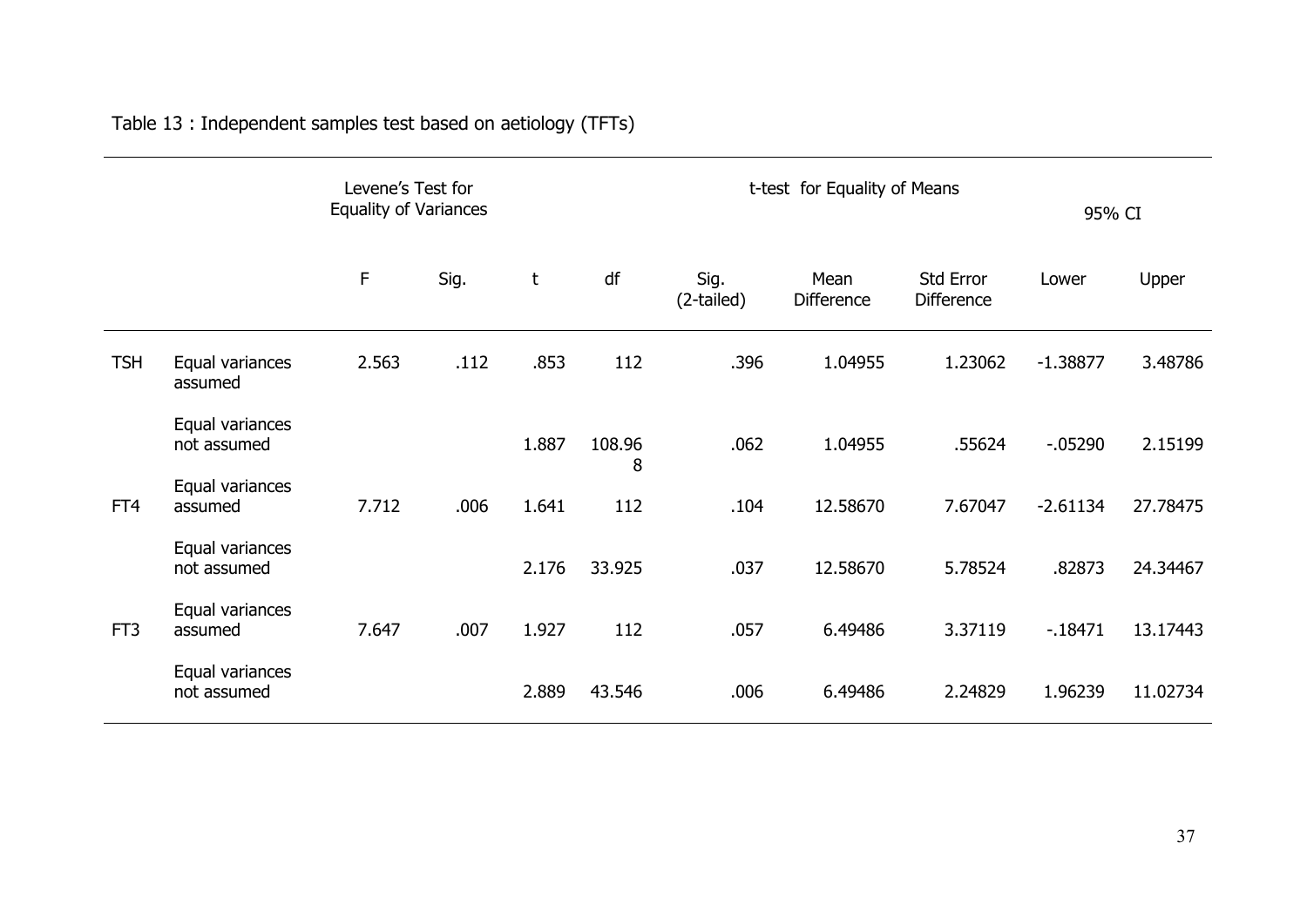|                                    | Value            | df           | Asym. Sig.<br>$(2-sided)$ | Exact Sig.<br>$(2-sided)$ | Exact Sig.<br>$(1-sided)$ |
|------------------------------------|------------------|--------------|---------------------------|---------------------------|---------------------------|
| Pearson Chi-Square                 | $15.983^{\circ}$ | $\mathbf{1}$ | .000                      |                           |                           |
| Continuity Correction <sup>b</sup> | 12.916           | $\mathbf{1}$ | .000                      |                           |                           |
| Likelihood Ratio                   | 11.965           | $\mathbf{1}$ | .001                      |                           |                           |
| Fisher's Exact test                |                  |              |                           | .001                      | .001                      |
| Linear-by-Linear<br>Association    | 15.843           | $\mathbf{1}$ | .000                      |                           |                           |
| N of Valid Cases                   | 114              |              |                           |                           |                           |

#### Table 14 : Chi-square tests based on aetiology (Hyperthyroidism)

a. 1 cells (25.0%) have expected count less than 5. The minimum expected count is 2.05

b. Computed only for a 2x2 table

| Table 15 : Chi-square tests based on aetiology (Euthyroidism) |  |
|---------------------------------------------------------------|--|
|---------------------------------------------------------------|--|

|                                    | Value     | df           | Asym. Sig.<br>$(2-sided)$ | Exact Sig.<br>$(2-sided)$ | Exact Sig.<br>$(1-sided)$ |
|------------------------------------|-----------|--------------|---------------------------|---------------------------|---------------------------|
| Pearson Chi-Square                 | $9.648^a$ | 1            | .002                      |                           |                           |
| Continuity Correction <sup>b</sup> | 7.034     | $\mathbf{1}$ | .008                      |                           |                           |
| Likelihood Ratio                   | 7.214     | 1            | .007                      |                           |                           |
| Fisher's Exact test                |           |              |                           | .009                      | .009                      |
| Linear-by-Linear<br>Association    | 9.564     | 1            | .002                      |                           |                           |
| N of Valid Cases                   | 114       |              |                           |                           |                           |

a. 1 cells (25.0%) have expected count less than 5. The minimum expected count is 1.58

b. Computed only for a 2x2 table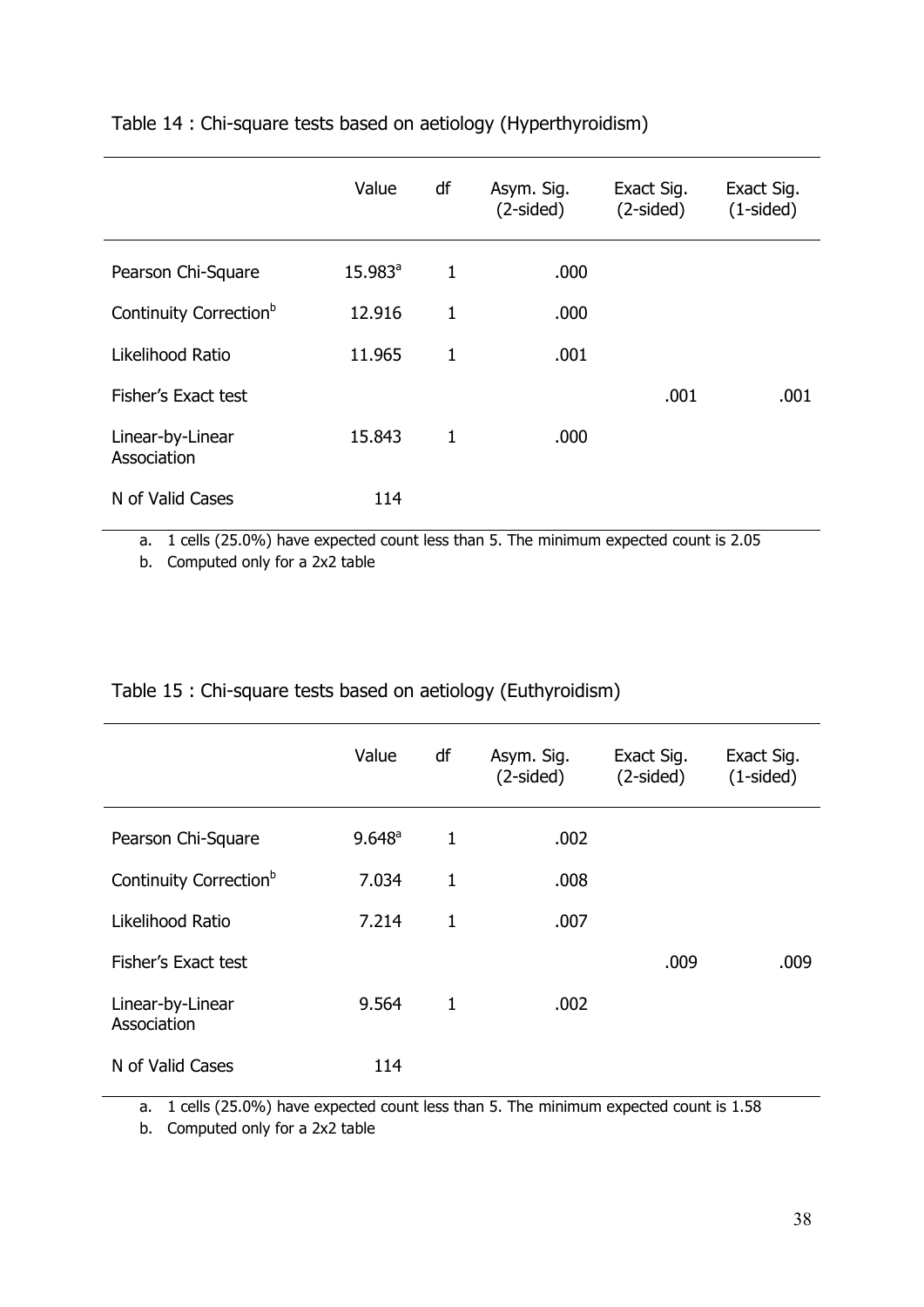|                                    | Value                 | df           | Asym. Sig.<br>$(2-sided)$ | Exact Sig.<br>$(2-sided)$ | Exact Sig.<br>$(1-sided)$ |
|------------------------------------|-----------------------|--------------|---------------------------|---------------------------|---------------------------|
| Pearson Chi-Square                 | $28.687$ <sup>a</sup> | $\mathbf{1}$ | .000                      |                           |                           |
| Continuity Correction <sup>b</sup> | 25.362                | $\mathbf{1}$ | .000                      |                           |                           |
| Likelihood Ratio                   | 23.379                | $\mathbf{1}$ | .000                      |                           |                           |
| Fisher's Exact test                |                       |              |                           | .000                      | .000                      |
| Linear-by-Linear<br>Association    | 28.436                | 1            | .000                      |                           |                           |
| N of Valid Cases                   | 114                   |              |                           |                           |                           |

#### Table 16 : Chi-square tests based on aetiology (Hypothyroidism)

a. 1 cells (25.0%) have expected count less than 5. The minimum expected count is 3.63

b. Computed only for a 2x2 table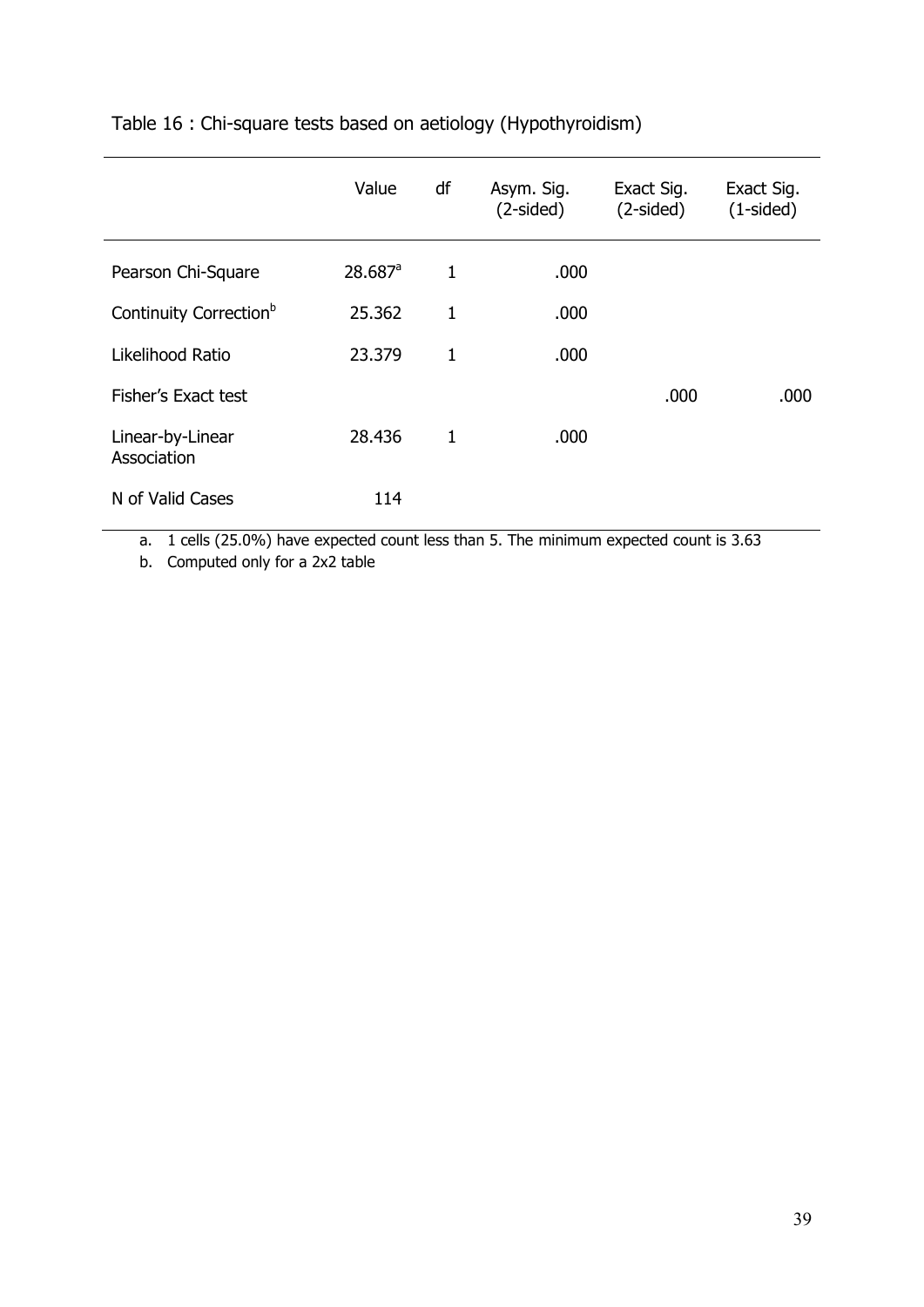#### **5.4.3 Analysis of treatment outcomes**

Table 17 outlines the baseline characteristics based on treatment outcome at follow up.

Ninety-six patients had GD, whilst the remaining 18 had TND. There was a significant overall difference for treatment outcomes between the group with GD and that with TND ( $p < 0.001$ ). Intergroup analysis (Table 17) showed that the majority of GD patients (88.5%) became hypothyroid, whilst hypothyroidism only occurred in 33.3% (6/18) of TND patients. Only 6.3% (6/96) of GD patients remained persistently hyperthyroid whilst 38.9% (7/18) of TND patients failed RAI therapy.

There were no significant predictive factors for treatment outcome amongst the variables analyzed in this cohort of patients (gender, age, cardiac status, use of ATDs, baseline TFT and dose of RAI). (Appendix B, Tables XV – XXV)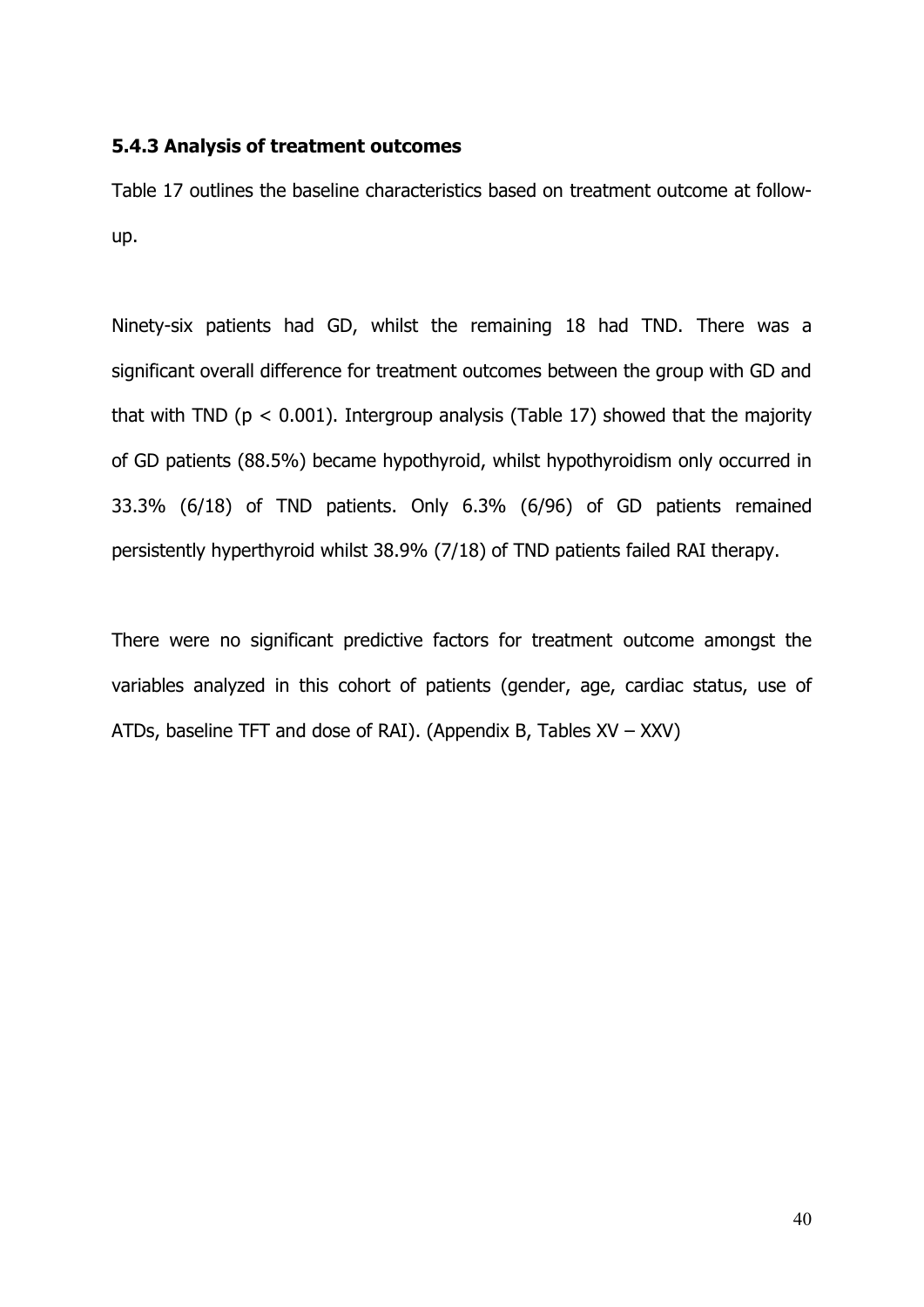|                            | Thyroid status at follow-up |                       |                         |                          |                |
|----------------------------|-----------------------------|-----------------------|-------------------------|--------------------------|----------------|
|                            | Total<br>$(n=114)$          | Euthyroid<br>$(n=10)$ | Hypothyroid<br>$(n=91)$ | Hyperthyroid<br>$(n=13)$ | $\mathsf{p}^*$ |
| Female $n(\%)$             | 97 (85.1%)                  | 10 (100%)             | 75 (82.4%)              | 12 (92.3%)               |                |
| Male $n(\%)$               | 17 (14.9%)                  | 0                     | 16 (17.6%)              | $1(7.7\%)$               | 0.2            |
| Age                        | $46.1 \pm 13.8$             | $45.6 \pm 14.6$       | $45.4 \pm 13.8$         | $51.7 \pm 13.1$          | 0.3            |
| Graves Disease n(%)        | 96 (84.2%)                  | $5(50\%)$             | 85 (93.4%)              | $6(46.2\%)$              |                |
| Toxic Nodular Disease n(%) | 18 (15.8%)                  | $5(50\%)$             | $6(6.6\%)$              | $7(53.8\%)$              | 0.000          |
| Cardiac $n(\%)$            | 25 (21.9%)                  | $3(30\%)$             | 17(18.7%)               | 5(38.5%)                 | 0.2            |
| Carbimazole (n%)           | 88 (77.2%)                  | 7(70%)                | 73 (80.2%)              | $8(61.5\%)$              | 0.3            |
| TSH (mU/L)                 | $1.1 \pm 4.8$               | $0.3 \pm 0.9$         | $1.3 \pm 5.3$           | $0.7 \pm 0.2$            | 0.6            |
| FT4 (pmol/L)               | $43.9 \pm 30.1$             | $41.7 \pm 26.5$       | $43.2 \pm 29.9$         | $50.7 \pm 35.3$          | 0.7            |
| $FT3$ (pmol/L)             | $16.8 \pm 13.3$             | $14.6 \pm 12.1$       | $16.3 \pm 12.7$         | $22.1 \pm 17.5$          | 0.3            |
| Dose of RAI                |                             |                       |                         |                          |                |
| Low $n\frac{6}{6}$         | 25                          | 0                     | 22 (24.2%)              | $3(23.1\%)$              |                |
| Intermediate $n(\%)$       | 49                          | 7(70%)                | 38 (41.7%)              | $4(30.7\%)$              |                |
| High $n(\%)$               | 40                          | $3(30\%)$             | 31 (34.1%)              | $6(46.2\%)$              | 0.3            |
| Total Dose (mCi)           | $11.0 \pm 5.5$              | $12.4 \pm 5.4$        | $9.7 \pm 3.4$           | $19.4 \pm 9.4$           | 0.2            |

Table 17 : Baseline characteristics of study group based on disease outcomes at 2 year follow-up

Mean  $\pm$  SD, except where stated.  $*$  p values using ANOVA or chi-square test.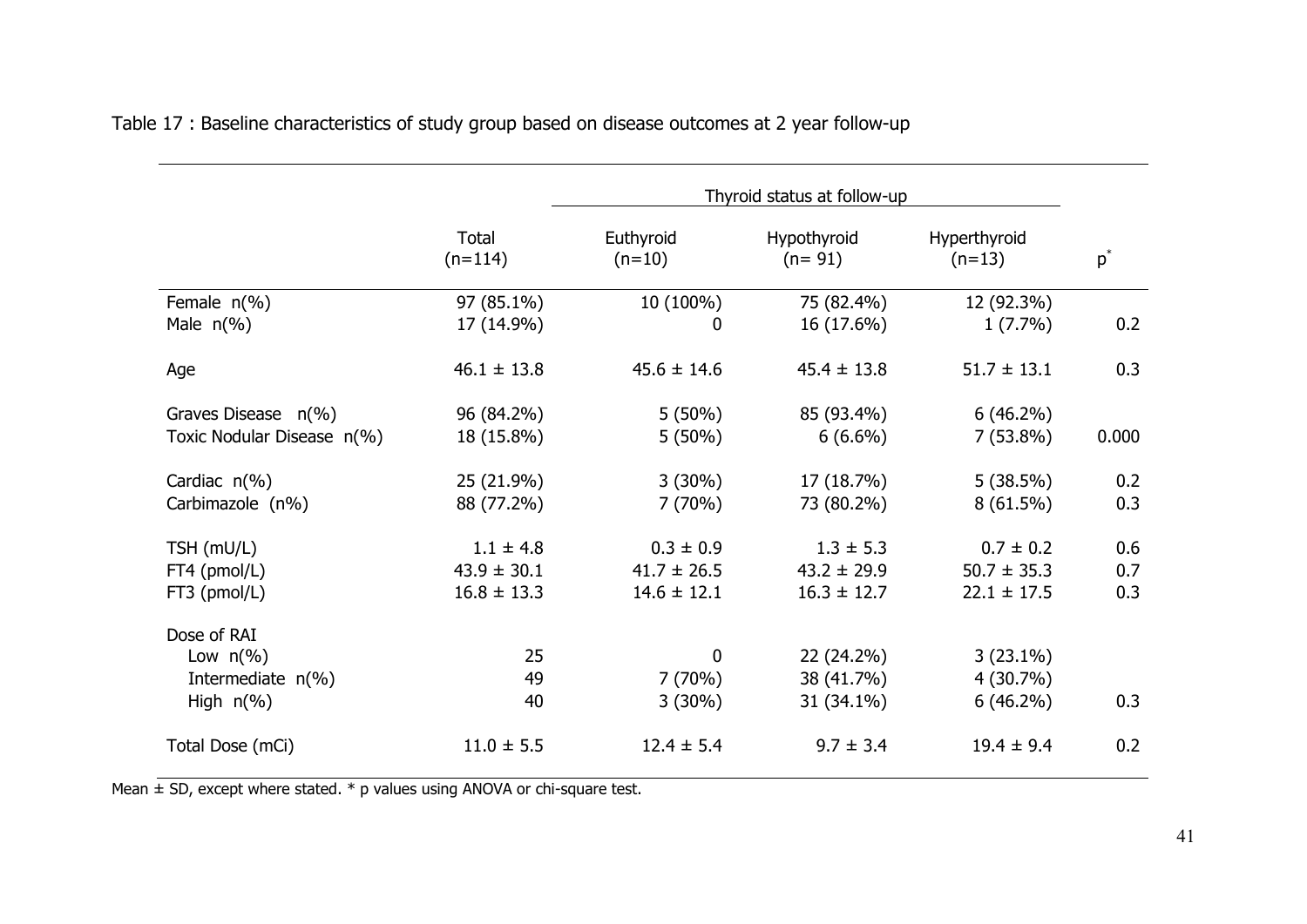|                              | Value            | df | Asym. Sig. (2-sided) |
|------------------------------|------------------|----|----------------------|
| Pearson Chi-Square           | $28.750^{\circ}$ | 2  | .000                 |
| Likelihood Ratio             | 23.413           | 2  | .000                 |
| Linear-by-Linear Association | 23,849           | 1  | .000                 |
| N of Valid Cases             | 114              |    |                      |

## Table 18 : Chi-square Tests based on disease outcomes (Aetiology)

a. 2 cells (33.3%) have expected count less than 5. The minimum expected count is 1.58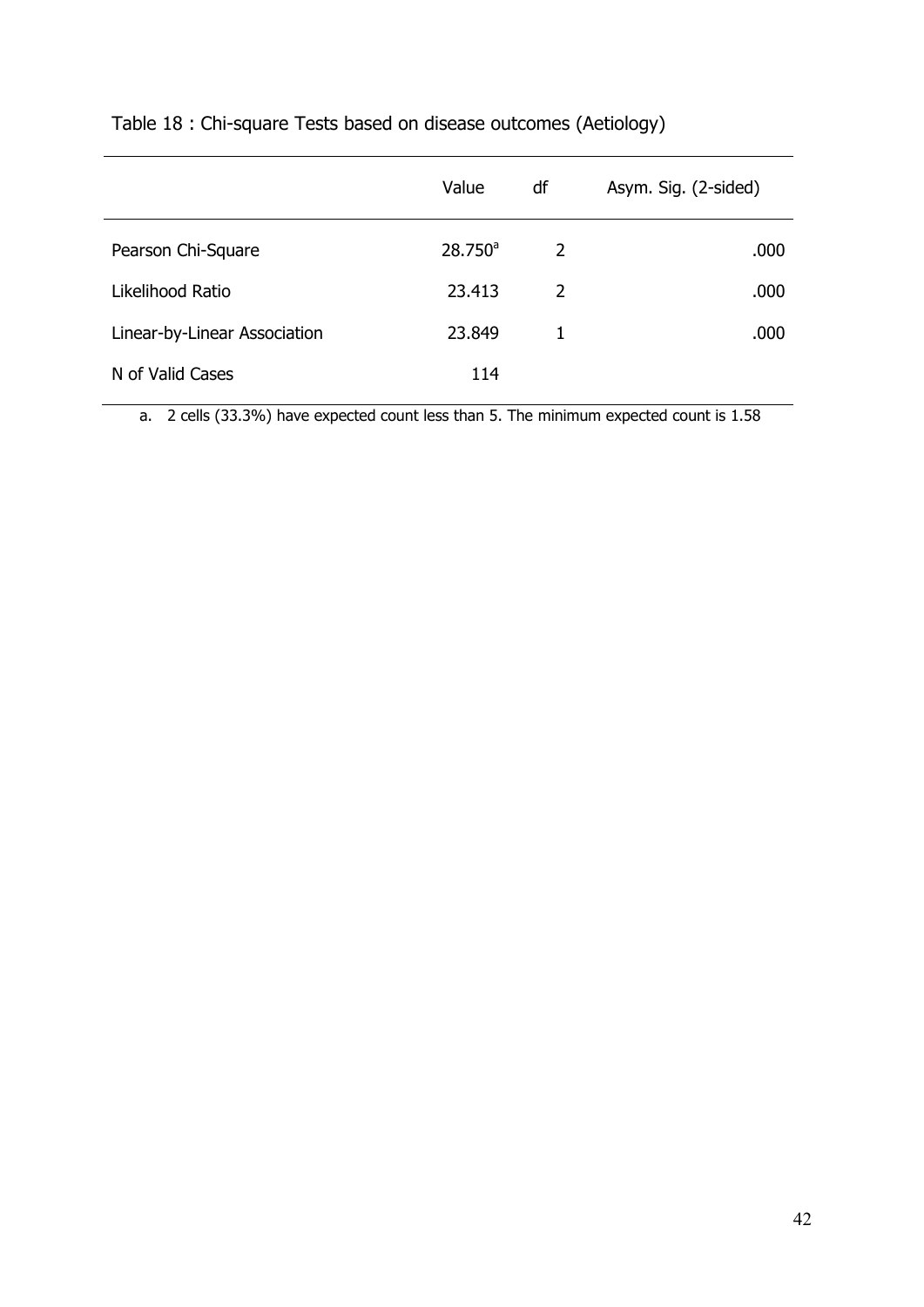### **CHAPTER 6 : DISCUSSION**

Although RAI has been in clinical use for over 70 years, there remains no consensus on the optimal dose that is required to cure patients. Whilst most clinicians consider hypothyroidism to be an acceptable, unavoidable end-point, others consider it to be a side-effect. $6,35,43$  This study was undertaken with the aim of evaluating the treatment outcomes at the local centre, in the hope of offering some guidelines for the initial and total dose of RAI to be administered.

A major issue highlighted in this study, is the poor patient follow-up. Three hundred and two (302) patients received RAI during the defined study period. Only 114 (37.7%) met the inclusion criteria, largely on the basis of not being followed-up at the treatment centre. This factor remains a challenge that is well-documented by similar studies in developing countries.<sup>10,31,36,50,51</sup>

Thyroidectomy and ATDs are recognized modalities in the management of thyrotoxicosis. Torring *et al.* randomised 179 patients with GD to receive either ATDs, surgery or RAI. Medically treated patients were at highest risk of relapse. However, a high failure rate (38%) was found in the RAI arm, although there was a high patient satisfaction rate for all modalities, assessed by quality of life questionnaires. $^{21}$  The cost and morbidity associated with surgery means that ATDs and RAI are the preferred therapeutic modalities at most centres in the world.<sup>1,24</sup>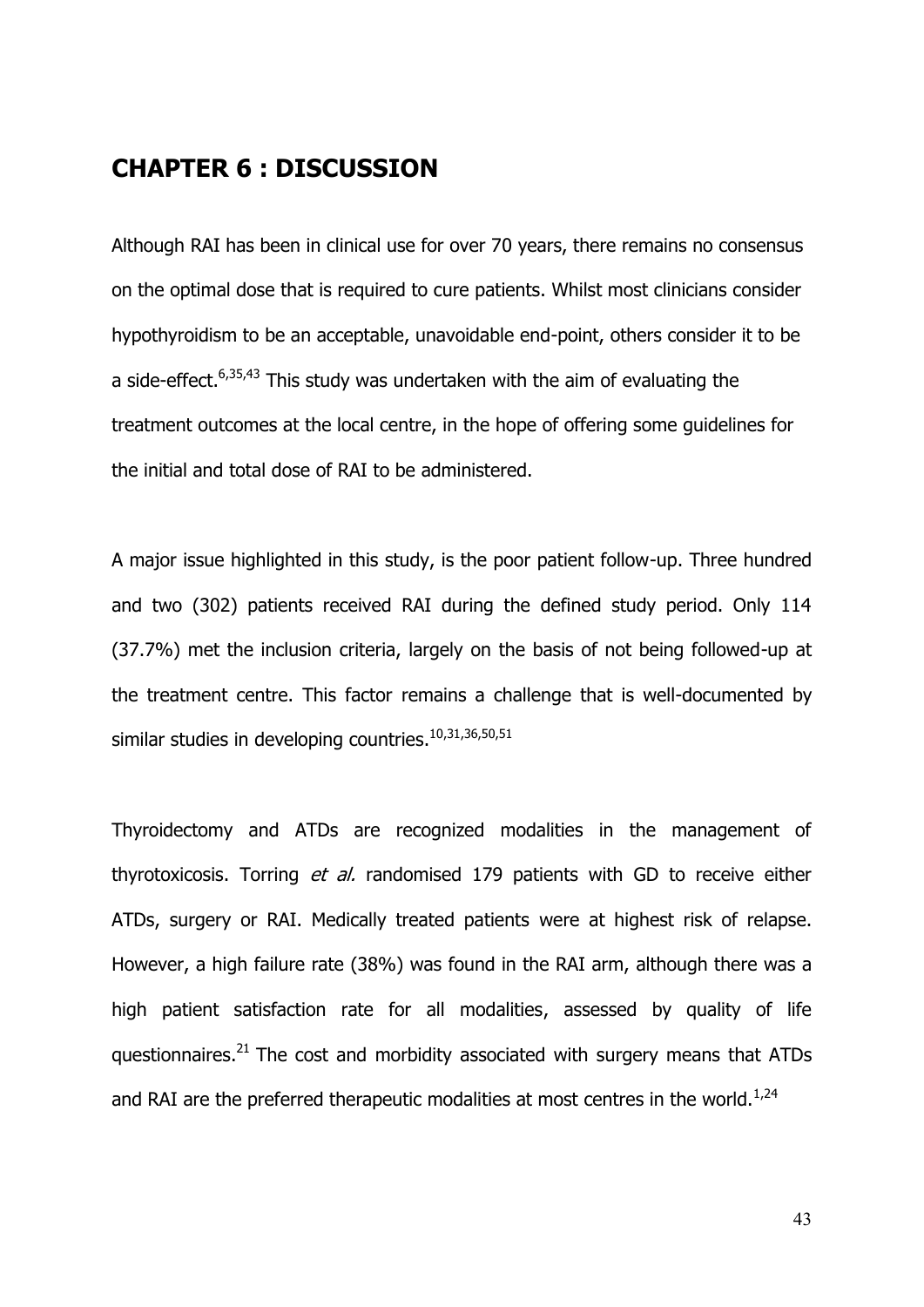From the available literature, the prevalence of thyrotoxicosis in the general population is estimated at 2% in women and 0.2% in males, $^{29}$  with GD being the commonest cause of thyrotoxicosis in iodine-sufficient areas.<sup>1,34</sup> In this study, GD accounted for 84.2% of all cases. The finding of a female preponderance (85.1%) is comparable with that reported in the literature. There was a larger cohort of cardiac patients (21.9%) in this study, when compared to reported rates of thyrocardiac disease that range between 2-20% (12.1% in the study by Kwok *et al*).<sup>40</sup> This may be accounted for by the late presentation of patients in the local public health sector.

The cure rate after the first dose of RAI (72.8%) in this study is comparable with available reports (which predominantly evaluated GD), which cite success rates of 60  $-$  92%.<sup>1,12,36</sup> The overall GD cure rate at two year follow-up was 95.7%. Patients who failed to respond to an initial dose of RAI, were offered a repeat dose. The use of repeated doses of RAI is a validated treatment option, both in terms of safety and efficacy.2,52 Metso *et al*. reported that 25% of their patient cohort of 2043 patients required repeated doses of RAI, with no significant increase in morbidity.<sup>29</sup>

Early hypothyroidism rates for RAI therapy in GD range from 20 - 76% and 11 - 34% for Toxic MNG.2,5,6,8,15,19,23,25,29 Nygaard and colleagues reported a 92% cure rate for Danish patients with MNG with a five year hypothyroidism rate of only 14%; the median dose used was  $370MBq$  (10mCi).<sup>23</sup> In contrast, the outcomes of patients with TND in this study, were less impressive with a treatment failure rate of 39.9%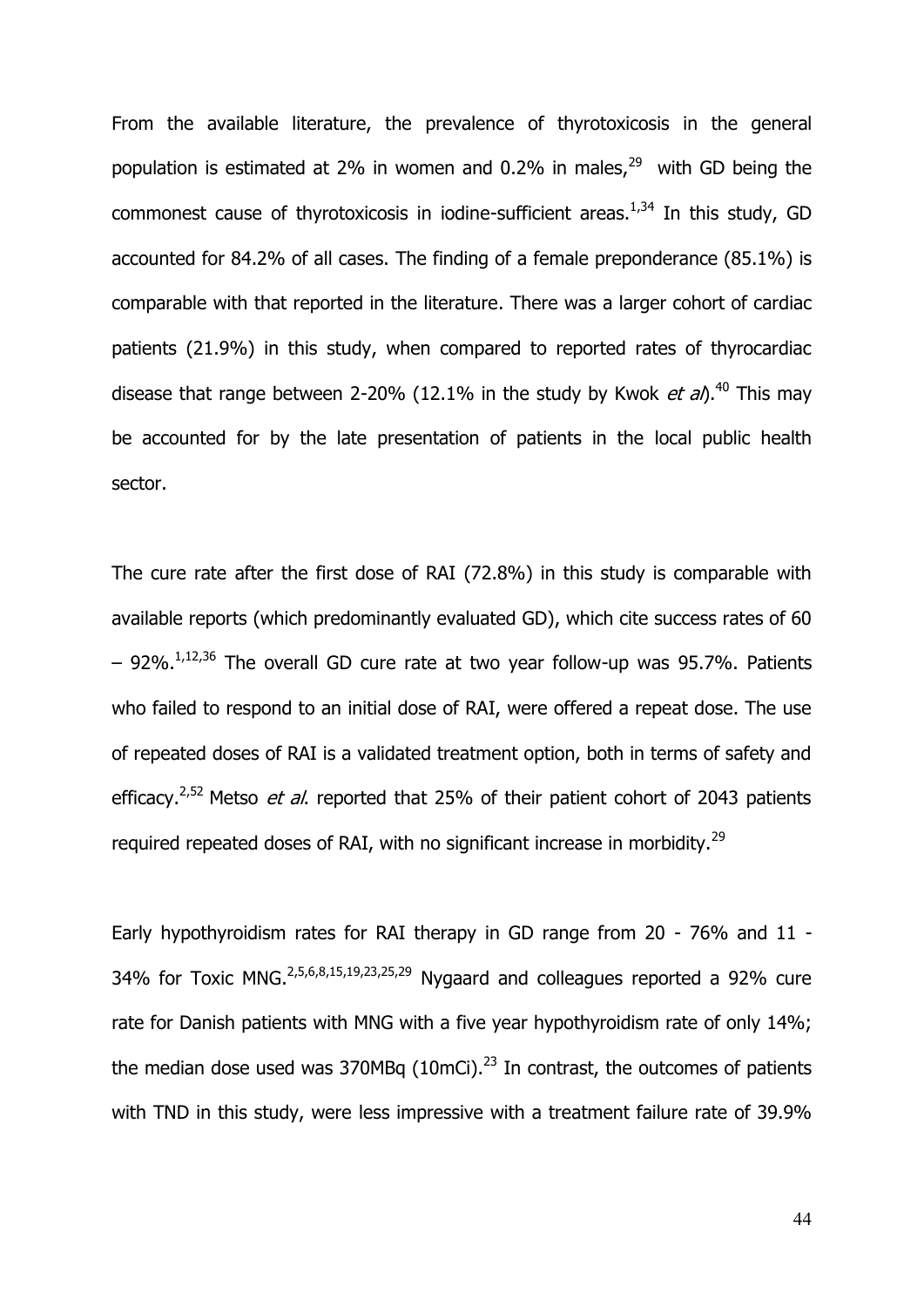and a hypothyroidism rate of 33.3%. There was no significant difference between the doses of RAI that were prescribed for patients with GD and those with TND. The finding that more than one-third of patients with GD in this study developed hypothyroidism is consistent with those documented in most studies that included a heterogenous population of thyrotoxic patients.<sup>5,6,8,10,17,25,29,40,49</sup>

RAI dose is considered to be a significant contributing factor for the development of hypothyroidism.6,35 However, in this study there was no direct correlation between RAI dose and therapeutic outcome or on the time to achieve a cure. This is validated in other studies that made a similar observation.  $6,10,17,25,29,40,41$  There are however, other confounding studies that suggest that a high dose of RAI results in significantly higher cure rates, albeit with a higher rate of hypothyroidism.<sup>2,5,8,16,41</sup> Not all studies that used a higher dose of RAI, demonstrated a higher rate of hypothyroidism.1,25,40

In this study, the dose of RAI prescribed was according to a modified fixed-dose method that was dependent on the attending Clinical Oncologist.<sup>2,5,8,16,41</sup> The only significant factor that influenced the decision on the dose of RAI that was administered was the patient's baseline thyroid function tests. Those patients who received a high dose of RAI had a significantly higher baseline TSH, FT4 and FT3 than those who received a low dose of RAI.

From available literature, reports of cure rates with fixed dose RAI have been variable.10,35,42,51,54 Alexander *et al*. used a fixed dose of 8mCi of RAI and reported an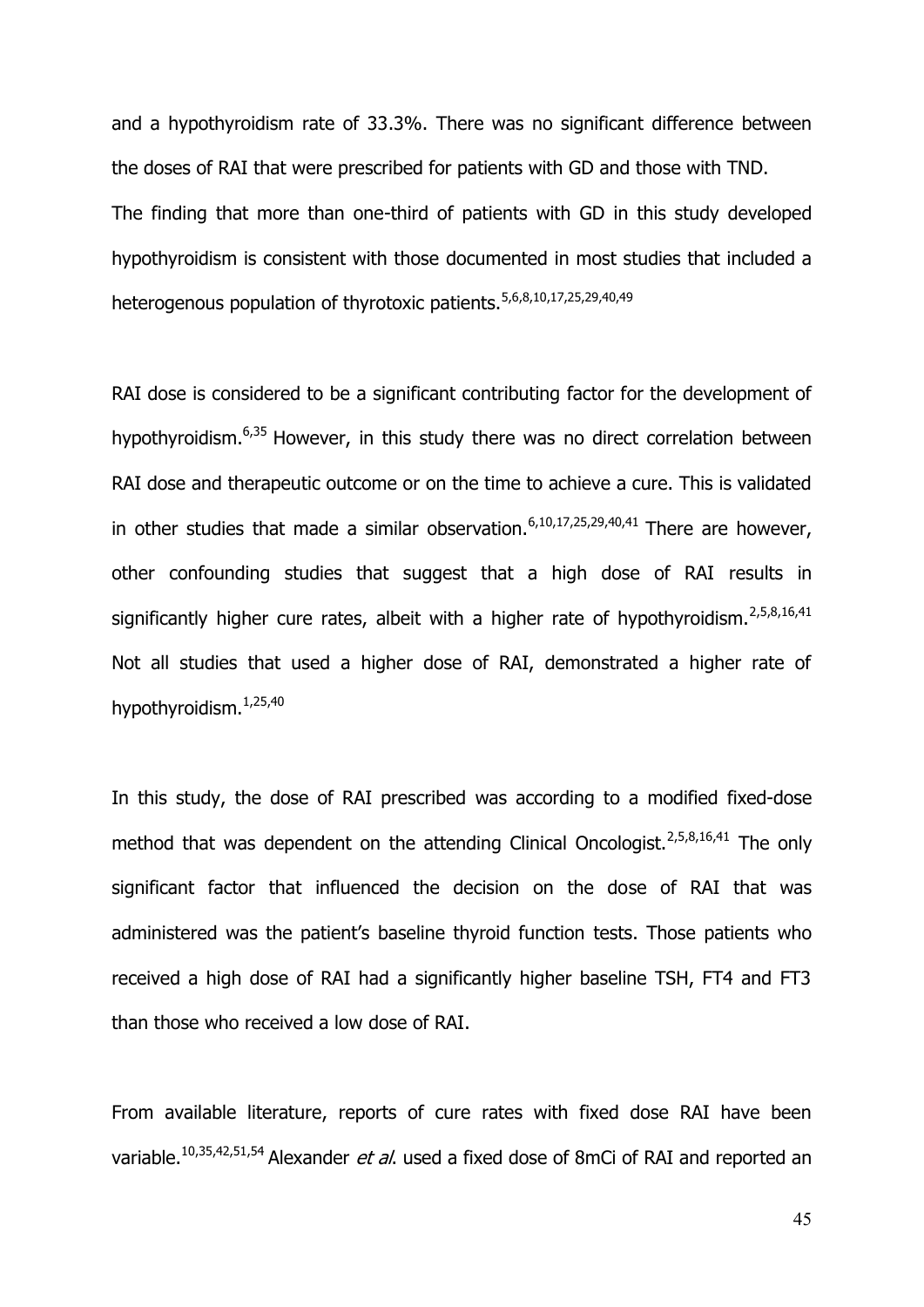impressive cure rate of  $86\%$ .<sup>35</sup> In a weight-adjusted retrospective study by Bastan-Hagh *et al*. there was a 91.2% cure rate, with 57.7% of patients being rendered hypothyroid.<sup>10</sup>

Sankar *et al*. conducted a prospective study to assess their practice of empirical low dose RAI, with the aim of trying to avoid hypothyroidism. Of the 174 patients evaluated at one year follow-up, 16.7% were euthyroid, 29.3% hypothyroid and 54% remained persistently hyperthyroid. Those patients who failed RAI therapy received a significantly lower dose and the authors concluded that their policy of empirical low-dose RAI needed to be changed, to increase the cure rate.<sup>51</sup>

In one of the few South African studies undertaken on doses of RAI and outcomes, Kalk *et al.* reported on 150 patients who were treated with low dose (mean 2.8mCi) and moderate dose RAI (mean 5.9mCi). At one year follow-up, there was an unacceptably high rate of persistent hyperthyroidism (39%) in patients who received low dose RAI, as opposed to 19% for the moderate dose. The conclusion was that low dose RAI is unsuitable for the management of thyrotoxicosis.<sup>42</sup> This was further validated in a British study by Hoskin, which showed no benefit of using fixed low dose RAI.<sup>54</sup>

The three different methods of determining RAI dose (fixed dose, calculated dose and absorbed dose), have been the subject of many published reports. Several studies have shown that calculated doses of RAI do not have any benefit over fixed doses, in terms of cure rate. $25,40$  Although low fixed doses are associated with low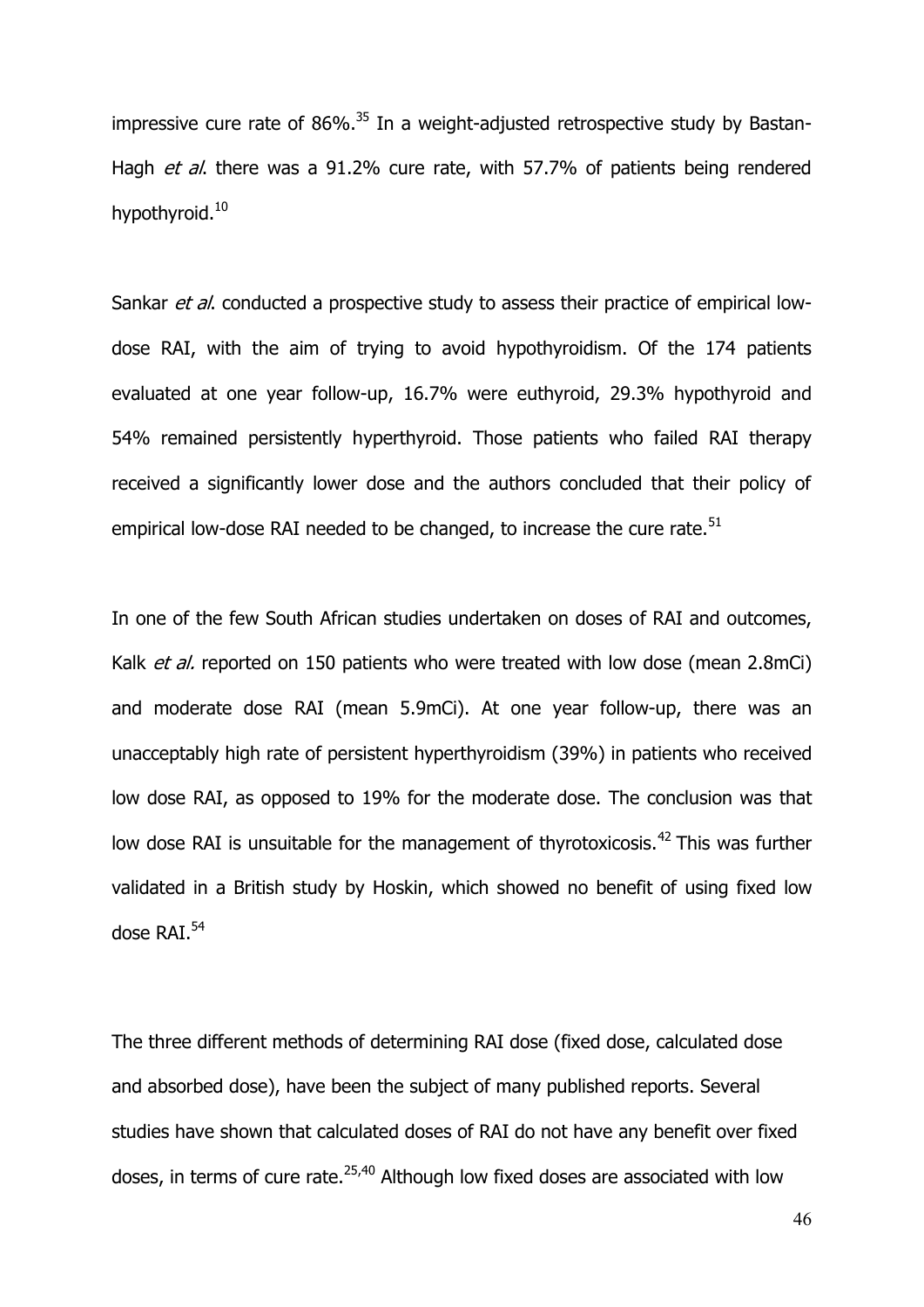rates of hypothyroidism, they result in low cure rates.<sup>22</sup> A French study by Catargi and colleagues analyzed the effectiveness of individual dosimetric calculation. They established that delivered doses to the thyroid were highly variable and unpredictable and recommended that calculated RAI doses be abandoned in favour of the fixed dose method.<sup>39</sup>

The fixed dose RAI method has been shown to be equivalent to the prescribed radioactivity concentration method and the prescribed absorbed dose method, in terms of treatment outcome.<sup>1,36,38,39</sup> The fixed dose method is however simple, reproducible and more cost-effective and is therefore used at the local hospital and at most centres worldwide.<sup>1,6,25,27,29,40</sup>

Kwok *et al*. reported results from a study in 2000 that utilized a fixed dose of RAI in 149 patients. The treatment success rate was 66%. Patients who used ATDs were at a higher risk of treatment failure. The rate of hypothyroidism at three year follow-up was 73%. The use of fixed dose RAI was much less resource-intensive, more cost effective and more user-friendly and was recommended as a routine practice.  $40,58$ 

There were no significant predictors of outcome to RAI therapy identified in this study.

Numerous attempts have been made to identify predictors of outcome in the use of RAI. Allabadhia *et al*. reported that in patients with GD, those with large goitres, severe biochemical disease, men and younger patients were less likely to respond to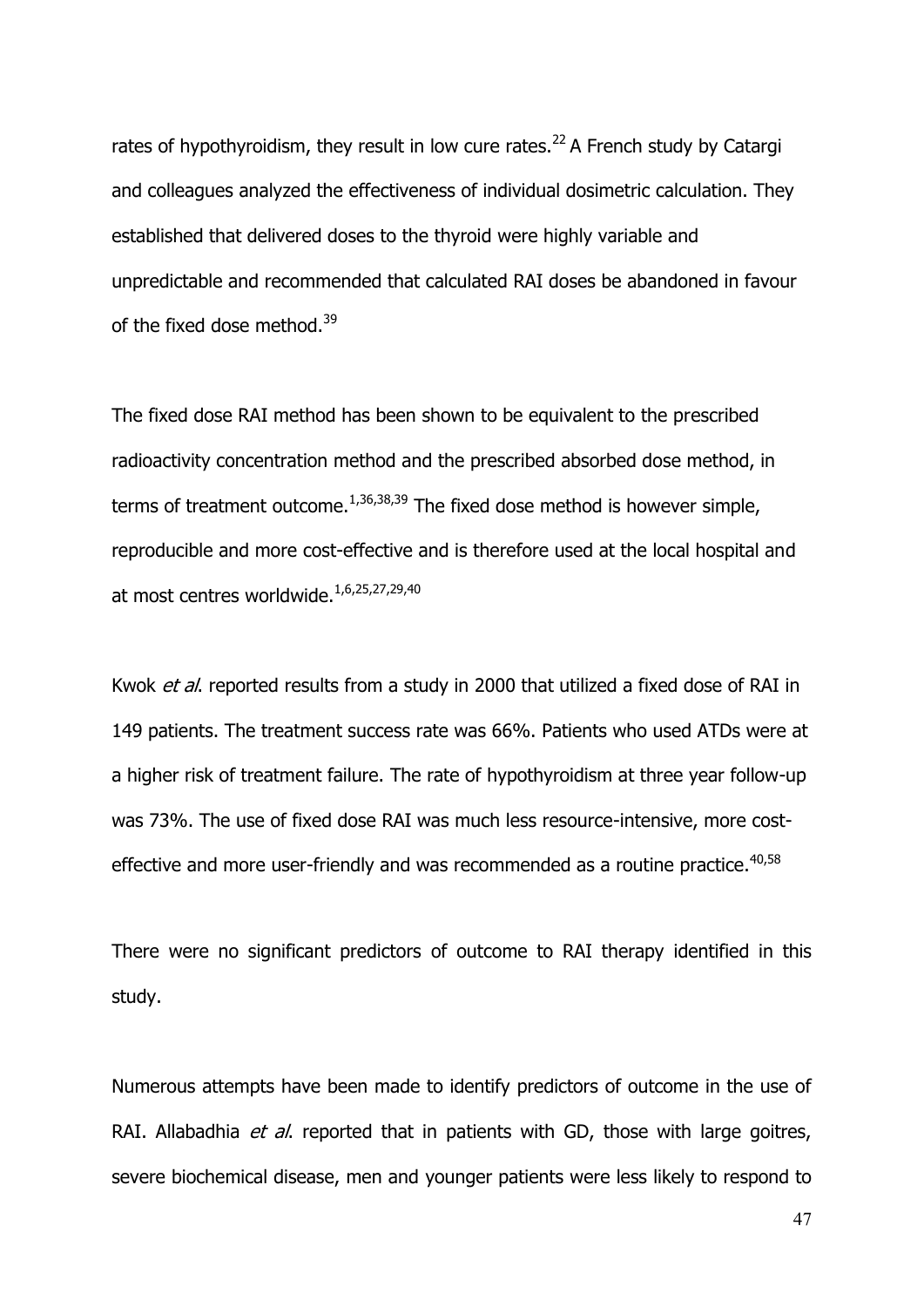a single dose of RAI.<sup>6</sup> Additional poor prognostic factors include high 24 hour thyroid  $123$ I uptake value and pretreatment with ATDs for more than four months.<sup>4,35</sup>

Younger patients tend to have more severe hyperthyroidism at presentation.<sup>8,55</sup> Yamashita *et al*. reported that younger patients were more likely to have persistent hyperthyroidism after RAI therapy and require higher doses of RAI, than older patients.<sup>56</sup> This factor was not analyzed in this study.

In a retrospective study from the Mayo Clinic, the authors reported that the following factors predicted higher rates of hypothyroidism : age < 40 years, pretreatment with ATDs, higher dose of RAI and smaller estimated thyroid gland size. $8$ Although patients in this study who developed hypothyroidism were younger, this was not statistically significant.

The results of this study which showed no significant predictors of outcome to RAI, may be accounted for by the small sample size, the retrospective nature of the study or the fact that crucial variables may not have been analysed or were missing (eg. thyroid volume and RAI uptake).

Regarding the impact of pretreatment with ATDs, in this study, patients who were pre-treated with carbimazole did not display any difference in outcome compared to those who were not given carbimazole. Similar observations were reported by Andrade and colleagues, who showed that ATD use had no effect on both cure and hypothyroidism.<sup>57</sup> In contrast, Sabri *et al.* reported a success rate of 93% vs. 49%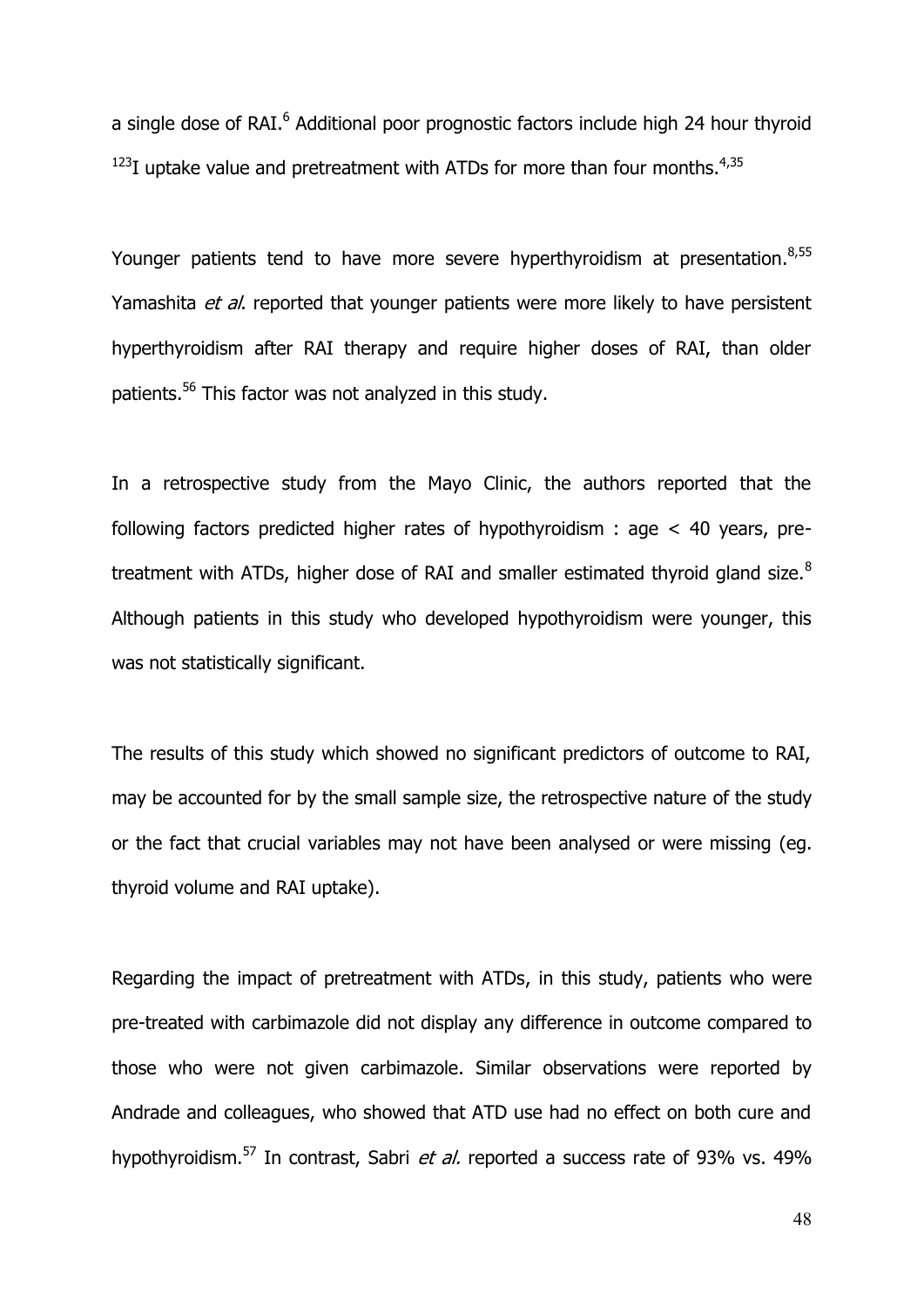( $p < 0.001$ ) in favour of those not pre-treated with ATDs,  $47$  as did a Danish study which showed that the use of propylthiouracil as pre-treatment resulted in a reduced cure rate.<sup>46</sup> On the other hand, a Swiss study demonstrated that stopping ATDs at least three days prior to RAI therapy, did not negatively impact on cure rates.<sup>48</sup>

Although outcomes between ethnic groups was not analyzed as part of this study, Kalk *et al.* reported definite differences in terms of presentation between white and African (black) patients with hyperthyroidism. In their study, African patients presented more frequently with more severe thyrotoxicosis, cardiac disease and infiltrative ophthalmopathy. The observed differences were postulated to be due to African patients presenting much later which was attributed to possible differences in awareness of the disease, based on education, cultural beliefs and economic factors.<sup>3</sup>

Studies conducted prior to the 1990s suggested a preference for medical therapy and surgery over RAI, due to safety concerns, especially the perceived increased risk of cancer, infertility and teratogenicity. Read *et al*. published data of a 36 year retrospective analysis that confirmed the safety and efficacy of RAI used in 116 patients younger than 20 years old at initial diagnosis. $59$ 

Large epidemiological studies undertaken in the UK, USA and Sweden, demonstrated a small relative increase in risk of diagnosis and mortality from thyroid cancer in patients treated with RAI. Extensive follow-up of these studies seem to suggest that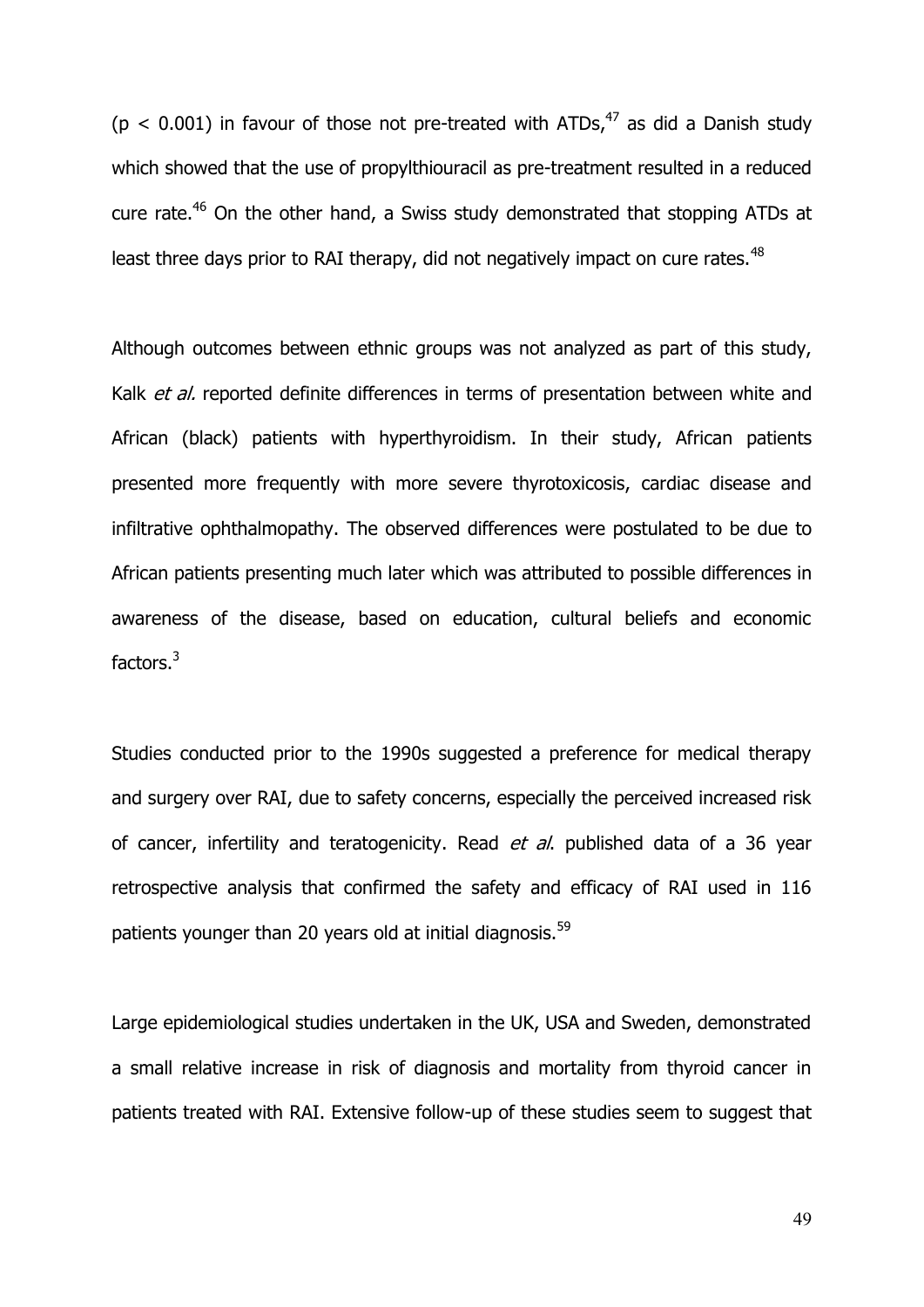the risk is related to underlying thyroid disease rather than RAI therapy.<sup>60</sup> This study has too short a follow-up duration to assess for carcinogenicity.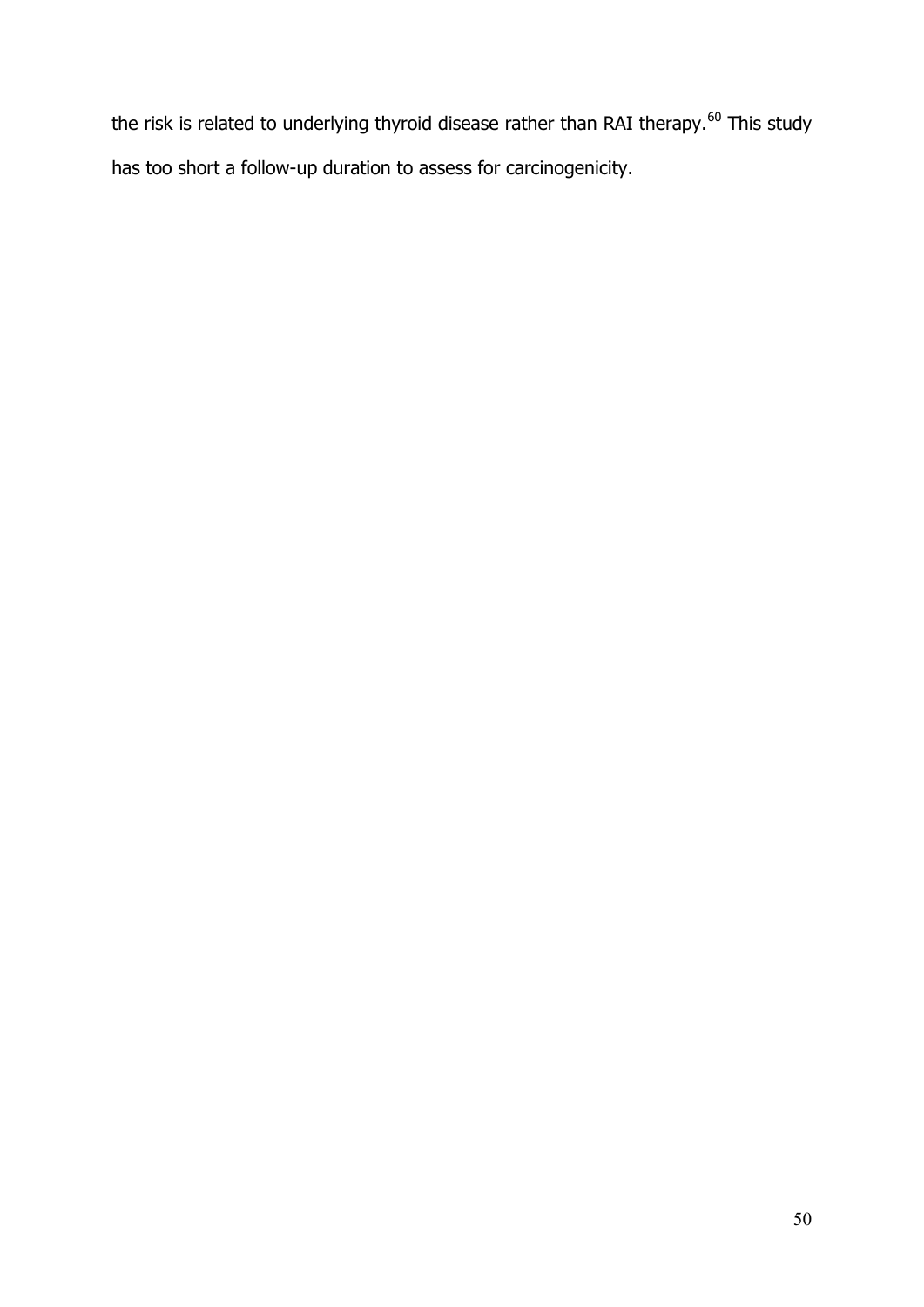#### **CHAPTER 7 : CONCLUSION**

RAI has an established role in the management of thyrotoxicosis, as it is clinically safe and cost-effective, when compared with other treatment modalities. It is generally considered to be the gold-standard, but the ideal dosing strategy remains an area of great controversy.

Although the three available strategies have benefits and limitations, none has been shown to be superior in predicting the efficacy and outcomes of RAI therapy. The strategy followed at IALCH, is the fixed-dose method (although in reality, the dose varied according to individual discretion) and the data presented (in terms of cure and treatment failure rates) compares favourably with reported data from other centres worldwide.

This study shows that regardless of dose, the majority of patients eventually become hypothyroid. Historical and contemporary studies advocate abandoning the use of low doses of RAI due to unacceptably high rates of treatment failure. The reported treatment failure rate in this study was 27.2% which although comparable with other studies must be appreciated in the context of poor patient attendance at follow-up.

The lack of significant identifiable predictive factors, the almost inevitable outcome of hypothyroidism and the relative safety of RAI, presents a strong argument in favour of using a high dose of RAI (10mCi) at the outset, in order to maximize the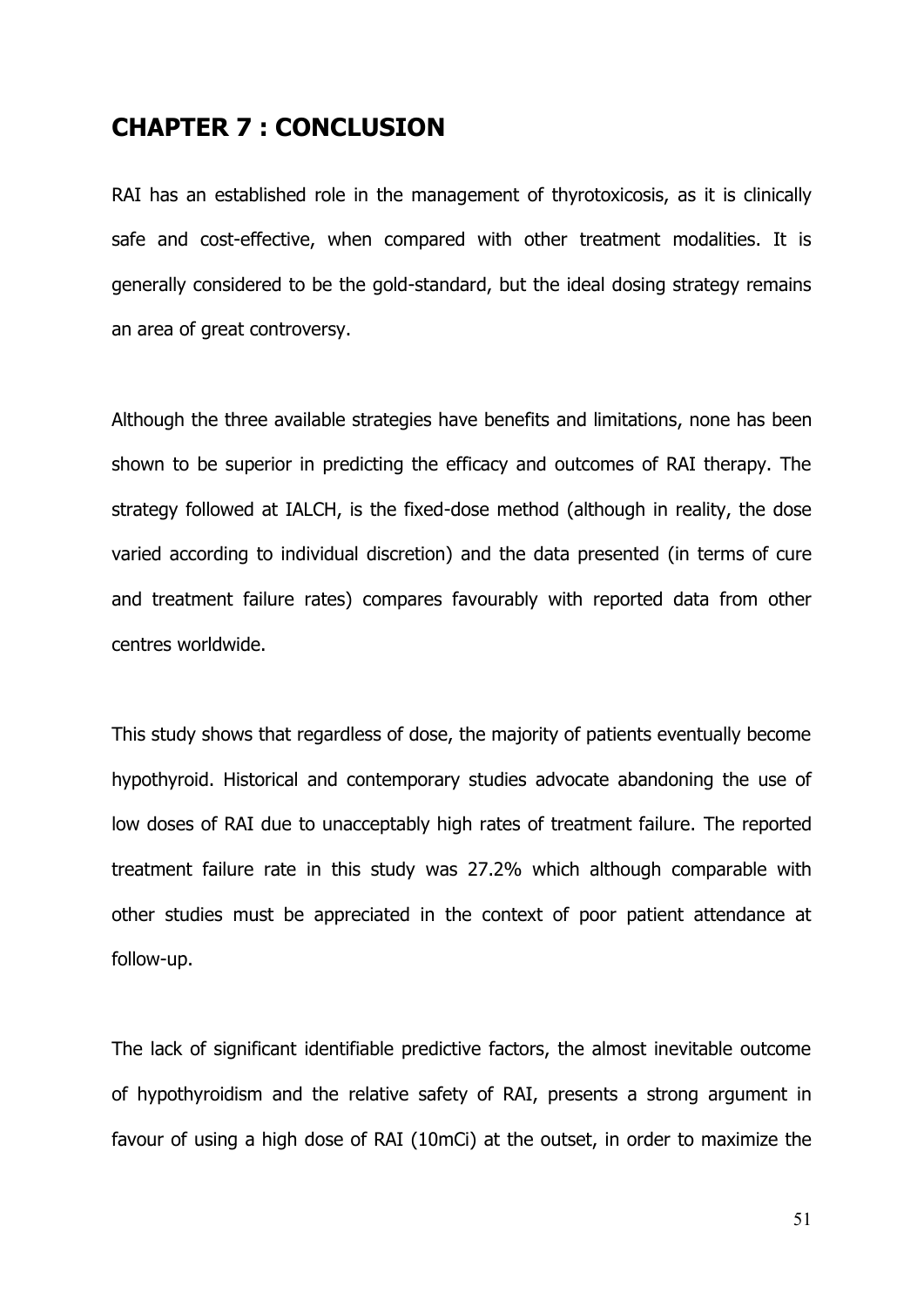chance of a cure, particularly in the setting of high rates of poor follow-up in the local public healthcare system.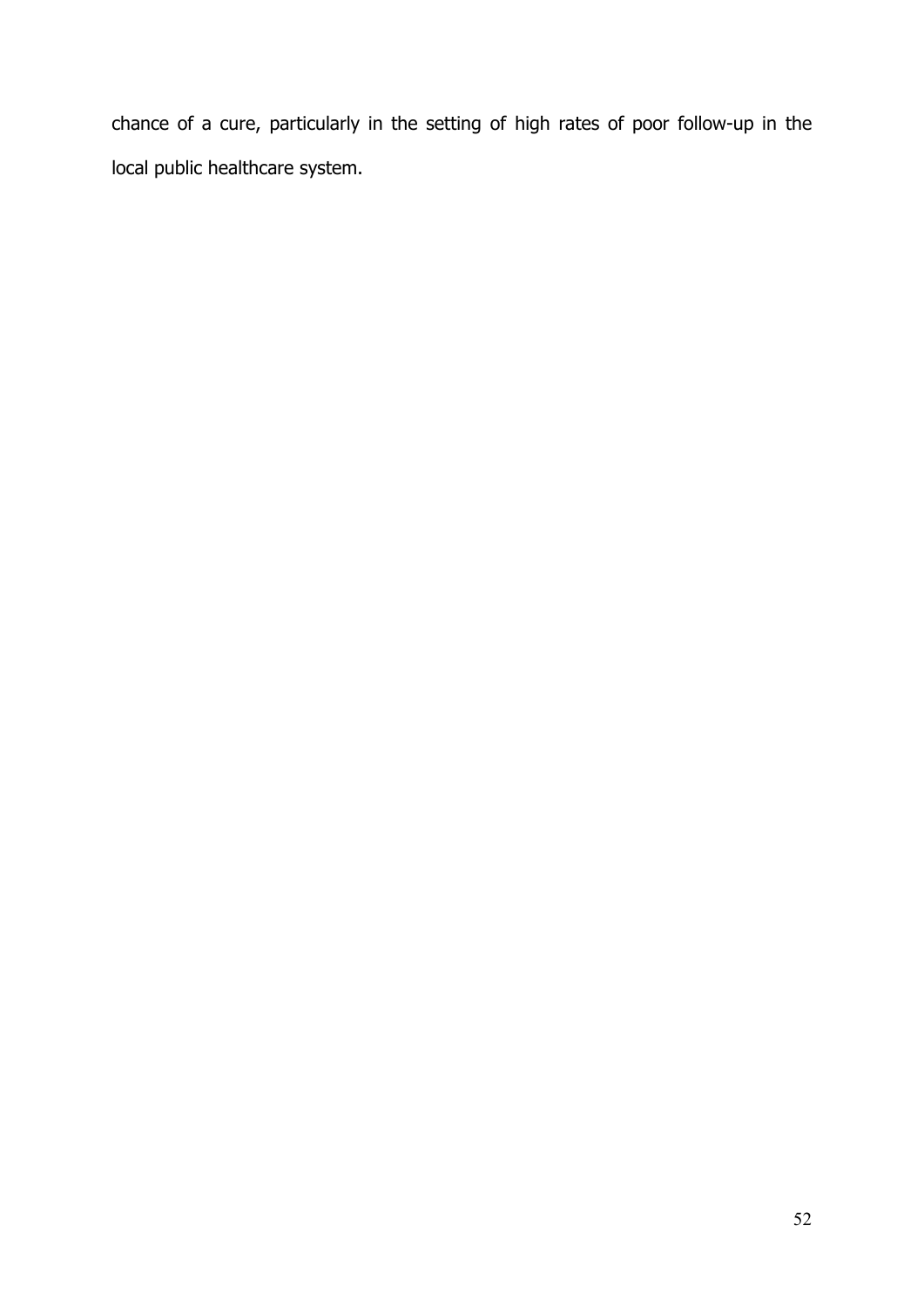## **REFERENCES**

- 1. AACE Medical Guidelines for Clinical Practice for the Evaluation and Treatment of Hyperthyroidism and Hypothyroidism. Endocr Pract 2002: 8(No.6): 458-466.
- 2. Leslie WD, Peterdy AE, Dupont JO. Radioiodine Treatment Outcomes in Thyroid Glands Previously Irradiated for Graves' Hyperthyroidism. J Nucl Med 1998; 39(4): 712-716.
- 3. Kalk WJ. Atypical features of hyperthyroidism in blacks. S Afr Med J 1980 Apr 26; 57(17):707-10.
- 4. Weber KJ, Solorzano CC, Lee JK, Gaffud MJ, Prinz RA. Thyroidectomy remains an effective treatment option for Graves' disease. Am J Surg 2006; 191: 400- 405.
- 5. Ahmad AM, Ahmad M, Young ET. Objective estimates of the probability of developing hypothyroidism following radioactive iodine treatment of thyrotoxicosis. Eur J Endocrinol 2002; 146: 767-775.
- 6. Allahabadia A, Daykin J, Sheppard MC, Gough SC, Franklyn JA. Radioiodine Treatment of Hyperthyroidism – Prognostic Factors of Outcome. J Clin Endocrinol Metab 2001; 86(8): 3611-3617.
- 7. Bartelana L, Tanda ML, Piantanida E, Lai A. Glucocorticoids and outcome of radioactive iodine therapy for Graves' hyperthyroidism. Eur J Endocrinol 2005; 153: 13-14.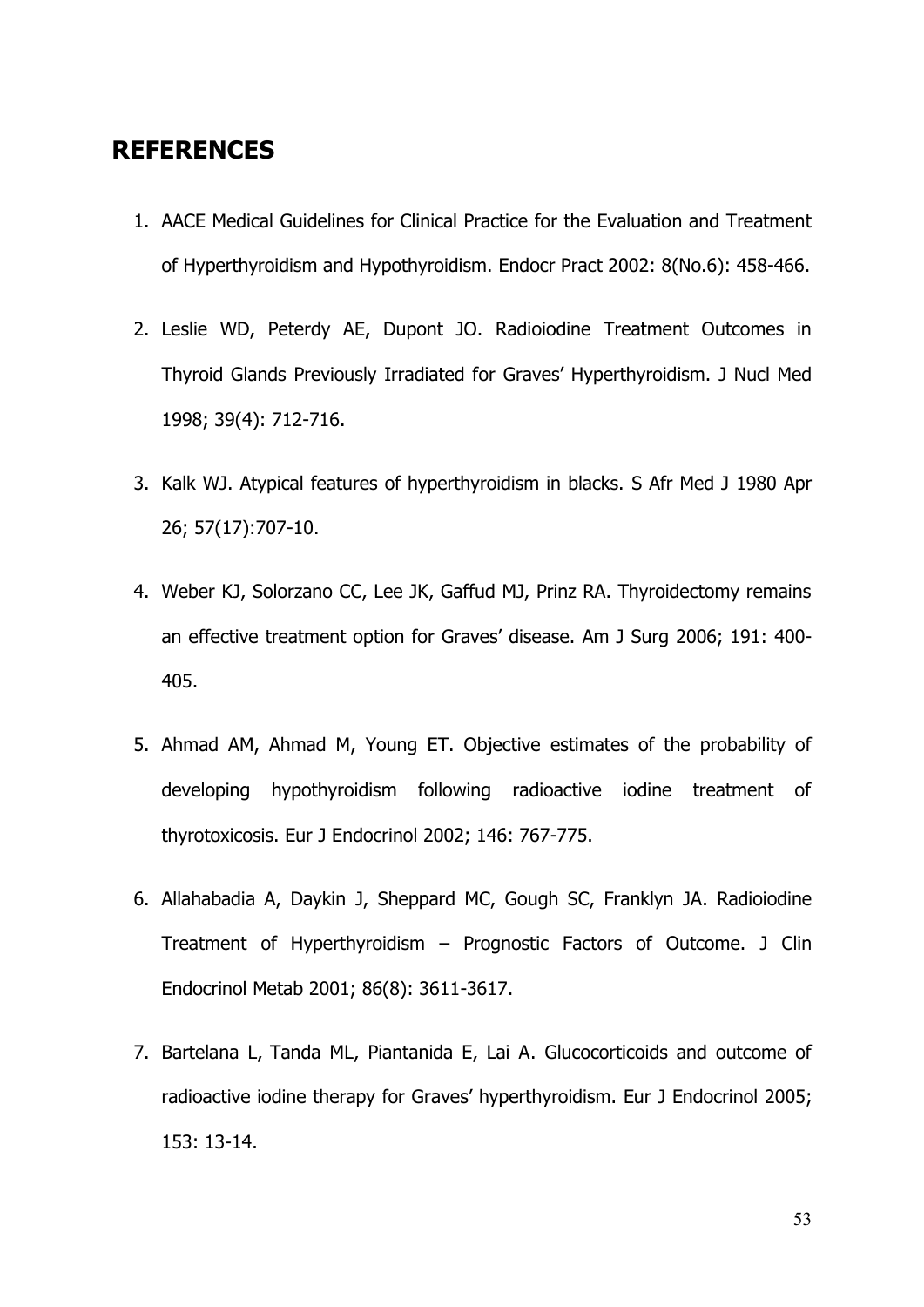- 8. Cunnien AJ, Hay ID, Gorma CA. Radioiodine-Induced Hypothyroidism in Graves' Disease: Factors Associated with the Increasing Incidence. J Nucl Med 1982; 23: 978-983.
- 9. Meller J, Sahlmann CO, Becker W. Radio-iodine treatment of functional autonomy. Nucl Med Rev 2002; 5(1): 1-10.
- 10. Bastan-Hagh MH. Treatment of 1035 Hyperthyroid Patients with  $^{131}$ Iodine. Int J Pharmacol 2006; 2(1): 116-120.
- 11.Silberstein EB. Society of Nuclear Medicine Procedure Guideline for Therapy of Thyroid Disease with Iodine-131 (Sodium Iodide) Version 2.0
- 12.Chiovato L, Fiore P, Vitti R, Rocchi T, Rago D, Rokic F *et al*. Outcome of Thyroid Function in Graves' Patients Treated with Radioiodine: Role of Thyroid-Stimulating and Thyrotropin-Blocking Antibodies and of Radioiodine-Induced Thyroid Damage. J Clin Endocrinol Metab 1998; 83(1): 40-46.
- 13. Hernandez-Jimenez S, Pachón-Burgos A, Aguilar-Salinas CA, Andrade V, Reynoso R, Ríos A *et al*. Radioiodine Treatment in Autoimmune Hyperthyroidism: Analysis of Outcomes in Relation to Dosage. Arch Med Res; 38: 185-189.
- 14.Franklin JA, Maisonneuve P, Sheppard M, Betterridge J, Boyle P. Mortality after the treatment of hyperthyroidism with radioactive iodine. N Engl J Med 1998; 338(11): 712-718.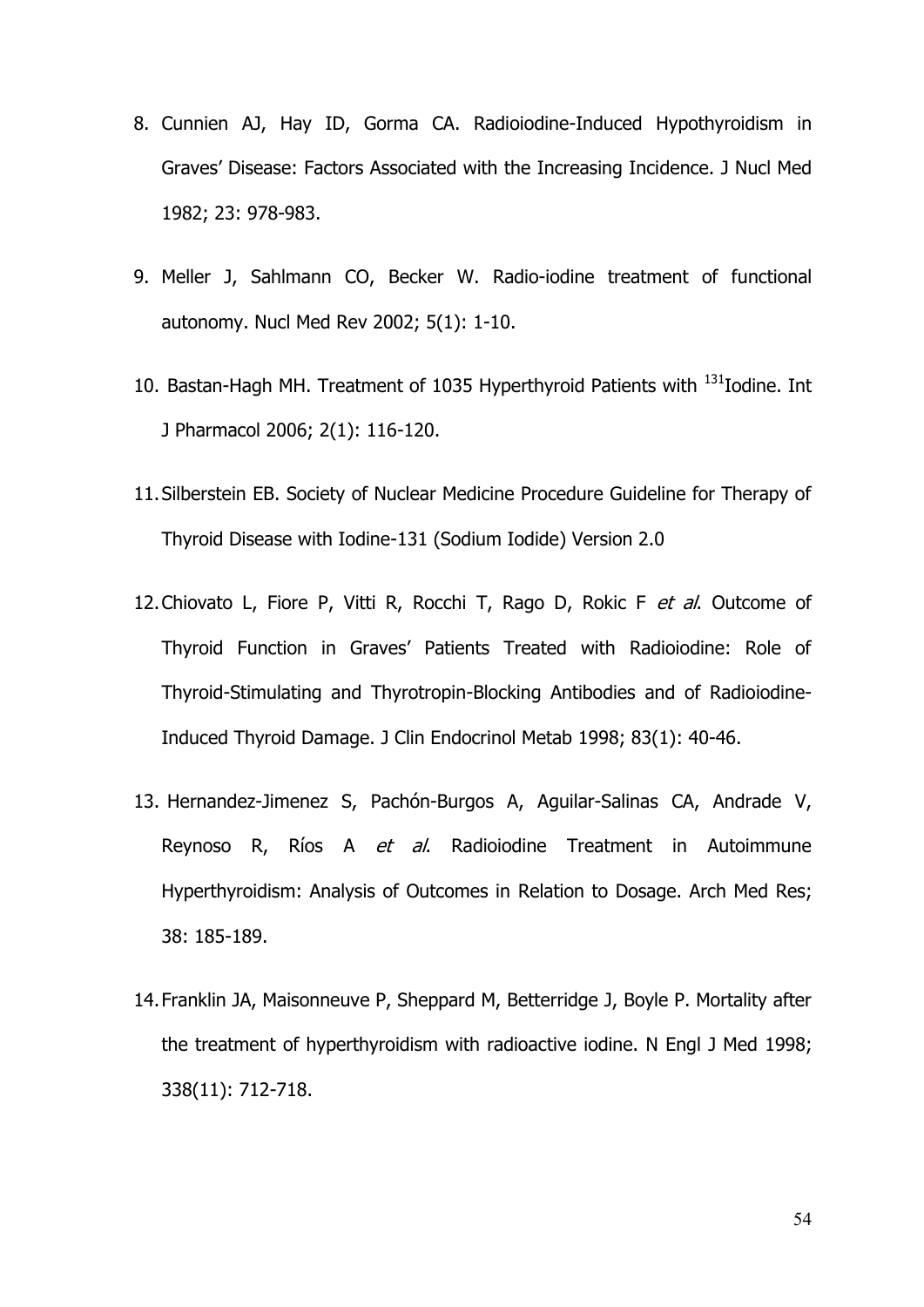- 15.Leslie WD, Ward L, Salamon EA, Ludwig S, Rowe RC, Cowden EA. A Randomized Comparison of Radioiodine Doses in Graves Hyperthyroidism. J Clin Endocrinol Metab 2003; 88(3): 978-983.
- 16.Nayak B, Hodak SP. Hyperthyroidism. Endocrinol Metab Clin N Am 2007; 36: 617-656.
- 17.Toh V, Simpson H. Effectiveness of Fixed Dose Radioactive Iodine for the Treatment of Thyrotoxicosis : A United Kingdom District General Hospital Experience. Available at : http://www.ispub.com/journal/the-internet-journal of-endocrinology/volume-5-number-2/effectiveness-of-fixed-dose-radioactiveiodine-rai-for-the-treatment-of-thyrotoxicosis-a-united-kingdom-district general-hospital-experience.html [Accessed 10 July 2010].
- 18.Davies PH, Franklyn JA, Dakin J, Sheppard MC. The Significance of TSH Values Measured in a Sensitive Assay in the Follow-up of Hyperthyroid Patients Treated with Radioiodine. J Clin Endocrinol Metab 1992; 74(5): 1189-1194.
- 19.Iagaru A, Ross McDougall I. Treatment of Thyrotoxicosis. J Nucl Med 2007; 48(3): 379-389.
- 20.Reinhardt MJ, Brink I, Joe AY, Von Mallek D, Ezziddin S, Palmedo H. Radioiodine Therapy in Graves' disease based on tissue-absorbed dose calculations: effect of pre-treatment thyroid volume on clinical outcome. Eur J Nucl Med 2002; 29(9): 1118-1124.
- 21.Torring O, Tallstedt L, Wallin G, Lundell G, Ljundggren JG, Taube A *et al*. Graves' Hyperthyroidism: Treatment with Antithyroid Drugs, Surgery, or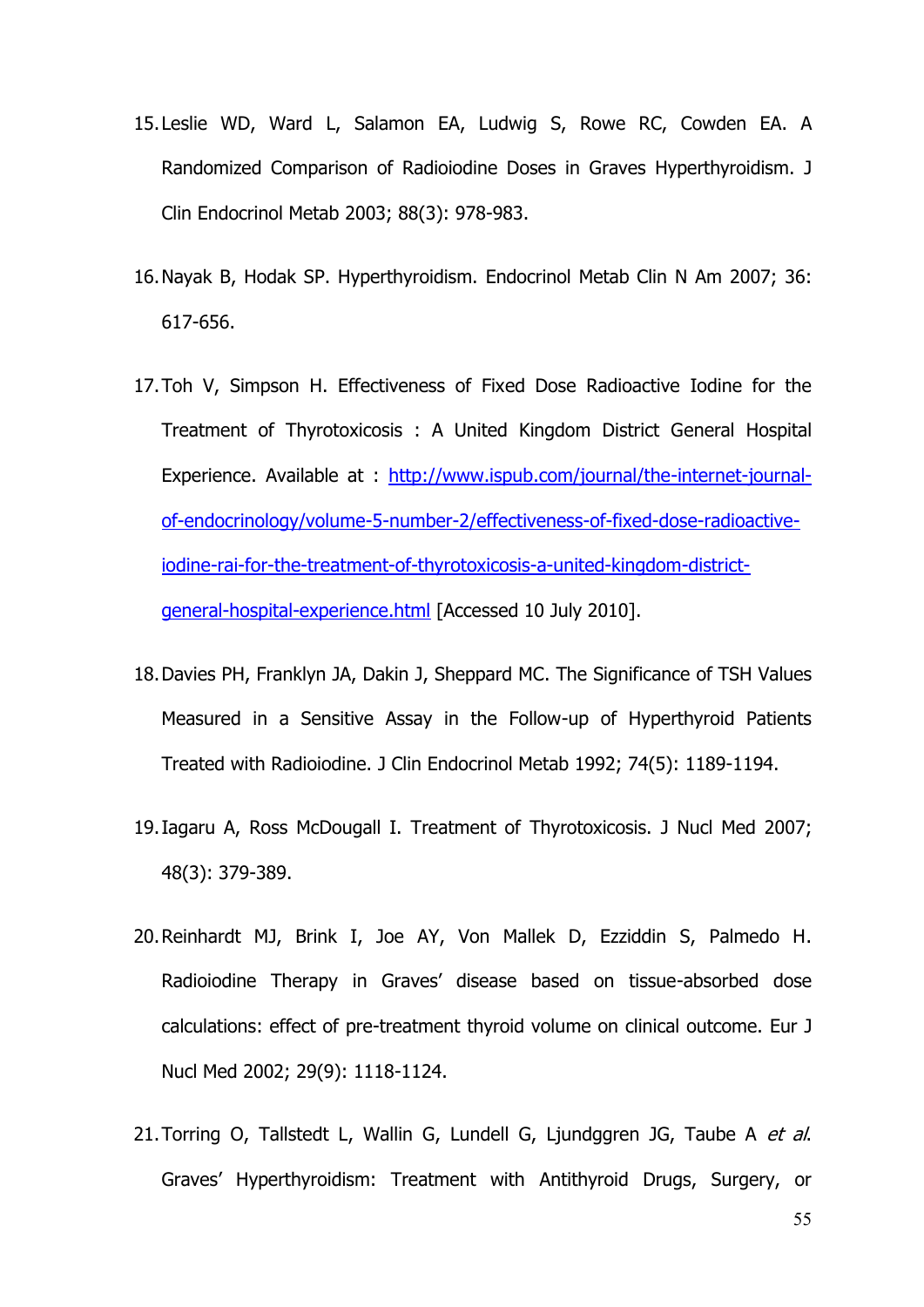Radioiodine – A Prospective, Randomized Study. J Clin Endocrinol Metab 1996; 81(8): 2986-2993.

- 22.Howarth D, Epstein M, Lan L, Tan P, Booker J. Determination of the optimal minimum radioiodine dose in patients with Graves' disease : a clinical outcome study. Eur J Nucl Med 2001; 28(10): 1489-1495.
- 23.Nygaard B, Hegedus L, Ulriksen P, Gerhard Nielsen K, Hansen JM. Radioiodine Therapy for Multinodular Toxic Goiter. Arch Intern Med 1999; 159: 1364-1368.
- 24.Royal College of Physicians. Radioiodine in the Management of Benign Thyroid Disease : Clinical Guidelines. Report of a Working Party. London: RCP, 2007.
- 25.Van Islett JW Dosage Assessment of Radioiodine for Benign Thyroid Disorders [Thesis]; Utrecht; Universiteit Utrecht; 2001.
- 26.Pedersen-Bjergaard U, Kirkegaard C. Relationship between serum TSH and the responsiveness of toxic solitary autonomous thyroid nodules to radioiodine therapy. Eur J Endocrinol 1998; 139: 587-590.
- 27.Hoskin P. Radiotherapy in Practice : Radioisotope Therapy. Oxford University Press, 2007: 3: 47-61.
- 28.Khan FM. The Physics of Radiation Therapy. Lippincott, Williams & Wilkins. 2003. 3: 4-57.
- 29.Metso S, Jaatinen P, Huhtala H, Luukkaala T, Oksala H, Salmi J. Long-term follow-up study of radioiodine treatment of hyperthyroidism. Clin Endocrinol 2004; 61: 641-648.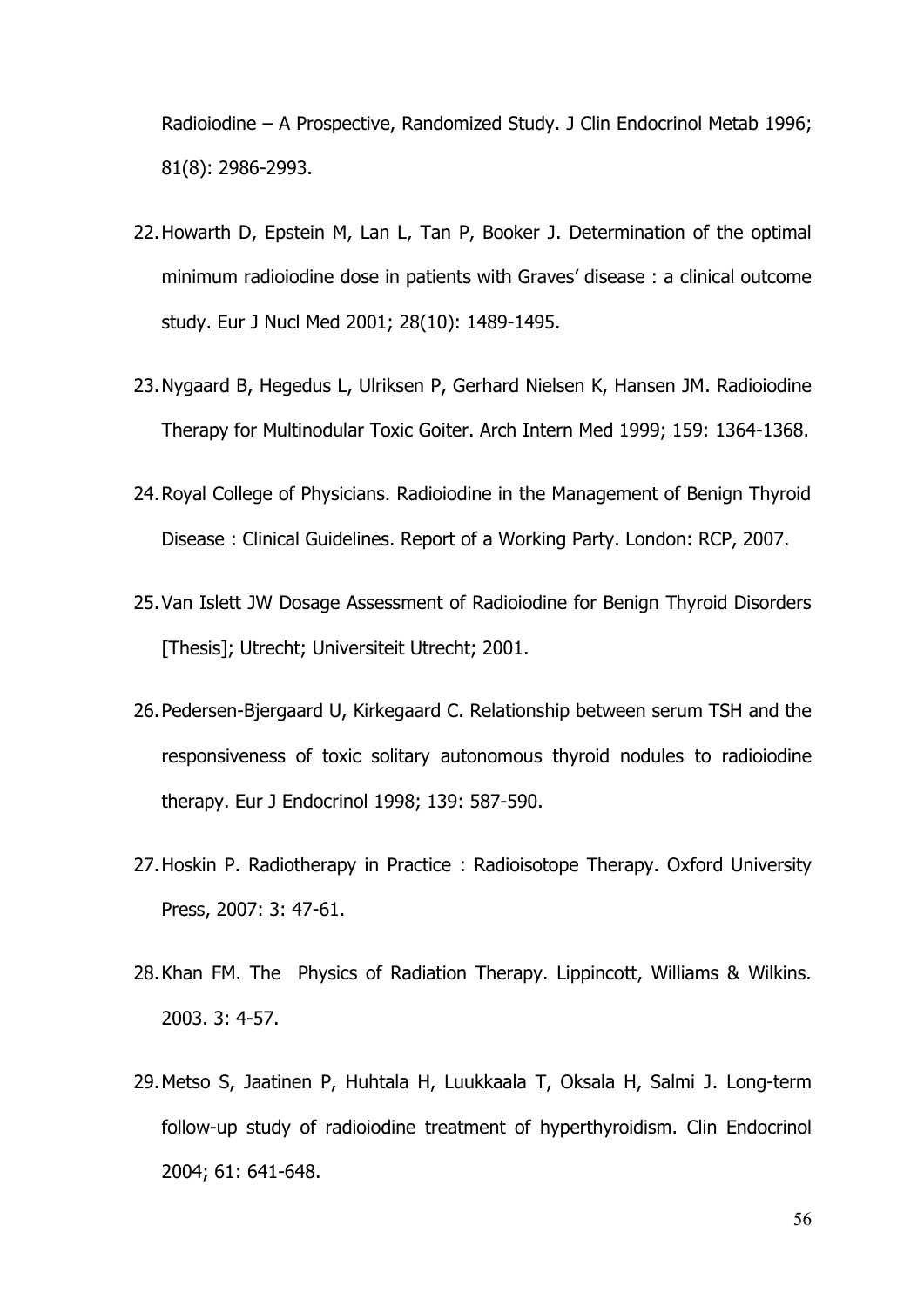30. Steel GG. Basic Clinical Radiobiology. Arnold Publishers. 2002. 3: 23-82.

- 31.Bal CS, Kumar A, Pandey RM. A Randomized Controlled Trial to Evaluate the Adjuvant Effect of Lithium on Radioiodine Treatment of Hyperthyroidism. Thyroid 2002; 12; 5: 399-405.
- 32.Murakami Y, Takamatsu J, Sakane S, Kuma K, Ohsawa N. Changes in Thyroid Volume in Response to Radioactive Iodine for Graves' Hyperthyroidism Correlated with activity of Thyroid-Stimulating Antibody and Treatment Outcome. J Clin Endocrinol Metab; 81(9): 3257-3260.
- 33.Kalinyak JE, Ross McDougall I. How Should the Dose of Iodine-131 Be Determined in the Treatment of Graves' Hyperthyroidism. J Clin Endocrinol Metab; 88(3): 975-977.
- 34.Lind P. Strategies of radioiodine therapy for Graves' disease. Eur J Nucl Med 2002; 29(2): S453-S457.
- 35. Alexander EK, Reed Larsen P. High Dose  $^{131}I$  Therapy for the Treatment of Hyperthyroidism Caused by Graves' Disease; J Clin Endocrinol Metab; 87(3): 1073-1077.
- 36.Khan SH, Namgyal P, Ahmad M, Wani TA. Optimizing a Single Fixed Dose of Iodine-131 in the Treatment of Graves' Disease: Experience From an Endemic Iodine Deficiency Goiter Belt in the Himalayan Valley of Kashmir, India. World J Nucl Med 2006; 5(2): 109-114.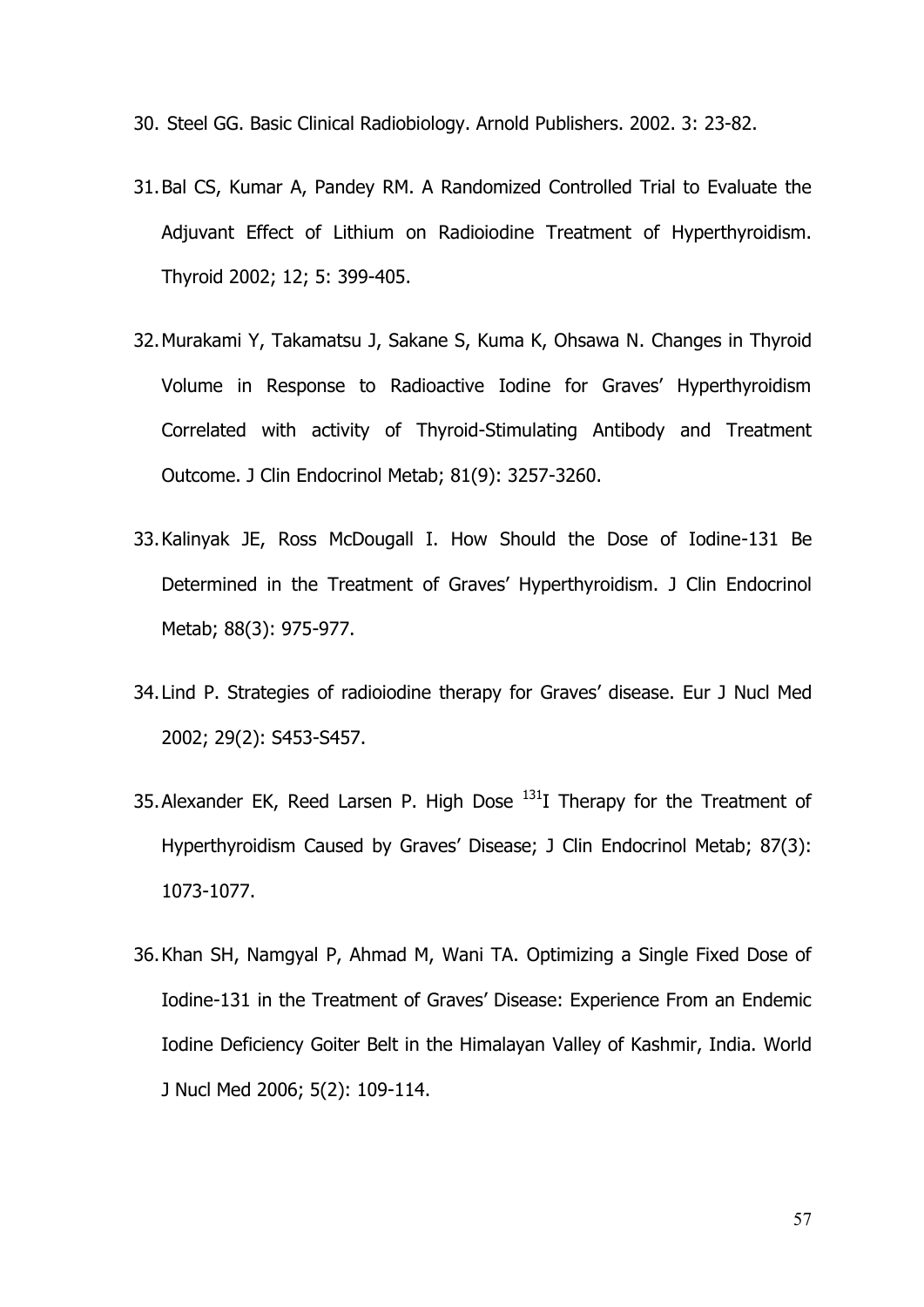- 37.Sabih D. Treatment of Thyrotoxicosis with Radioactive Iodine. Recommendation of the Consensus Group on Nuclear Medicine Protocols (Pakistan). World J Nucl Med 2006; 5(4): 214-217.
- 38.Doi SAR, Loutfi I, Al-Shoumer KAS. A mathematical model of optimized radioiodine-131 therapy of Graves' hyperthyroidism. BMC Nucl Med 2001; 1(1).
- 39.Catargi B, Leprat F, Guyot M, Valli N, Ducassou D, Tabarin, A. Optimized Radioiodine Therapy of Graves' Disease : Analysis of the Delivered Dose and of Other possible Factors Affecting Outcome. Eur J Endocrinol 1999; 141: 117- 121.
- 40.Kwok C, Lui L, Wu PM, Law M, Cheung E, Cheng A *et al*. Standard-dose Prescription of Radioiodine Therapy for Thyrotoxicosis : the Queen Mary Hospital Experience. J HK Coll Radiol 2004; 7: 187-194.
- 41.Grosso M, Traino A, Boni G, Banti E, Della Porta M, Manca G *et al*. Comparison of Different Thyroid Committed Doses in Radioiodine Therapy of Graves' Hyperthyroidism. Cancer Biother Radio 2005; 20: 218-223.
- 42.Kalk WJ, Durbach D, Kantor S, Levin J. Very low doses of radio-iodine for hyperthyroidism. Failure to prevent a high incidence of early hypothyroidism. S Afr Med J 1980 Mar 29; 57(13): 479-82.
- 43.Shekholesalami F, Ataie L, Hedayati M, Mehrabi Y, Azizi F. Comparison of Outcome in Radioiodine Induced Euthyroid and Hypothyroid Patients. Int J Endocrinol Metab 2005; 4: 174-183.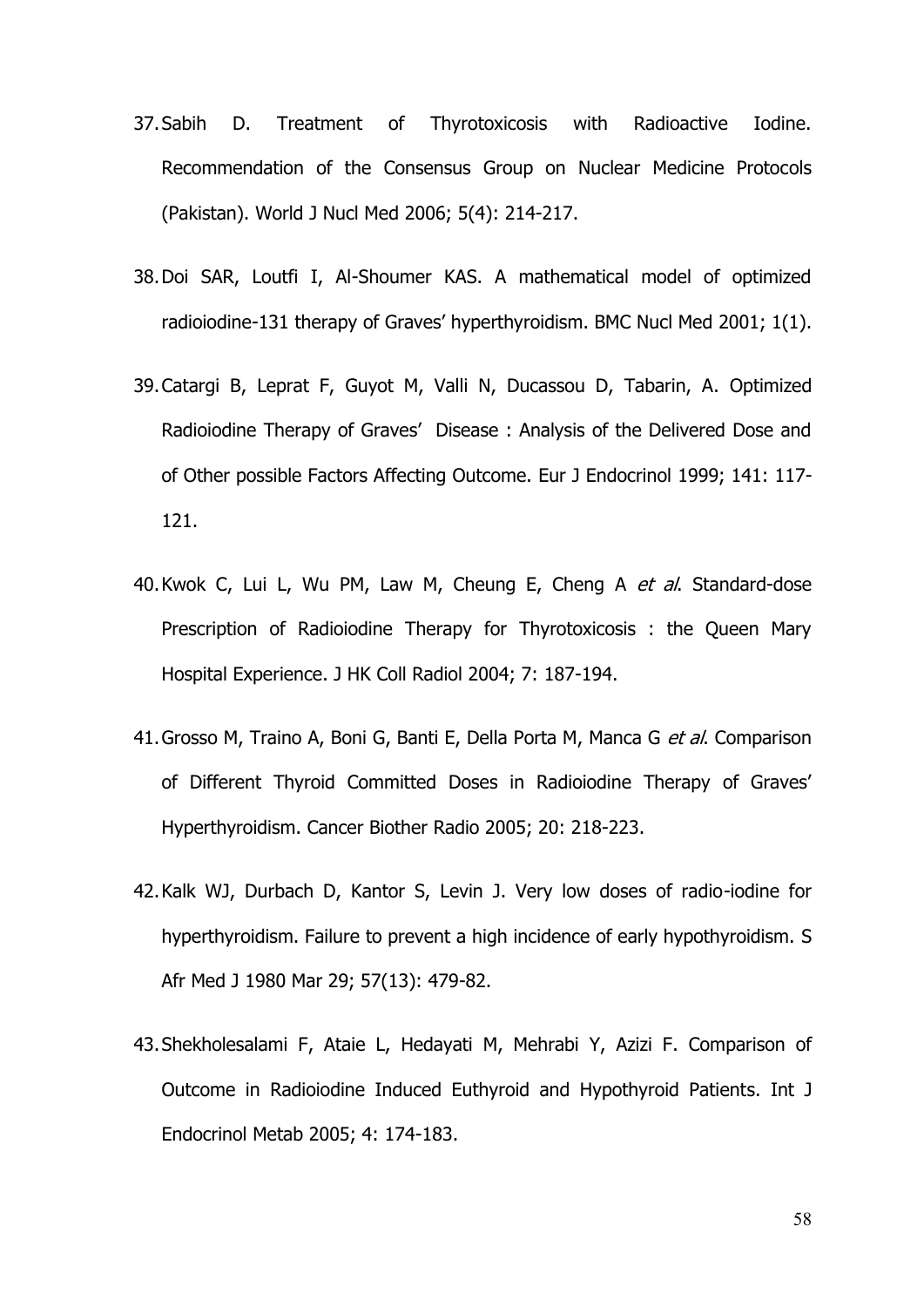- 44.Ustun F, Yuksel M, Durmus-Alton G, Kaya M, Cermik TF, Sarikaya A *et al*. The incidence of recurrence and hypothyroidism after radioiodine treatment in patients with hyperthyroidism in Trakya, a mild iodine deficiency area during the period 1991-2003. Ann Nucl Med 2005; 19(8): 737-742.
- 45.Burch HB, Solomon BL, Cooper DS, Ferguson P, Walpert N, Howard R. The Effect of Antithyroid Drug Pretreatment on Acute Changes in Thyroid Hormone Levels after <sup>131</sup>I Ablation for Graves' Disease. J Clin Endocrinol Metab 2001; 86(7): 3016-3021.
- 46.Bonnema SJ, Bennedbaek FN, Veje A, Marving J, Hegedus L. Propylthiouracil before <sup>131</sup>I Therapy of Hyperthyroid Diseases: Effect on Cure Rate Evaluated by a Randomized Clinical Trial. J Clin Endocrinol Metab 2004; 89(9): 4439- 4444.
- 47.Sabri O, Zimny M, Schulz G, Schreckenberger M, Reinartz P, Willmes K *et al*. Success Rate of Radioiodine Therapy in Graves' Disease: The Influence of Thyrostatic Medication. J Clin Endocrinol Metab 1999; 84(4): 1229-1233.
- 48.Walter MA, Christ-Crain M, Schindler C, Muller-Brand J, Muller B. Outcome of radioiodine therapy without, on or 3 days off carbimazole: a prospective interventional three-group comparison. Eur J Nucl Med Molec Imag 2006; 33(6): 730-737.
- 49.Bonnema SJ, Bartalena L, Toft AD, Hegedus L. Controversies in radioiodine therapy: relation to ophthalmopathy, the possible radioprotective effect of antithyroid drugs, and use in large goiters. Eur J Endocrinol 2002; 147: 1-11.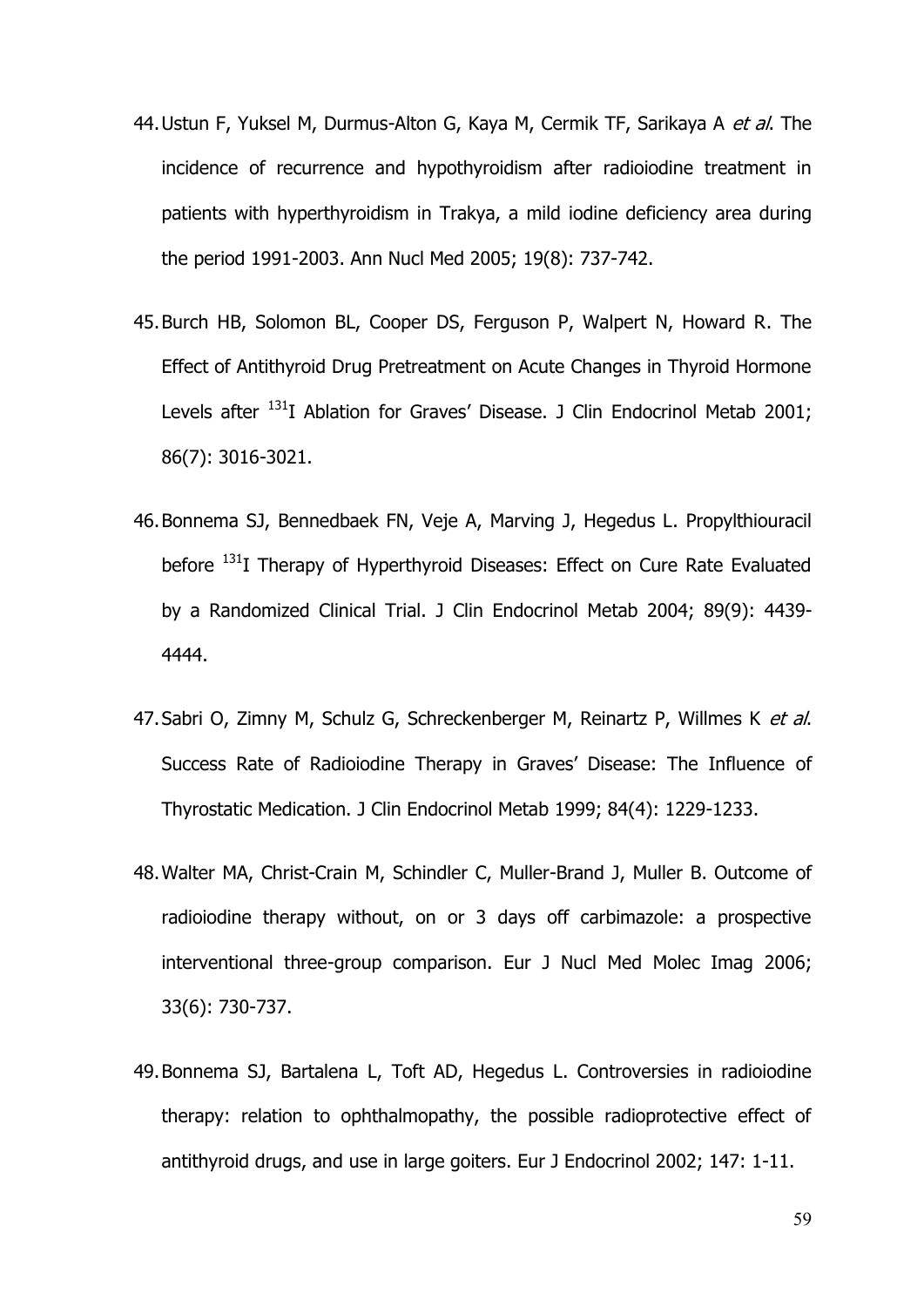- 50.Kalk WJ, Kalk J. Incidence and causes of hyperthyroidism in blacks. S Afr Med J 1989 Feb 4;75(3): 114-7.
- 51.Sankar R, Sekhiri T, Sripathy G, Walia RP, Jain SK. Radioactive Iodine Therapy in Graves' Hyperthyroidism: A Prospective Study from a Tertiary Referral Centre in North India. JAPI 2005; 53: 603-606.
- 52.Gomez N, Gomez JM, Orti A, Gavalda L, Villabona C, Leyes P *et al*. Transient Hypothyroidism after Iodine-131 Therapy for Graves' Disease. J Nucl Med 1995; 36(9): 1539-1542.
- 53.Franklin JA, Daykin J, Holder R, Sheppard MC. Radioiodine therapy compared in patients with toxic nodular or Graves' hyperthyroidism. Q J Med 1995; 88: 175-180
- 54.Hoskin P. Low-dose Radioiodine given six-monthly in Graves' disease. J Roy Soc Med 1985; 78: 893-898.
- 55.Baxter MA, Stewart PM, Daykin J, Sheppard MC, Franklyn JA. Radioiodine therapy for hyperthyroidism in young patients – perception of risk and use. Q J Med 1993; 86: 495-499.
- 56.Yamashita Y, Yamane K, Tamura T, Okubo M, Kohno N. Onset Age is Associated with Outcome of Radioiodine Therapy in Graves' Disease. Endocr J 2004; 51(2): 127-132.
- 57.Andrade VA, Gross JL, Maia AL. The Effect of Methimazole Pretreatment on the Efficacy of Radioactive Iodine Therapy in Graves' Hyperthyroidis: One-Year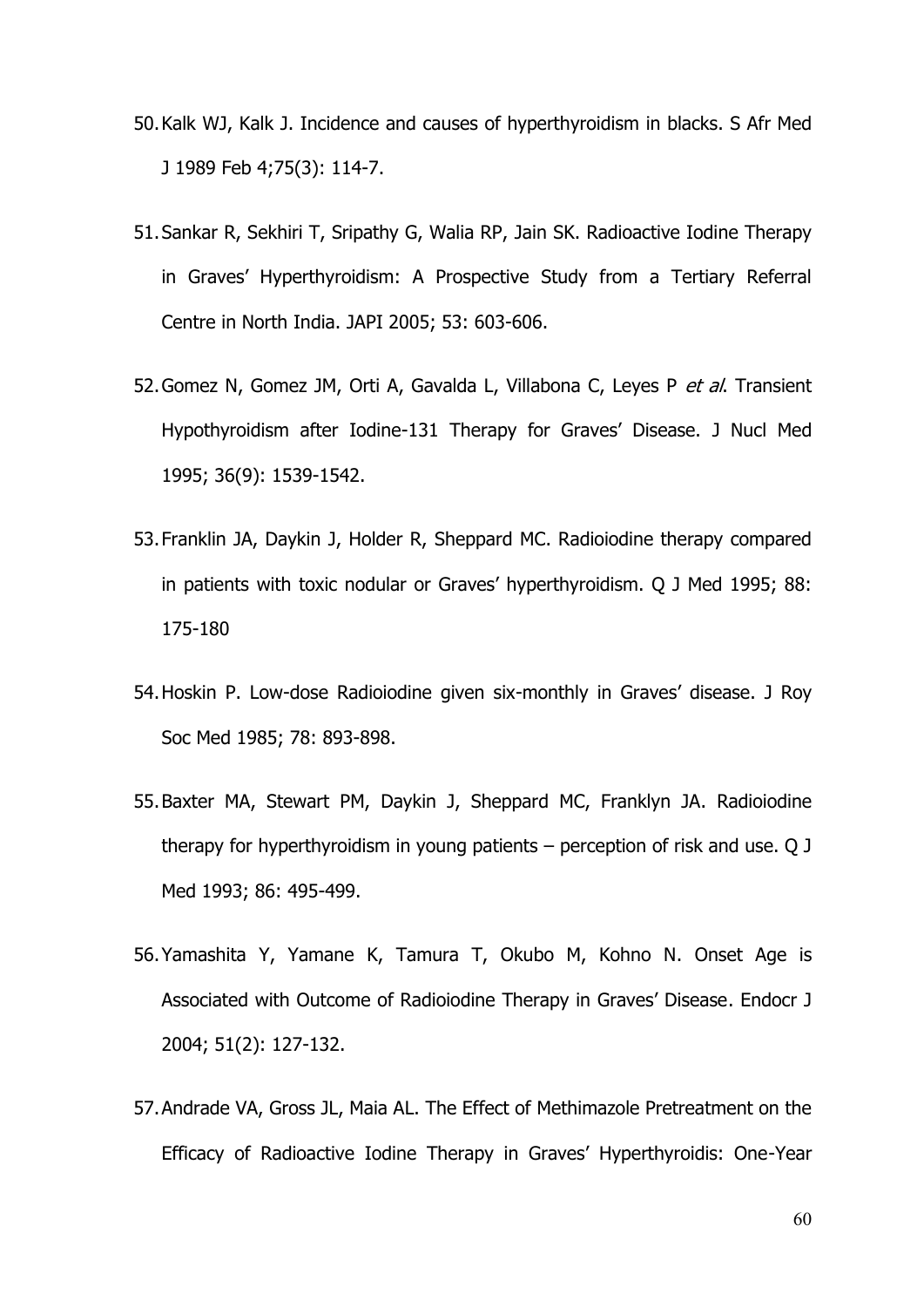Follow-up of a Prospective, Randomized Study. J Clin Endocrinol Metab 2001; 86(8): 3488-3493.

- 58.Kita T, Yokoyama K, Kinuya S, Taki J, Michigishi T, Tonami N. Single dose planning for radioiodine-131 therapy of Graves' disease. Ann Nucl Med 2004; 18(2): 151-155.
- 59.Read CH, Tansey MJ, Menda Y. A 36-Year Retrospective Analysis of the Efficacy and Safety of Radioactive Iodine in Treating Young Graves' Patients. J Clin Endocrinol Metab; 89(9): 4229-4233.
- 60.Weetman AP. Radioiodine treatment for benign thyroid diseases. Clin Endocrinol 2007; 66: 757-764.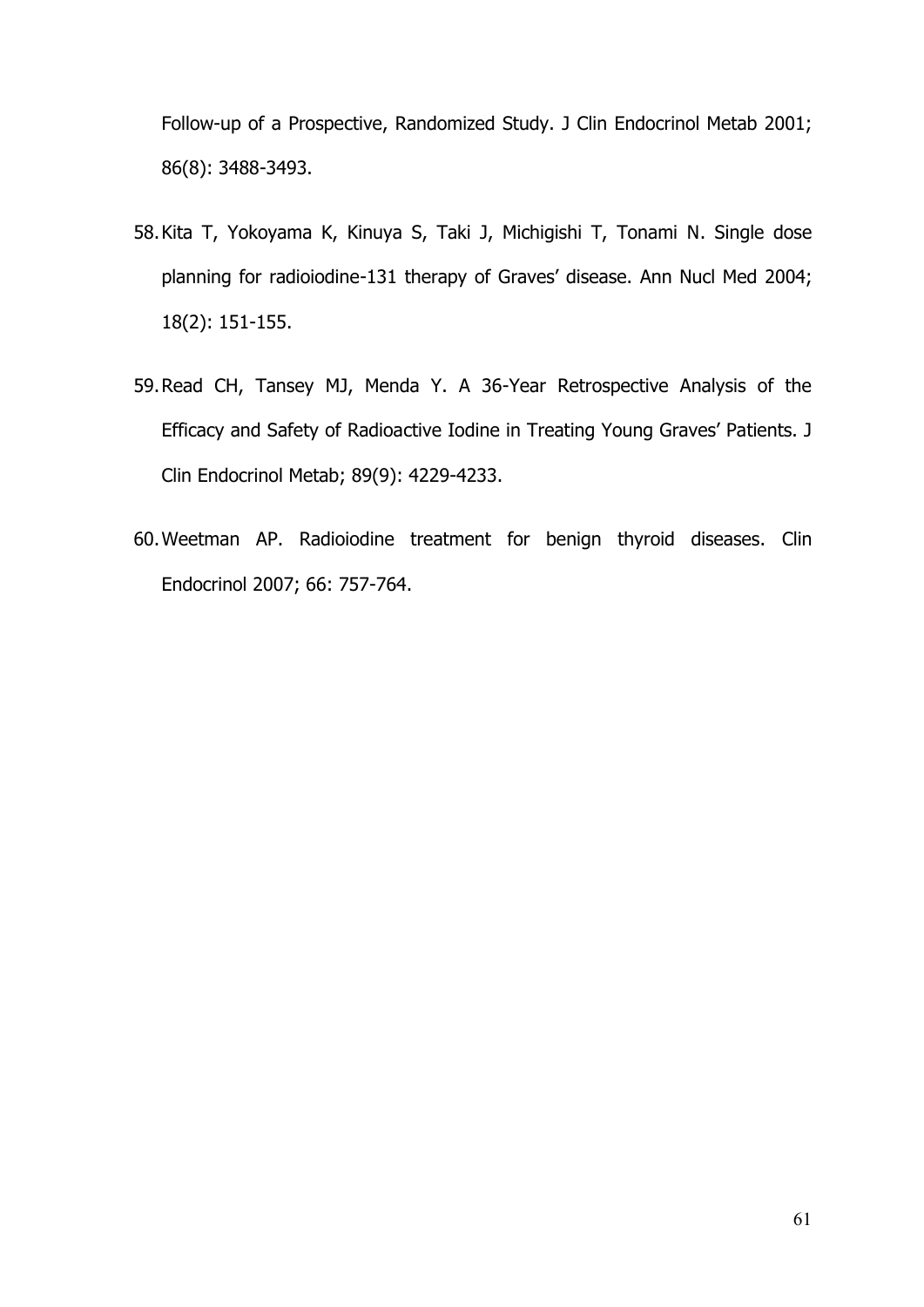# **APPENDIX A :**

KZ \_\_\_\_\_\_\_\_\_\_\_\_\_\_\_\_\_\_\_\_\_

# **DATA COLLECTION SHEET**

### **PATIENT DEMOGRAPHICS**

AGE

GENDER

| MAI F         |  |
|---------------|--|
|               |  |
| <b>FEMAIF</b> |  |

CAUSE OF TOXICOSIS

| l Graves Disease                 |  |
|----------------------------------|--|
| <b>Toxic Multinodular Goitre</b> |  |
| <b>Toxic Adenoma</b>             |  |
| Unclassified                     |  |

CARDIAC DISEASE

| $\checkmark$ |  |  |  |
|--------------|--|--|--|
| N            |  |  |  |
|              |  |  |  |

#### **THYROID FUNCTION TESTS**

| <b>DATE</b> |  |  |  |  |  |
|-------------|--|--|--|--|--|
| <b>TSH</b>  |  |  |  |  |  |
| FT4         |  |  |  |  |  |
| FT3         |  |  |  |  |  |

| THYROID ANTIBODIES |  |
|--------------------|--|
|--------------------|--|

RADIOISOTOPE SCAN \_\_\_\_\_\_\_\_\_\_\_\_\_\_\_\_\_\_\_\_\_\_\_\_\_\_\_\_\_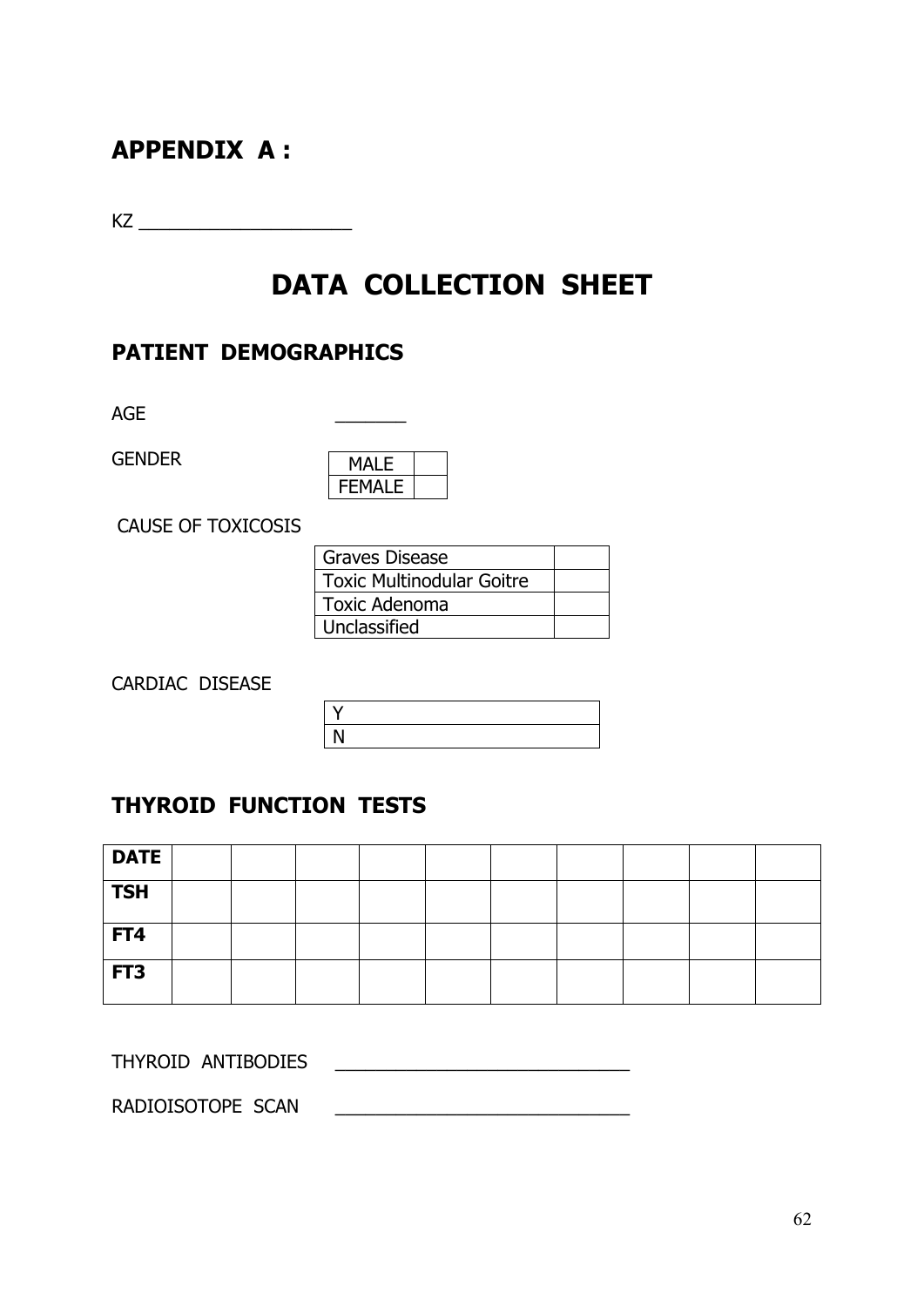# **RADIOACTIVE IODINE (RAI)**

DOSE ; DATE 1. \_\_\_\_\_\_\_\_\_\_ mCi; \_\_\_\_\_\_\_\_\_\_\_\_\_\_\_\_\_ 2. \_\_\_\_\_\_\_\_\_\_ mCi; \_\_\_\_\_\_\_\_\_\_\_\_\_\_\_\_\_ 3. \_\_\_\_\_\_\_\_\_\_ mCi; \_\_\_\_\_\_\_\_\_\_\_\_\_\_\_\_\_ 4. \_\_\_\_\_\_\_\_\_\_ mCi; \_\_\_\_\_\_\_\_\_\_\_\_\_\_\_\_\_

CUMULATIVE DOSE \_\_\_\_\_\_\_\_\_\_ mCi

### **FOLLOW-UP AFTER RAI**

|              | $0-6m$ | $6-12m$ | $12 - 18m$ | $18 - 24m$ | 24-30m | 30-36m |
|--------------|--------|---------|------------|------------|--------|--------|
| <b>DATE</b>  |        |         |            |            |        |        |
| Hyperthyroid |        |         |            |            |        |        |
| Euthyroid    |        |         |            |            |        |        |
| Hypothyroid  |        |         |            |            |        |        |
| No Follow-up |        |         |            |            |        |        |
| Repeat RAI   |        |         |            |            |        |        |

| TIME TO REPEAT RAI DOSE | Mnths<br><b>Mnths</b><br><b>Mnths</b> |  |
|-------------------------|---------------------------------------|--|
| TIME TO EUTHYROIDISM    | Mnths                                 |  |
| TIME TO HYPOTHYROIDISM  | <b>Mnths</b>                          |  |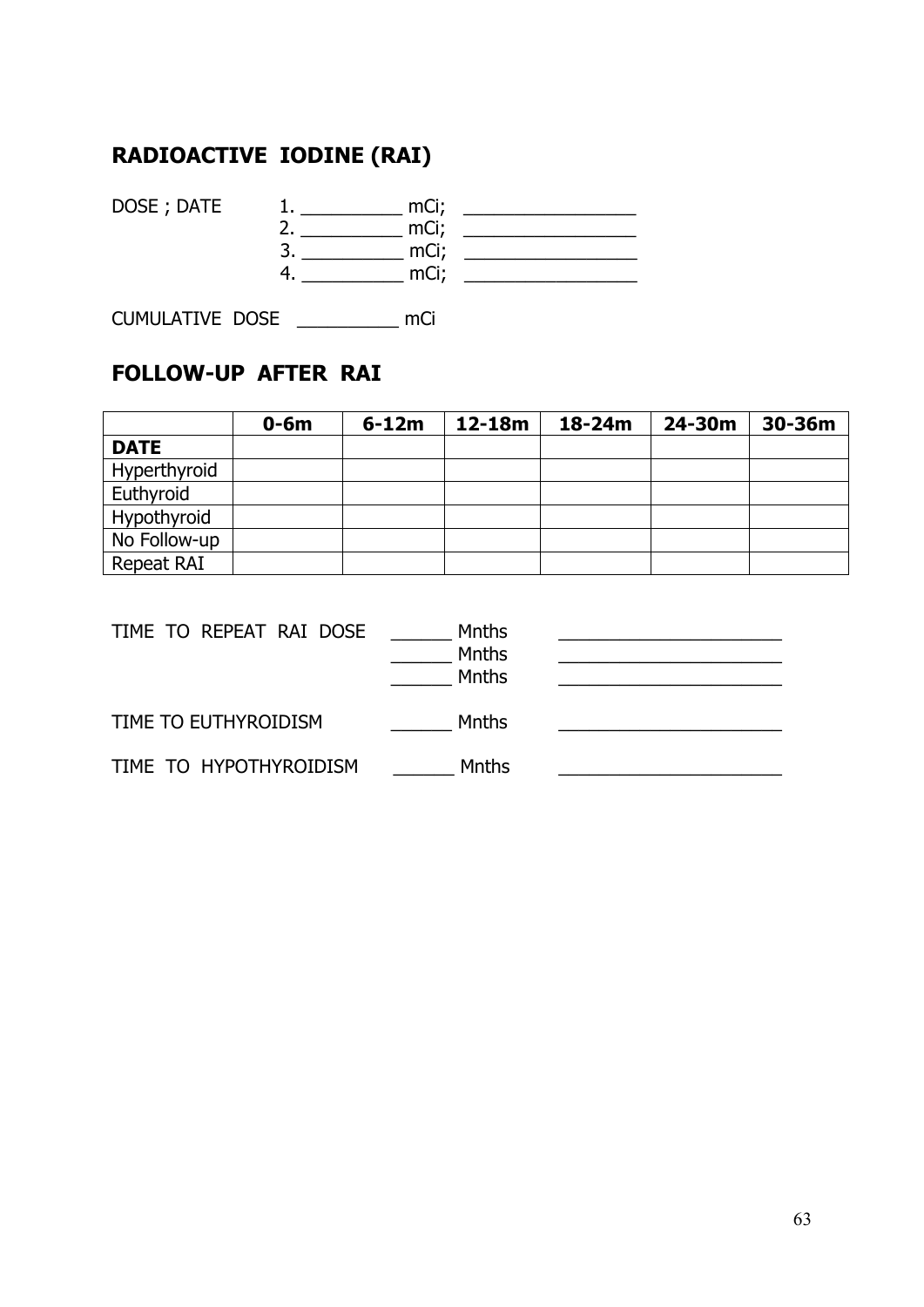# **APPENDIX B**

#### **1. Analysis by dose-stratification**

#### **1.1 Baseline Characteristics (Chapter 5, Page 27)**

Table I : Chi-squared tests based on prescribed dose of RAI (Gender)

|                    | Value             | df | Asym. Sig. (2-sided) |
|--------------------|-------------------|----|----------------------|
| Pearson Chi-Square | .393 <sup>a</sup> | 2  | .821                 |
| Likelihood Ratio   | .394              | 2  | .821                 |
| N of Valid Cases   | 114               |    |                      |
|                    |                   |    |                      |

a. 1 cells (16.7%) have expected count less than 5. The minimum expected count is 3.73

Table II : ANOVA based on prescribed dose of RAI (Age)

|                      | Sum of Squares | df   | Mean Square | F    | Sig. |
|----------------------|----------------|------|-------------|------|------|
| Between Groups       | 15.790         | 2    | 7.895       | .041 | .960 |
| <b>Within Groups</b> | 21466.491      | -111 | 193.392     |      |      |
| Total                | 21482.281      | -113 |             |      |      |
|                      |                |      |             |      |      |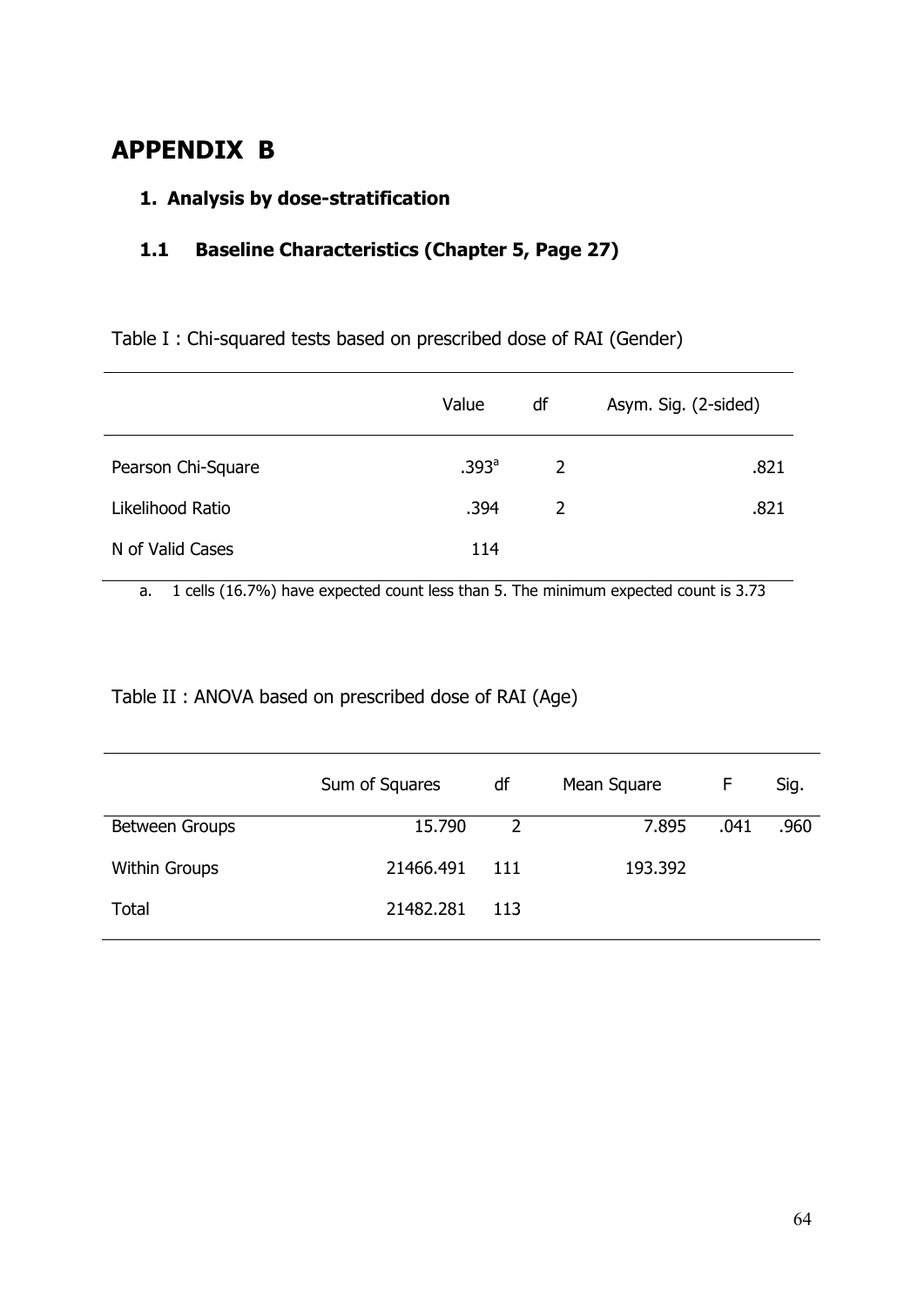|                              | Value     | df             | Asym. Sig. (2-sided) |
|------------------------------|-----------|----------------|----------------------|
| Pearson Chi-Square           | $1.143^a$ | $\overline{2}$ | .565                 |
| Likelihood Ratio             | 1.121     | 2              | .571                 |
| Linear-by-Linear Association | .675      | 1              | .411                 |
| N of Valid Cases             | 114       |                |                      |
|                              |           |                |                      |

Table III : Chi-square tests based on prescribed dose of RAI (Cardiac)

a. 0 cells (.0%) have expected count less than 5. The minimum expected count is 5.48

Table IV : Chi-square tests based on prescribed dose of RAI (Carbimazole)

| Value     | df | Asym. Sig. (2-sided) |
|-----------|----|----------------------|
| $1.844^a$ | 2  | .398                 |
| 1.791     | 2  | .408                 |
| 1.746     | 1  | .186                 |
| 114       |    |                      |
|           |    |                      |

a. 0 cells (.0%) have expected count less than 5. The minimum expected count is 5.48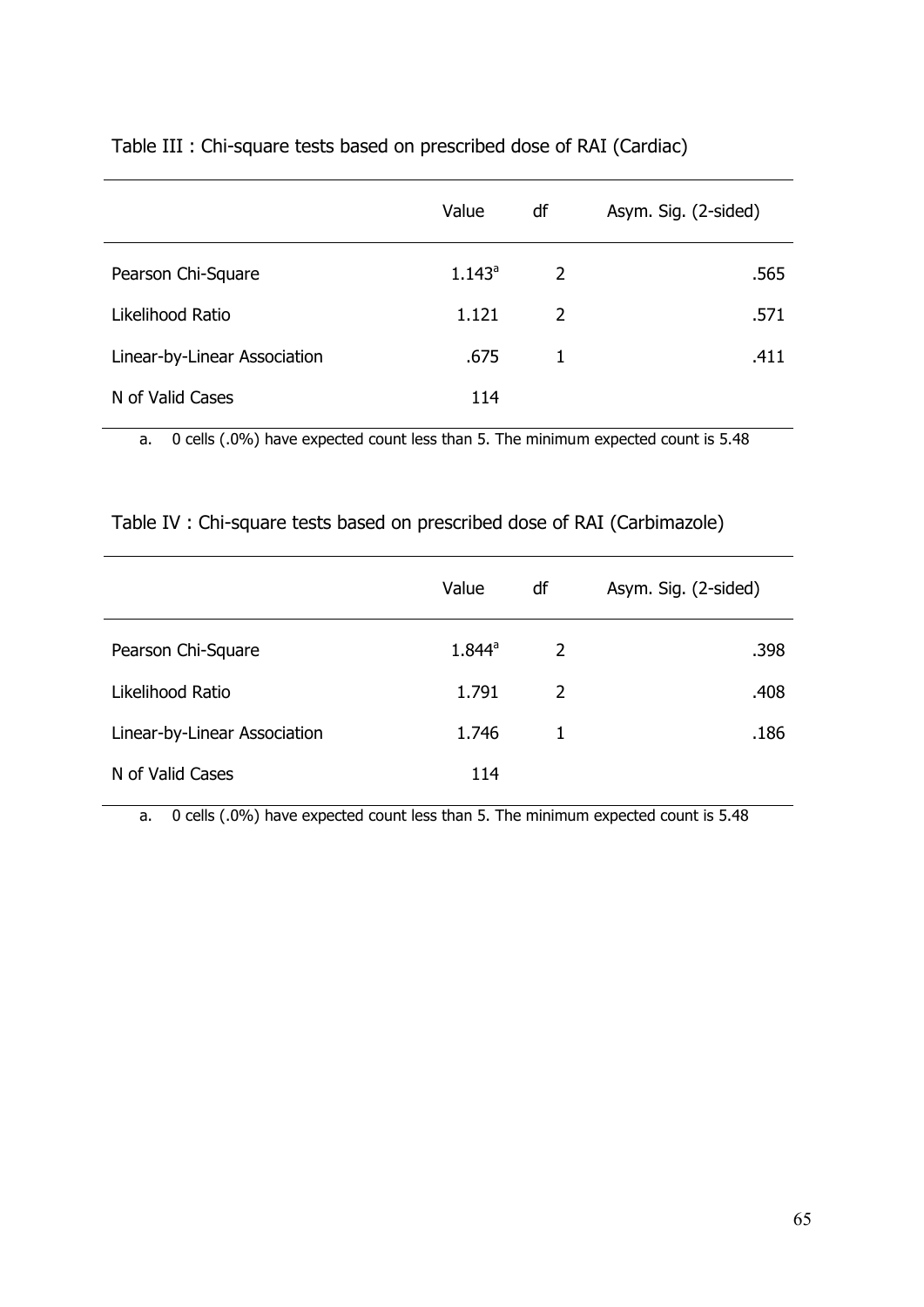### **1.2 Outcomes (Chapter 5, Page 28)**

|                              | Value              | df | Asym. Sig. (2-sided) |
|------------------------------|--------------------|----|----------------------|
| Pearson Chi-Square           | 4.346 <sup>a</sup> | 2  | .114                 |
| Likelihood Ratio             | 6.266              | 2  | .044                 |
| Linear-by-Linear Association | .557               | 1  | .455                 |
| N of Valid Cases             | 114                |    |                      |
|                              |                    |    |                      |

Table V : Chi-square tests based on prescribed dose of RAI (Euthyroidism)

a. 3 cells (50.0%) have expected count less than 5. The minimum expected count is 2.19

| Table VI: Chi-squared tests based on prescribed dose of RAI (Hypothyroidism) |  |  |
|------------------------------------------------------------------------------|--|--|
|------------------------------------------------------------------------------|--|--|

|                              | Value                | df | Asym. Sig. (2-sided) |
|------------------------------|----------------------|----|----------------------|
| Pearson Chi-Square           | $1.329$ <sup>a</sup> | 2  | .515                 |
| Likelihood Ratio             | 1.457                | 2  | .483                 |
| Linear-by-Linear Association | .864                 | 1  | .353                 |
| N of Valid Cases             | 114                  |    |                      |

a. 0 cells (.0%) have expected count less than 5. The minimum expected count is 5.04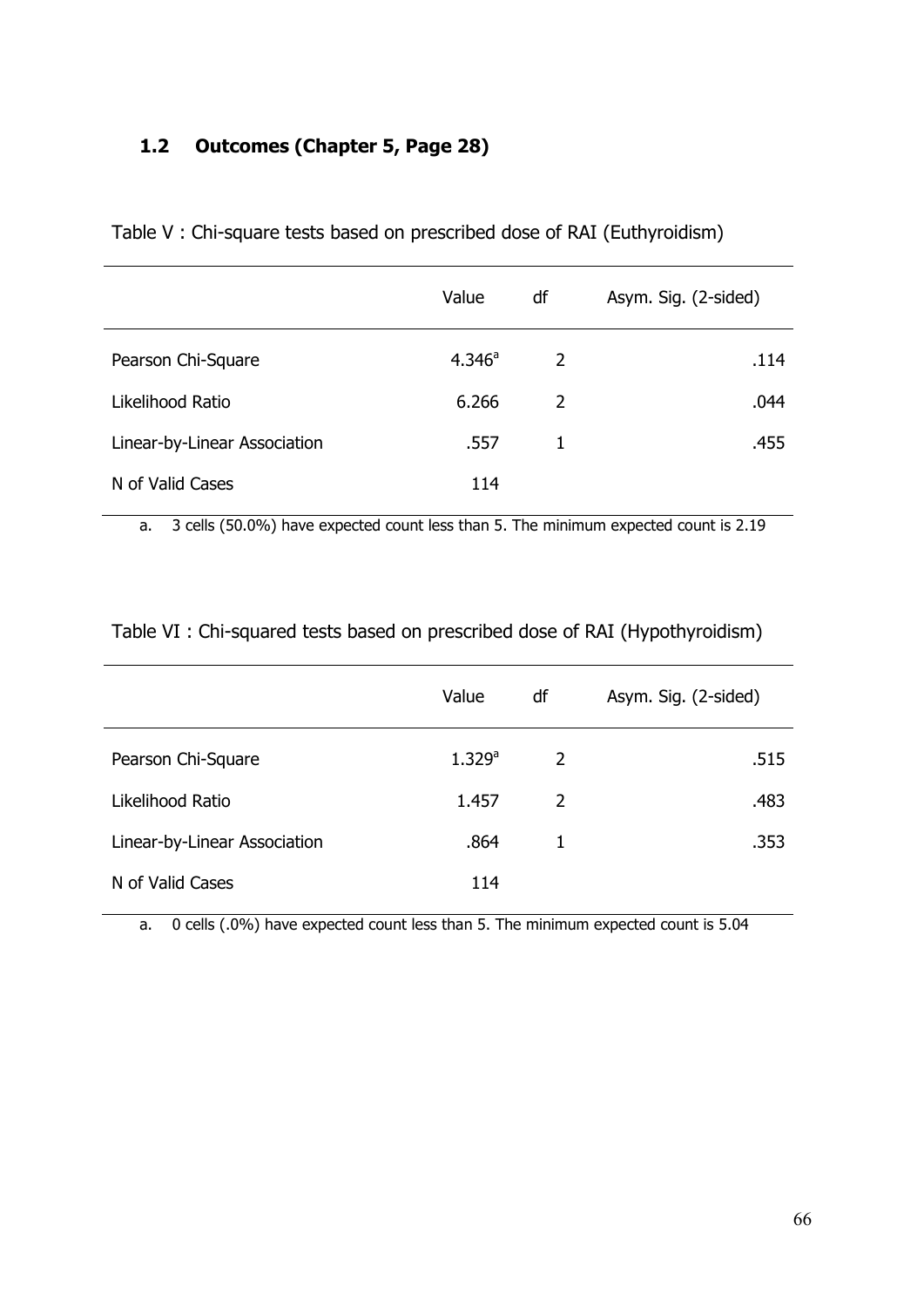|                              | Value     | df | Asym. Sig. (2-sided) |
|------------------------------|-----------|----|----------------------|
| Pearson Chi-Square           | $1.030^a$ | 2  | .597                 |
| Likelihood Ratio             | 1.039     | 2  | .595                 |
| Linear-by-Linear Association | .259      | 1  | .611                 |
| N of Valid Cases             | 114       |    |                      |

Table VII : Chi-square tests based on prescribed dose of RAI (Hyperthyroidism)

a. 2 cells (33.3%) have expected count less than 5. The minimum expected count is 2.85

### **1.3 Time to euthyroidism and hypothyroidism**

Table VIII : ANOV A based on prescribed dose of RAI (Euthyroidism)

|                      | Sum of Squares | df  | Mean Square | F    | Sig. |
|----------------------|----------------|-----|-------------|------|------|
| Between Groups       | 31.783         | 2   | 15.891      | .487 | .616 |
| <b>Within Groups</b> | 3194.792       | 98  | 32.600      |      |      |
| Total                | 3226.574       | 100 |             |      |      |
|                      |                |     |             |      |      |

#### Table IX : ANOV A based on prescribed dose of RAI (Hypothyroidism)

|                      | Sum of Squares | df | Mean Square | F    | Sig. |
|----------------------|----------------|----|-------------|------|------|
| Between Groups       | 27.2055        | 2  | 13.527      | .196 | .823 |
| <b>Within Groups</b> | 6226.644       | 90 | 69.185      |      |      |
| Total                | 6253.699       | 92 |             |      |      |
|                      |                |    |             |      |      |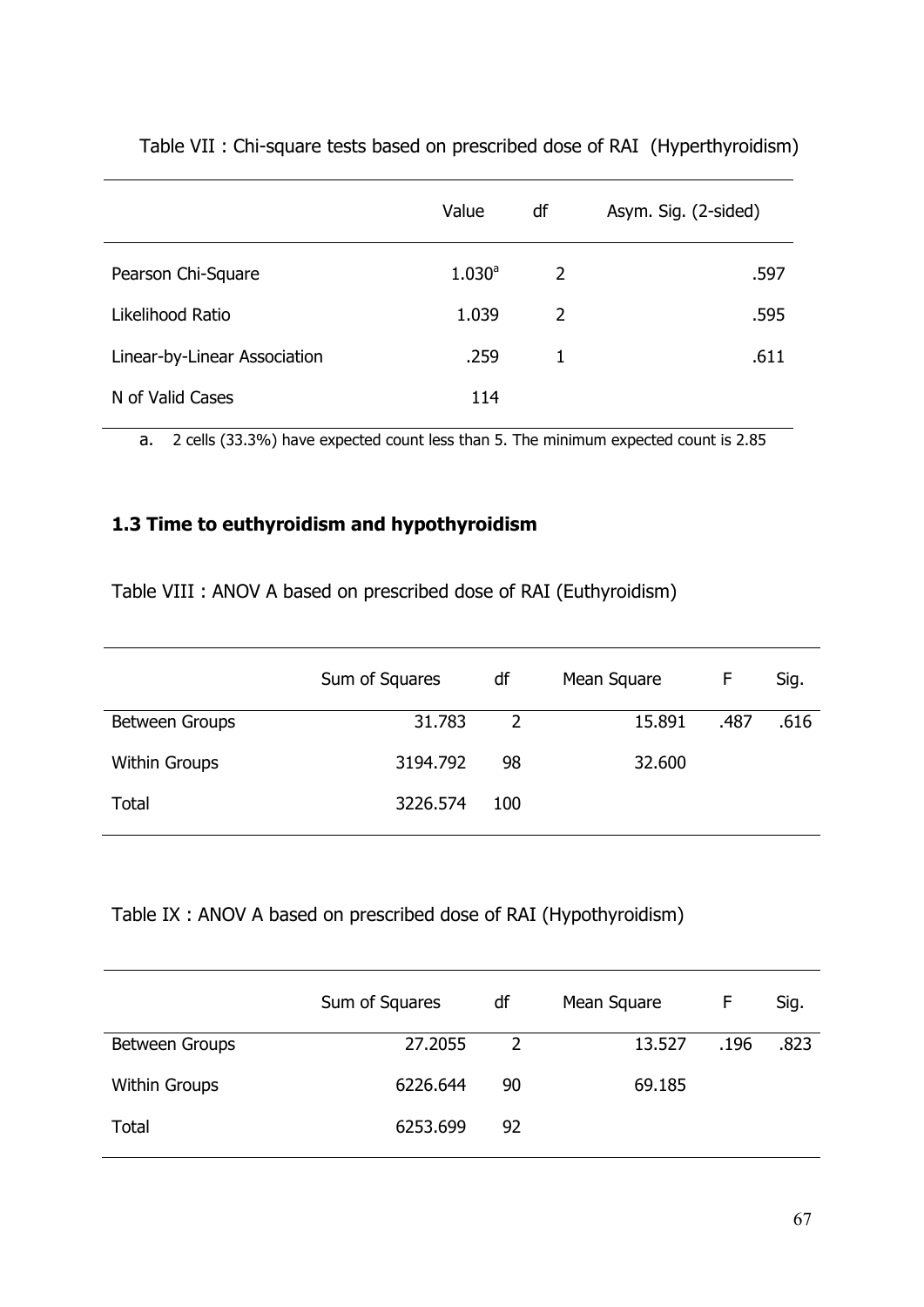| (I) first dose | (J)first dose | Mean Diff (I-J) | Std. Error | Sig.  | 95% CI                |                       |
|----------------|---------------|-----------------|------------|-------|-----------------------|-----------------------|
|                |               |                 |            |       | Lower<br><b>Bound</b> | Upper<br><b>Bound</b> |
| Low            | Intermediate  | $-1.360$        | 1.485      | 1.000 | $-4.98$               | 2.26                  |
|                | High          | $-1.358$        | 1.562      | 1.000 | $-5.16$               | 2.45                  |
| Intermediate   | Low           | 1.360           | 1.485      | 1.000 | $-2.26$               | 4.98                  |
|                | High          | .001            | 1.297      | 1.000 | $-3.16$               | 3.16                  |
| High           | Low           | 1.358           | 1.562      | 1.000 | $-2.45$               | 5.16                  |
|                | Intermediate  | $-.001$         | 1.297      | 1.000 | $-3.16$               | 3.16                  |

# Table X : Intergroup analysis Bonferroni tests (Time to euthyroidism)

## Table XI : Intergroup analysis Bonferroni tests (Time to hypothyroidism)

| (I) first dose | (J)first dose | Mean Diff $(I-J)$ | Std. Error | Sig.  | 95% CI                |                       |
|----------------|---------------|-------------------|------------|-------|-----------------------|-----------------------|
|                |               |                   |            |       | Lower<br><b>Bound</b> | Upper<br><b>Bound</b> |
| Low            | Intermediate  | $-923$            | 2.218      | 1.000 | $-6.33$               | 4.49                  |
|                | High          | $-1.438$          | 2.304      | 1.000 | $-7.06$               | 4.18                  |
| Intermediate   | Low           | .923              | 2.218      | 1.000 | $-4.49$               | 6.33                  |
|                | High          | $-514$            | 1.984      | 1.000 | $-5.35$               | 4.33                  |
| High           | Low           | 1.438             | 2.304      | 1.000 | $-4.18$               | 7.06                  |
|                | Intermediate  | .514              | 1.984      | 1.000 | $-4.33$               | 5.35                  |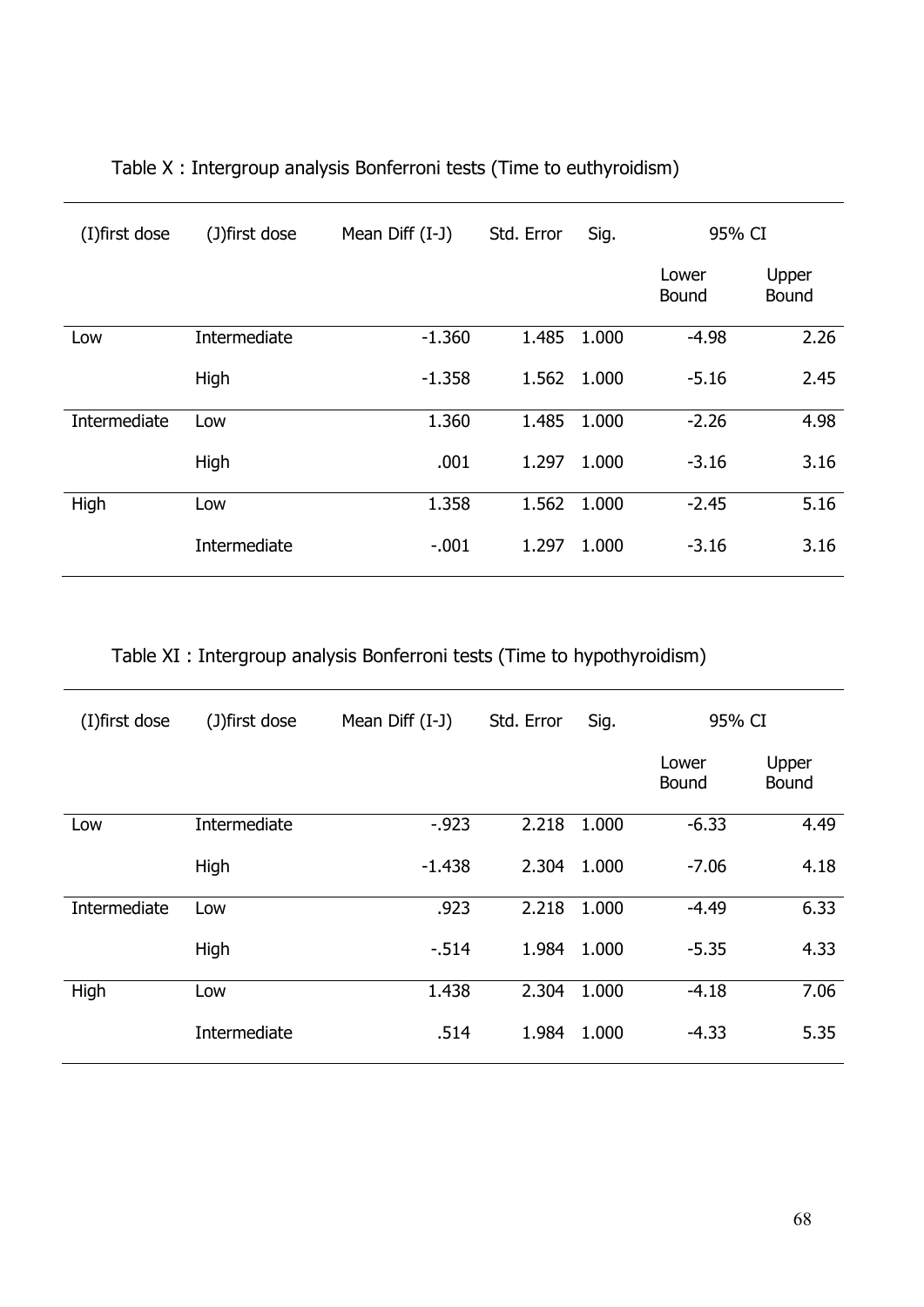## **2. Analysis by aetiology**

#### **2.1 Baseline characteristics (Chapter 5, Page 33)**

|                                    | Value     | df           | Asym. Sig.<br>$(2-sided)$ | Exact Sig.<br>$(2-sided)$ | Exact Sig.<br>$(1-sided)$ |
|------------------------------------|-----------|--------------|---------------------------|---------------------------|---------------------------|
| Pearson Chi-Square                 | $3.746^a$ | $\mathbf{1}$ | .053                      |                           |                           |
| Continuity Correction <sup>b</sup> | 2.480     | 1            | .115                      |                           |                           |
| Likelihood Ratio                   | 6.377     | 1            | .12                       |                           |                           |
| Fisher's Exact test                |           |              |                           | .070                      | .042                      |
| N of Valid Cases                   | 114       |              |                           |                           |                           |

Table XII : Chi-Square tests based on aetiology (Gender)

a. 1 cells (25.0%) have expected count less than 5. The minimum expected count is 2.68

b. Computed only for a 2x2 table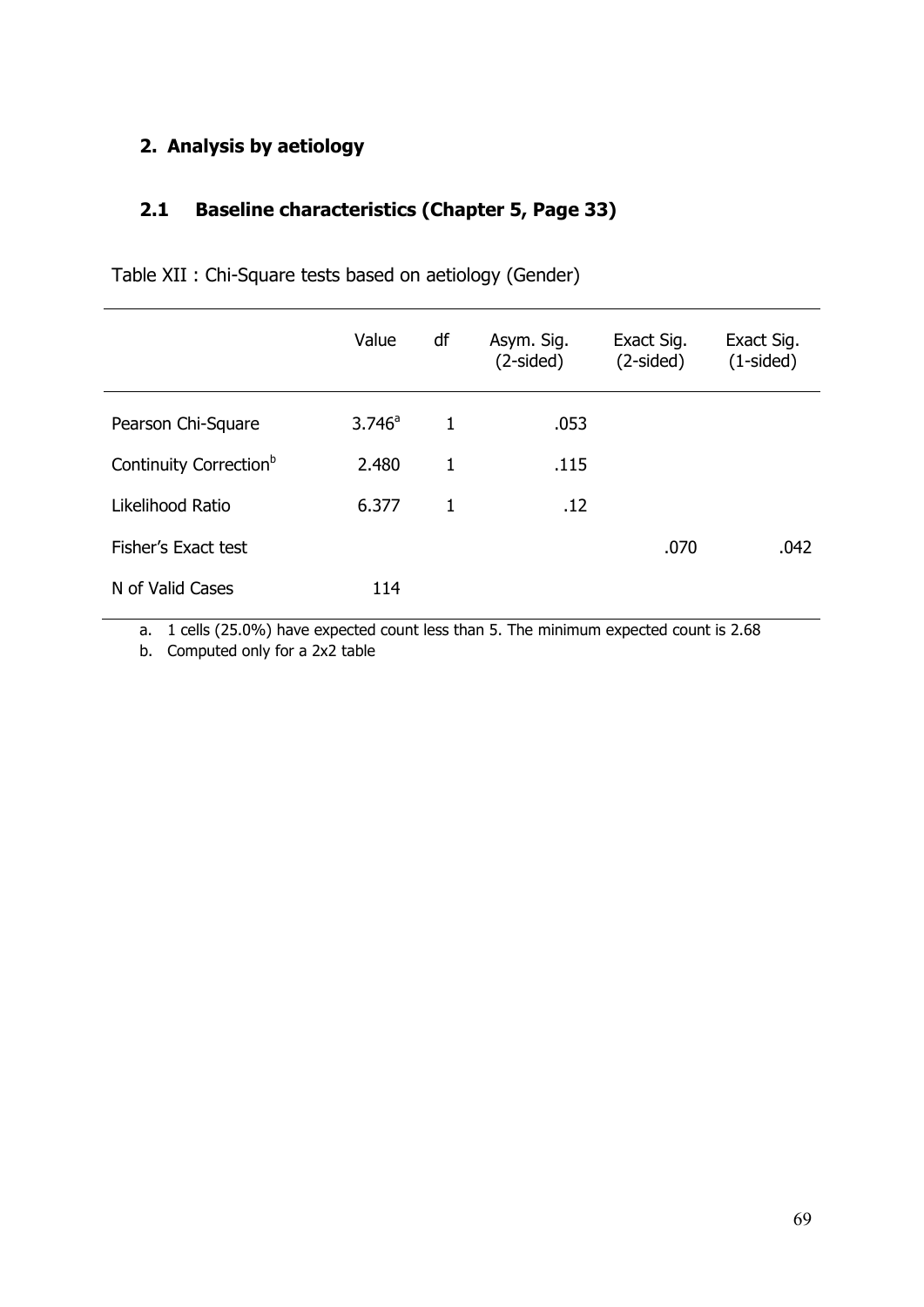Table XIII : Independent Samples Test based on aetiology (Dose of RAI)

|                      |                                | Levene's Test for<br><b>Equality of Variances</b> |      |          |        |                    | t-test for Equality of Means | 95% CI                         |           |        |
|----------------------|--------------------------------|---------------------------------------------------|------|----------|--------|--------------------|------------------------------|--------------------------------|-----------|--------|
|                      |                                | F                                                 | Sig. | t        | df     | Sig.<br>(2-tailed) | Mean<br><b>Difference</b>    | Std Error<br><b>Difference</b> | Lower     | Upper  |
| $1^{\rm st}$<br>Dose | Equal variances<br>assumed     | 5.910                                             | .017 | 1.855    | 112    | .066               | .6128                        | .3304                          | $-0.0419$ | 1.2676 |
|                      | Equal variances not<br>assumed |                                                   |      | 1.947    | 24.921 | .063               | .6128                        | .3148                          | $-0.0356$ | 1.2613 |
| Total<br>Dose        | Equal variances<br>assumed     | 2.879                                             | .093 | $-1.528$ | 112    | .129               | $-2.151$                     | 1.408                          | $-4.940$  | .638   |
|                      | Equal variances not<br>assumed |                                                   |      | $-1.421$ | 22.466 | .169               | $-2.151$                     | 1.514                          | $-5.286$  | .984   |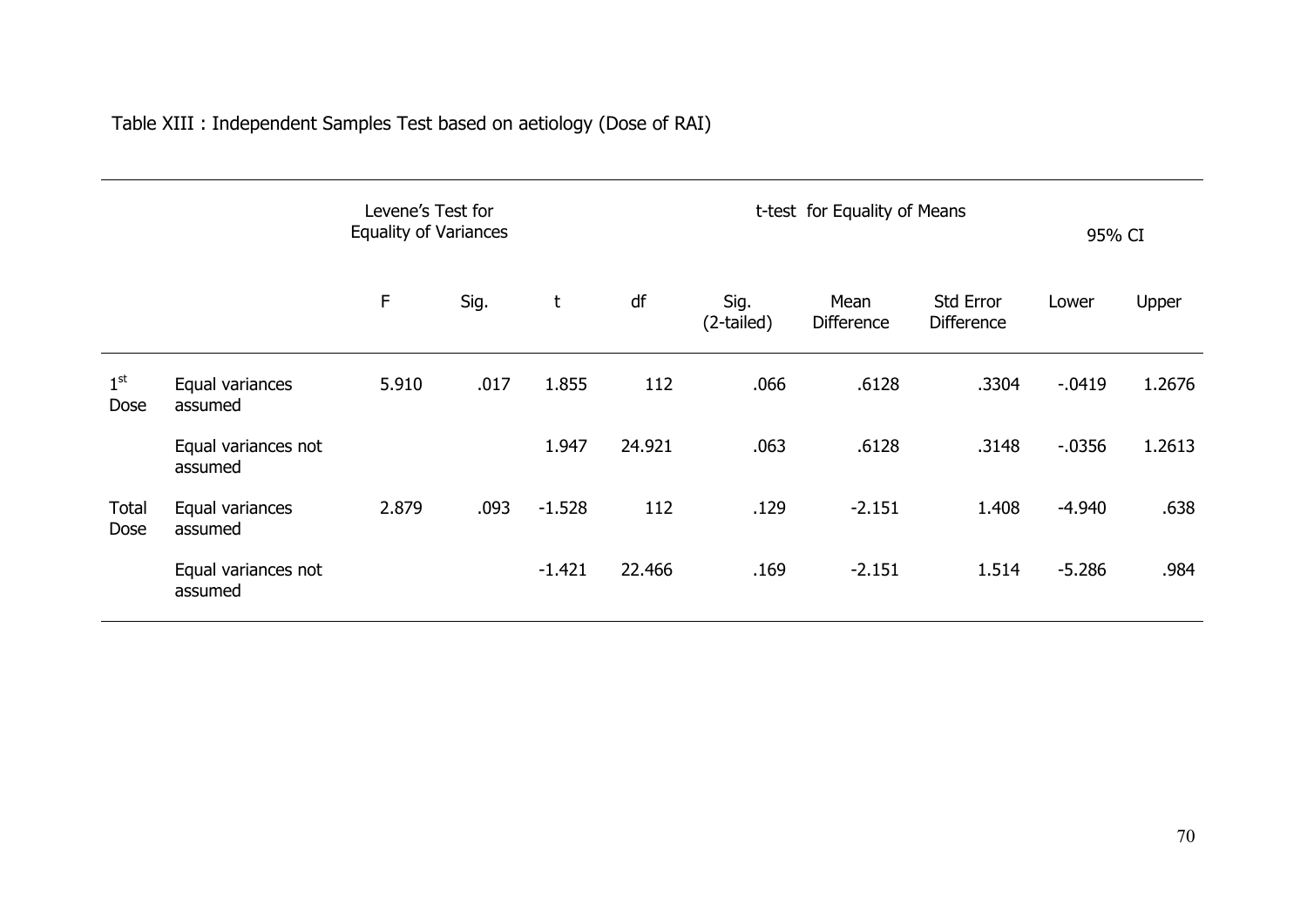## **2.2 Time to euthyroidism and hypothyroidism (Chapter 5, Page 33)**

Table XIV : Independent Samples Test based on aetiology (Time to euthyroidism and hypothyroidism)

|                        |                                | Levene's Test for<br>t-test for Equality of Means<br><b>Equality of Variances</b> |      |          |        |                    |                    |                                       |           |          |
|------------------------|--------------------------------|-----------------------------------------------------------------------------------|------|----------|--------|--------------------|--------------------|---------------------------------------|-----------|----------|
|                        |                                |                                                                                   |      |          |        |                    |                    |                                       | 95% CI    |          |
|                        |                                | F                                                                                 | Sig. | t        | df     | Sig.<br>(2-tailed) | Mean<br>Difference | <b>Std Error</b><br><b>Difference</b> | Lower     | Upper    |
| Time to Euthyroid      | Equal variances<br>assumed     | 11.776                                                                            | .001 | $-2.621$ | 99     | .010               | $-4.622$           | 1.763                                 | $-8.121$  | $-1.123$ |
|                        | Equal variances not<br>assumed |                                                                                   |      | $-1.676$ | 10.766 | .122               | $-4.622$           | 2.757                                 | $-10.707$ | 1.463    |
| Time to<br>Hypothyroid | Equal variances<br>assumed     | .054                                                                              | .817 | .245     | 91     | .807               | .799               | 3.257                                 | $-5.671$  | 7.269    |
|                        | Equal variances not<br>assumed |                                                                                   |      | .239     | 6.954  | .818               | .799               | 3.339                                 | $-7.107$  | 8.705    |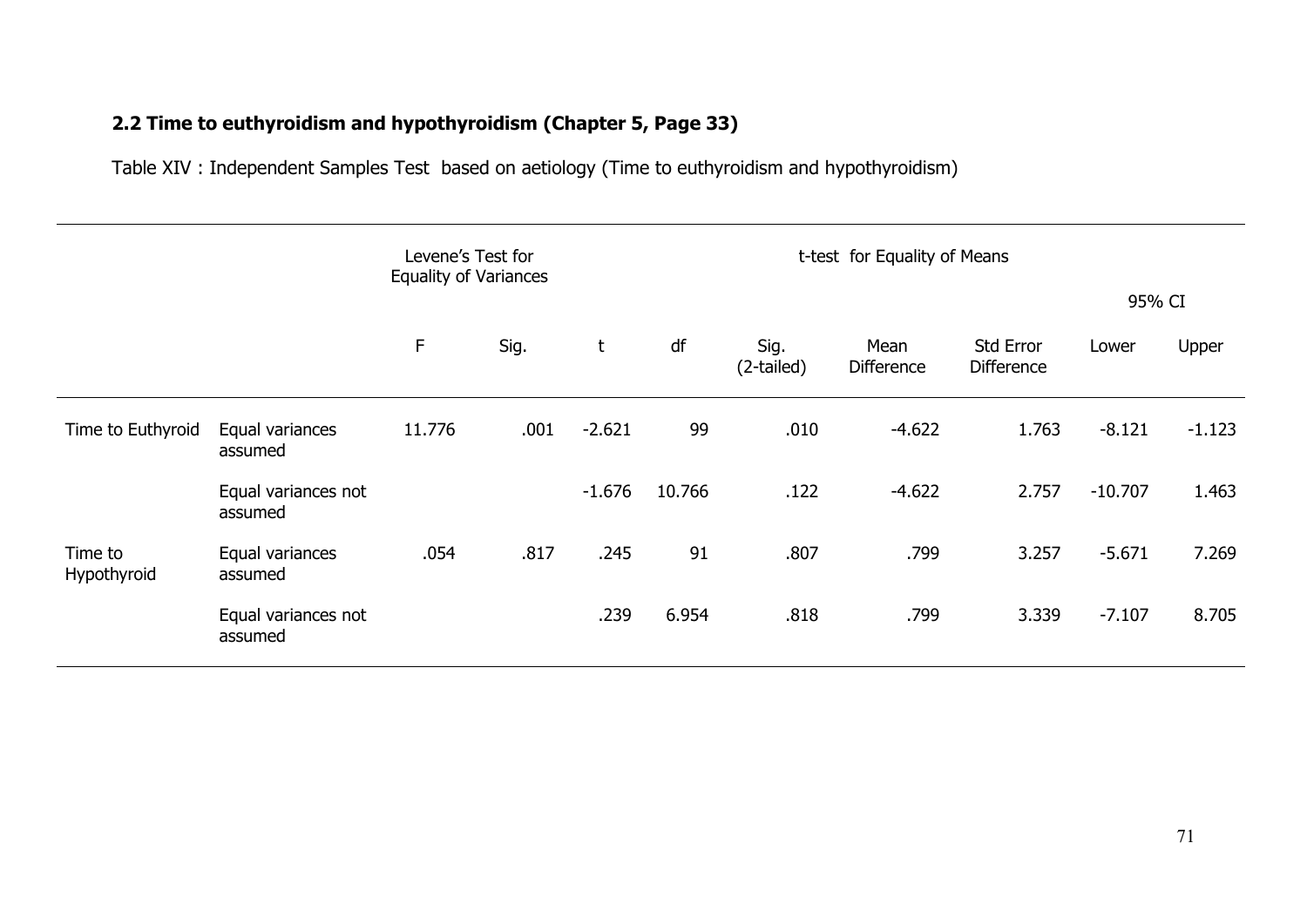#### **3. Analysis by disease outcomes**

## **3.1 Baseline characteristics (Chapter 5, Page 40)**

|        |   | Euthyroid    | Hyperthyroid | <b>Hypothyroid</b> | Total      |
|--------|---|--------------|--------------|--------------------|------------|
| Gender | F | $10(10.3\%)$ | 12 (12.4%)   | 75 (77.3%)         | 97 (100%)  |
|        | M | $\bf{0}$     | $1(5.9\%)$   | 16 (94.1%)         | 17 (100%)  |
| Total  |   | $10(8.8\%)$  | 13 (11.4%)   | 91 (79.8%)         | 114 (100%) |

Table XV : Outcomes based on gender

Table XVI : Chi-square tests based on outcomes (Gender)

|                    | Value              | df            | Asym. Sig. (2-sided) |
|--------------------|--------------------|---------------|----------------------|
| Pearson Chi-Square | 2.798 <sup>a</sup> | $\mathcal{P}$ | .247                 |
| Likelihood Ratio   | 4.349              |               | .114                 |
| N of Valid Cases   | 114                |               |                      |

a. 2 cells (33.3%) have expected count less than 5. The minimum expected count is 1.49

#### Table XVII : ANOVA based on outcomes (Age)

| Sum of Squares | df           | Mean Square | F     | Sig. |
|----------------|--------------|-------------|-------|------|
| 455.573        | <sup>2</sup> | 227.787     | 1.202 | .304 |
| 21026.708      | - 111        | 189.430     |       |      |
| 21482.281      | 113          |             |       |      |
|                |              |             |       |      |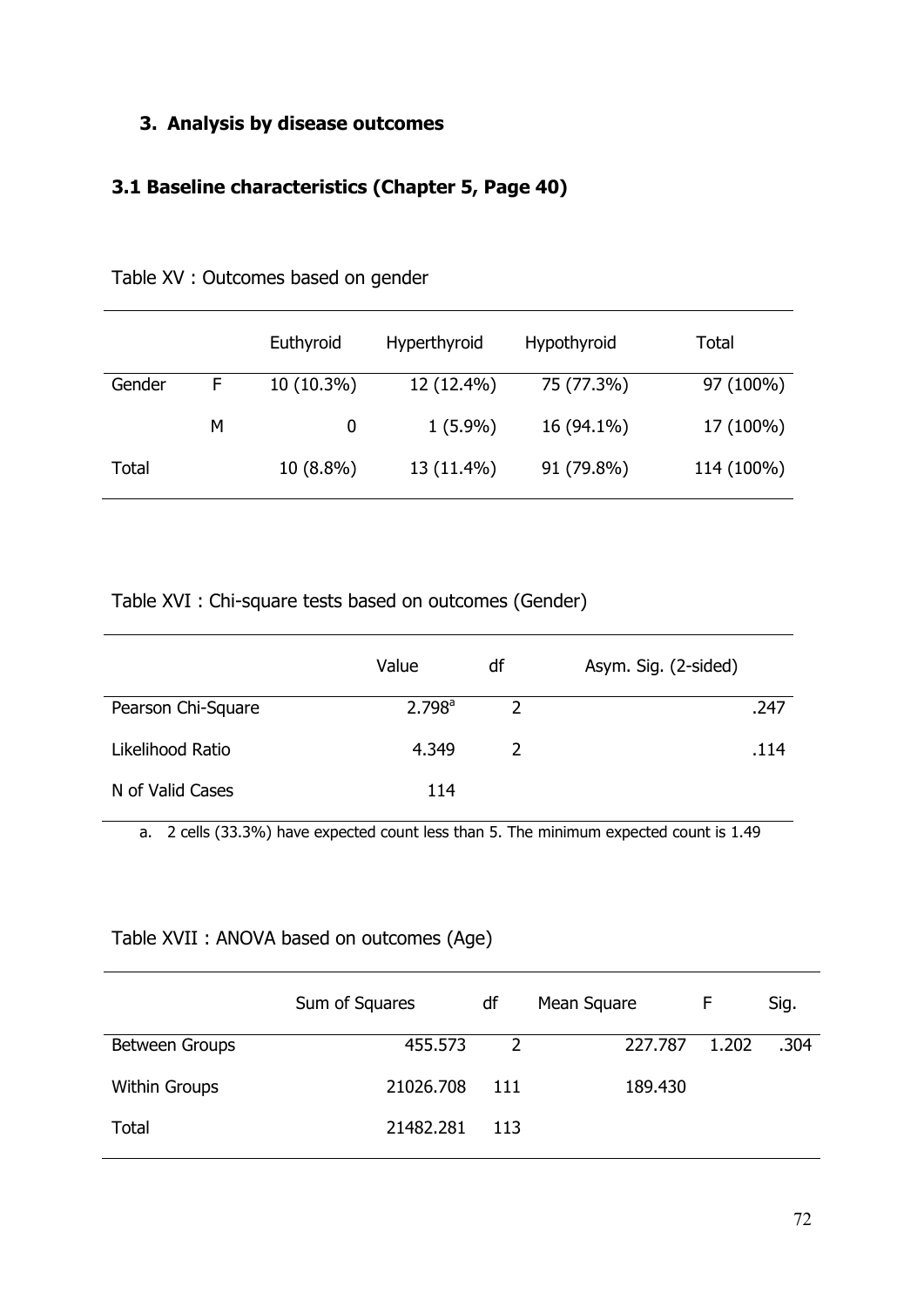|         |     | Euthyroid   | Hyperthyroid | Hypothyroid | Total      |
|---------|-----|-------------|--------------|-------------|------------|
| Cardiac | No  | $7(7.9\%)$  | $8(9.0\%)$   | 74 (83.1%)  | 89 (100%)  |
|         | Yes | $3(12.0\%)$ | $5(20.0\%)$  | 17 (68.0%)  | 25 (100%)  |
| Total   |     | $10(8.8\%)$ | 13 (11.4%)   | 91 (79.8%)  | 114 (100%) |

## Table XVIII : Cardiac and Non-cardiac patient outcomes

Table XIX : Chi-square tests based on outcomes (Cardiac)

|                              | Value     | df | Asym. Sig. (2-sided) |
|------------------------------|-----------|----|----------------------|
| Pearson Chi-Square           | $3.017^a$ | 2  | .221                 |
| Likelihood Ratio             | 2.746     | 2  | .253                 |
| Linear-by-Linear Association | 1.887     | 1  | .170                 |
| N of Valid Cases             | 114       |    |                      |

a. 2 cells (33.3%) have expected count less than 5. The minimum expected count is 2.19

#### Table XX : Carbimazole effect on Outcome

|             |     | Euthyroid   | Hyperthyroid | Hypothyroid | Total      |  |
|-------------|-----|-------------|--------------|-------------|------------|--|
| Carbimazole | No  | $3(11.5\%)$ | $5(19.2\%)$  | 18 (69.2%)  | 26 (100%)  |  |
|             | Yes | $7(8.0\%)$  | $8(9.1\%)$   | 73 (83%)    | 88 (100%)  |  |
| Total       |     | $10(8.8\%)$ | 13 (11.4%)   | 91 (79.8%)  | 114 (100%) |  |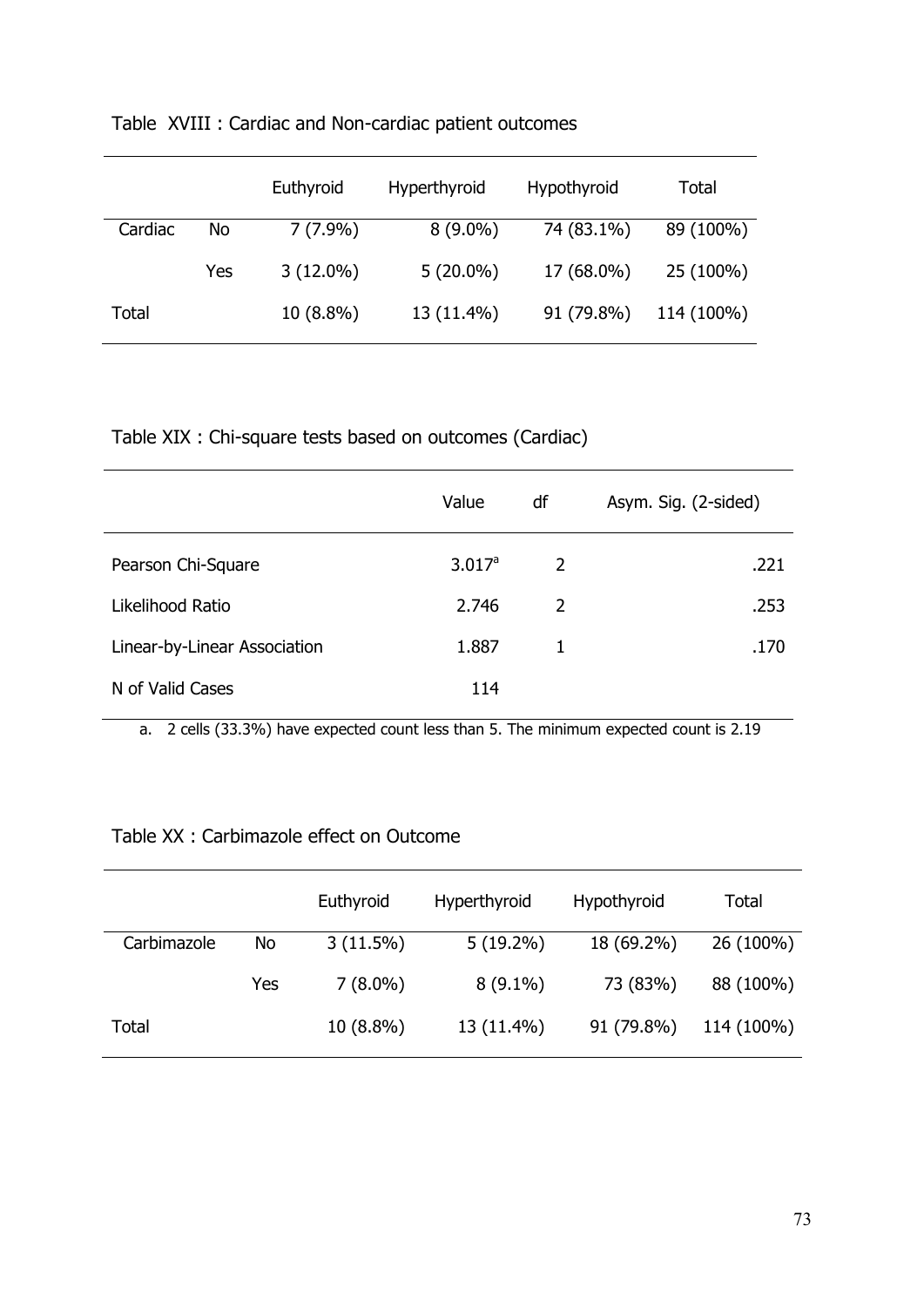|                              | Value              | df             | Asym. Sig. (2-sided) |
|------------------------------|--------------------|----------------|----------------------|
| Pearson Chi-Square           | 2.577 <sup>a</sup> | $\overline{2}$ | .276                 |
| Likelihood Ratio             | 2.364              | 2              | .307                 |
| Linear-by-Linear Association | 1.564              | 1              | .211                 |
| N of Valid Cases             | 114                |                |                      |
|                              |                    |                |                      |

### Table XXI : Chi-square tests based on outcomes Carbimazole

a. 2 cells (33.3%) have expected count less than 5. The minimum expected count is 2.28

## Table XXII : ANOVA based on outcomes (TFTs)

|                 |                       | Sum of Squares | df             | Mean Square | F     | Sig. |
|-----------------|-----------------------|----------------|----------------|-------------|-------|------|
| <b>TSH</b>      | <b>Between Groups</b> | 23.136         | $\overline{2}$ | 11.568      | .501  | .607 |
|                 | <b>Within Groups</b>  | 2564.576       | 111            | 23.104      |       |      |
|                 | Total                 | 2587.712       | 113            |             |       |      |
| FT4             | <b>Between Groups</b> | 693.508        | $\overline{2}$ | 346.754     | .379  | .686 |
|                 | <b>Within Groups</b>  | 101592.902     | 111            | 915.251     |       |      |
|                 | Total                 | 102286.410     | 113            |             |       |      |
| FT <sub>3</sub> | <b>Between Groups</b> | 436.245        | $\overline{2}$ | 218.123     | 1.242 | .293 |
|                 | <b>Within Groups</b>  | 19497.172      | 111            | 175.650     |       |      |
|                 | <b>Total</b>          | 19933.417      | 113            |             |       |      |
|                 |                       |                |                |             |       |      |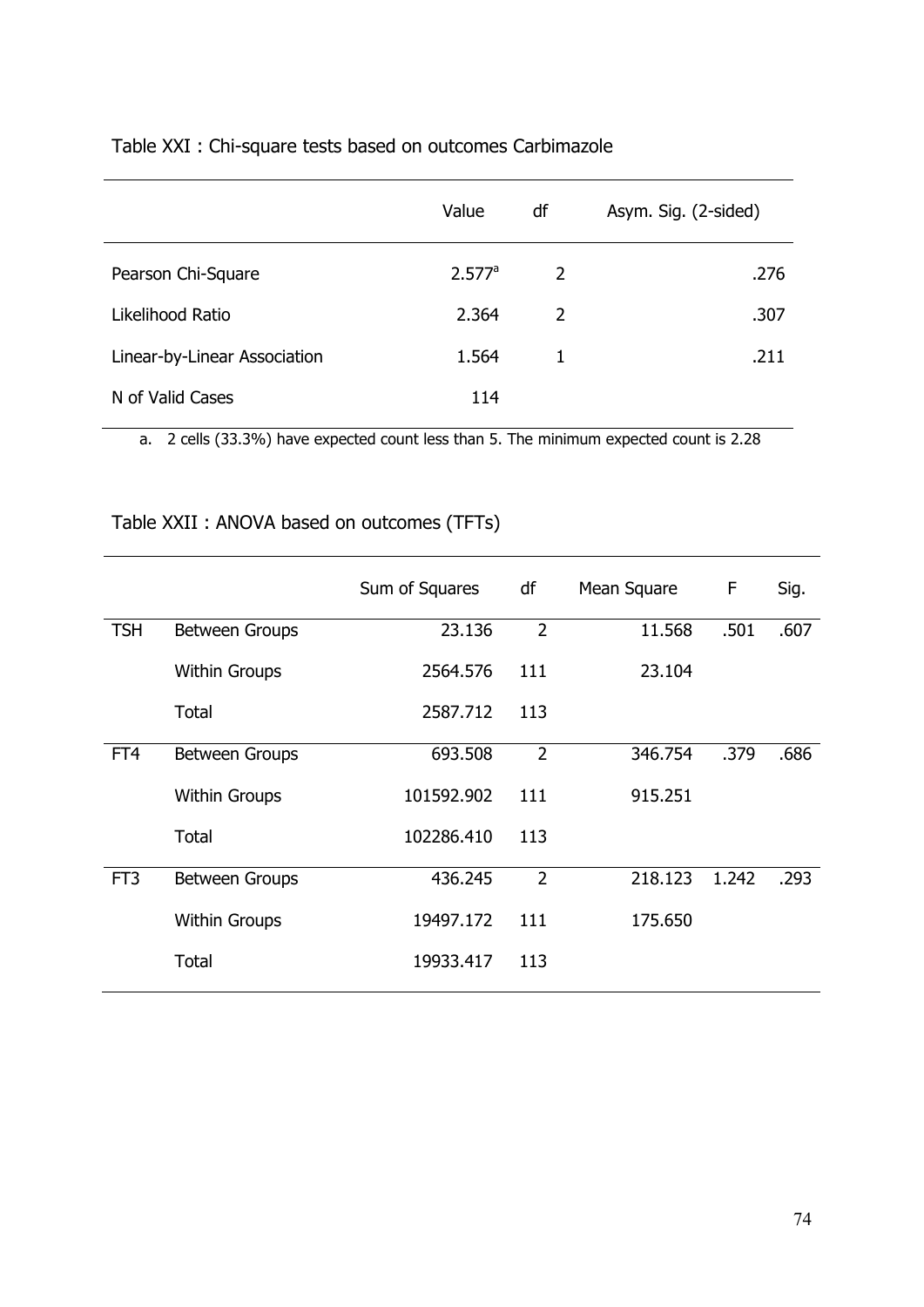#### Table XXIII : Initial dose of RAI and Outcome

|       |              | Euthyroid   | Hyperthyroid | Hypothyroid | Total      |
|-------|--------------|-------------|--------------|-------------|------------|
| Dose  | Low          | 0           | 3(12%)       | 22 (88%)    | 25 (100%)  |
|       | Intermediate | $7(14.3\%)$ | $4(8.2\%)$   | 38 (77.6%)  | 49 (100%)  |
|       | High         | $3(7.5\%)$  | 6(15%)       | 31 (77.5%)  | 40 (100%)  |
| Total |              | $10(8.8\%)$ | 13 (11.4%)   | 91 (79.8%)  | 114 (100%) |

Table XXIV : Chi-square tests based on outcomes (Dose)

|                              | Value           | df | Asym. Sig. (2-sided) |
|------------------------------|-----------------|----|----------------------|
| Pearson Chi-Square           | $5.146^{\circ}$ | 4  | .273                 |
| Likelihood Ratio             | 7.071           | 4  | .132                 |
| Linear-by-Linear Association | .895            | 1  | .344                 |
| N of Valid Cases             | 114             |    |                      |

a. 2 cells (33.3%) have expected count less than 5. The minimum expected count is 2.19